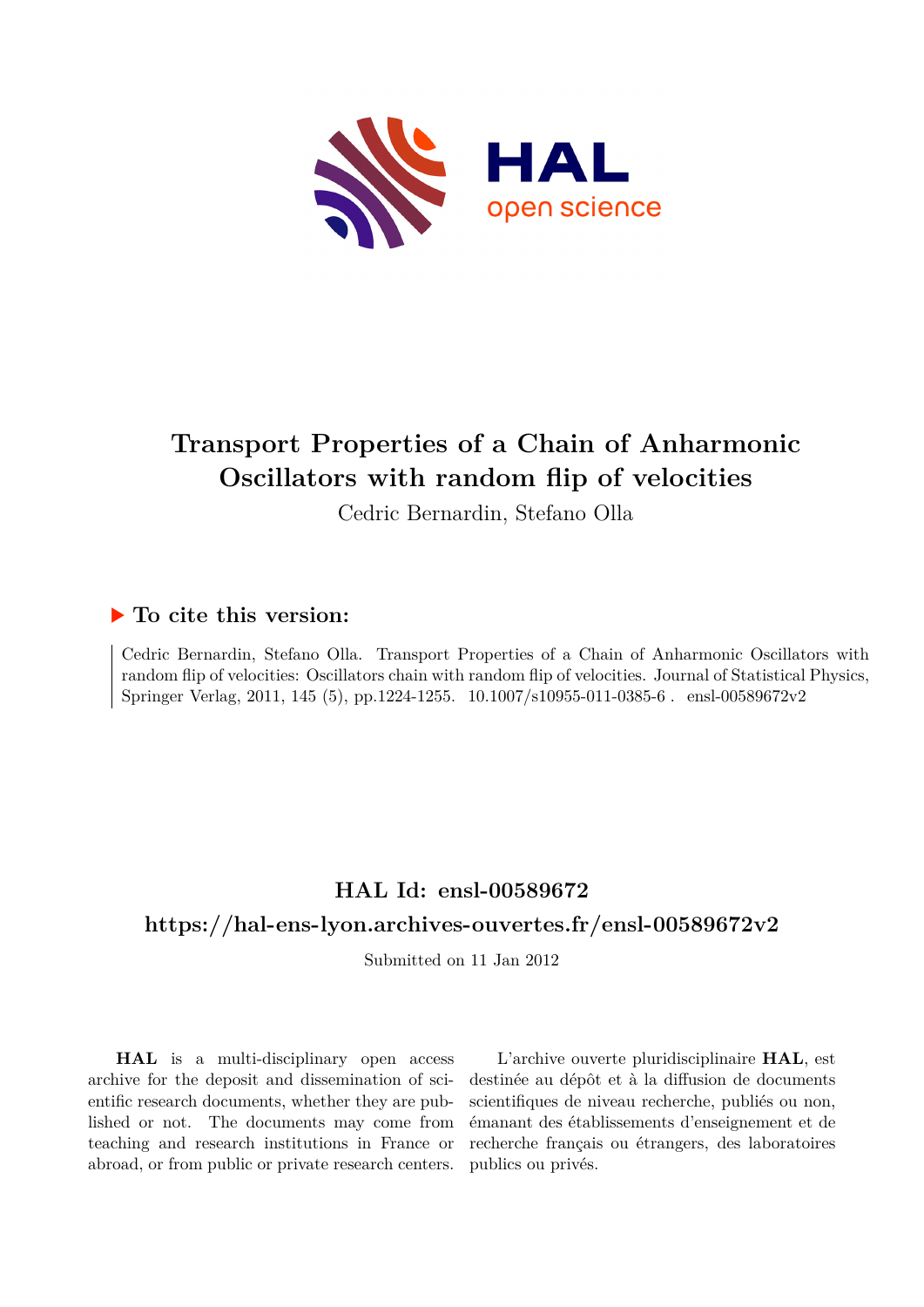### TRANSPORT PROPERTIES OF A CHAIN OF ANHARMONIC OSCILLATORS WITH RANDOM FLIP OF VELOCITIES

CEDRIC BERNARDIN AND STEFANO OLLA ´

ABSTRACT. We consider the stationary states of a chain of n anharmonic coupled oscillators, whose deterministic hamiltonian dynamics is perturbed by random independent sign change of the velocities (a random mechanism that conserve energy). The extremities are coupled to thermostats at different temperature  $T_{\ell}$  and  $T_r$  and subject to constant forces  $\tau_{\ell}$  and  $\tau_r$ . If the forces differ  $\tau_{\ell} \neq \tau_r$  the center of mass of the system will move of a speed  $V_s$  inducing a tension gradient inside the system. Our aim is to see the influence of the tension gradient on the thermal conductivity. We investigate the entropy production properties of the stationary states, and we prove the existence of the Onsager matrix defined by Green-kubo formulas (linear response). We also prove some explicit bounds on the thermal conductivity, depending on the temperature.

#### 1. INTRODUCTION

Chains of anharmonic oscillators have been used as simple non-linear microscopic models for the study of thermal conductivity. When coupled at the extremities to thermostats at different temperatures, they have been the natural set-up, numerically and theoretically, for the macroscopic Fourier law [3]. When the interaction is anharmonic and a pinning potential is present, the thermal conductivity is expected to be finite and generally depending on the temperature. In fact a pinning potential destroys translation invariance of the system (i.e. the conservation of momentum), and temperature is the only parameter for equilibrium states, corresponding to the energy conservation. If the chain is unpinned, equilibrium states are parameterized also by the tension, and we would expect a dependence of the thermal conductivity also on this parameter. On the other hand in the unpinned case, we expect typically a divergence of the thermal conductivity with the size of the system.

We study here a stochastic perturbation of the dynamics of the anharmonic unpinned oscillators, such that energy is conserved but not momentum, but still the equilibrium measures are parameterized by temperature and tension. This stochastic perturbation is extremely simple: each particle waits independently an exponentially distributed time interval and then flips the sign of its velocity.

Furthermore, in order to produce a stationary state with a profile of tension and of temperature, we apply at the extremities unequal forces, and thermostats at different temperatures. In the corresponding stationary state the system will have

Date: January 11, 2012.

Key words and phrases. Thermal conductivity, Green-Kubo formula, non-equilibrium stationary states.

Acknowledgements. This paper has been partially suported by the European Advanced Grant Macroscopic Laws and Dynamical Systems (MALADY) (ERC AdG 246953), and by French Ministry of Education through the ANR-10-BLAN 0108 grant. The authors thank P. Carmona and M. Hairer for useful discussions.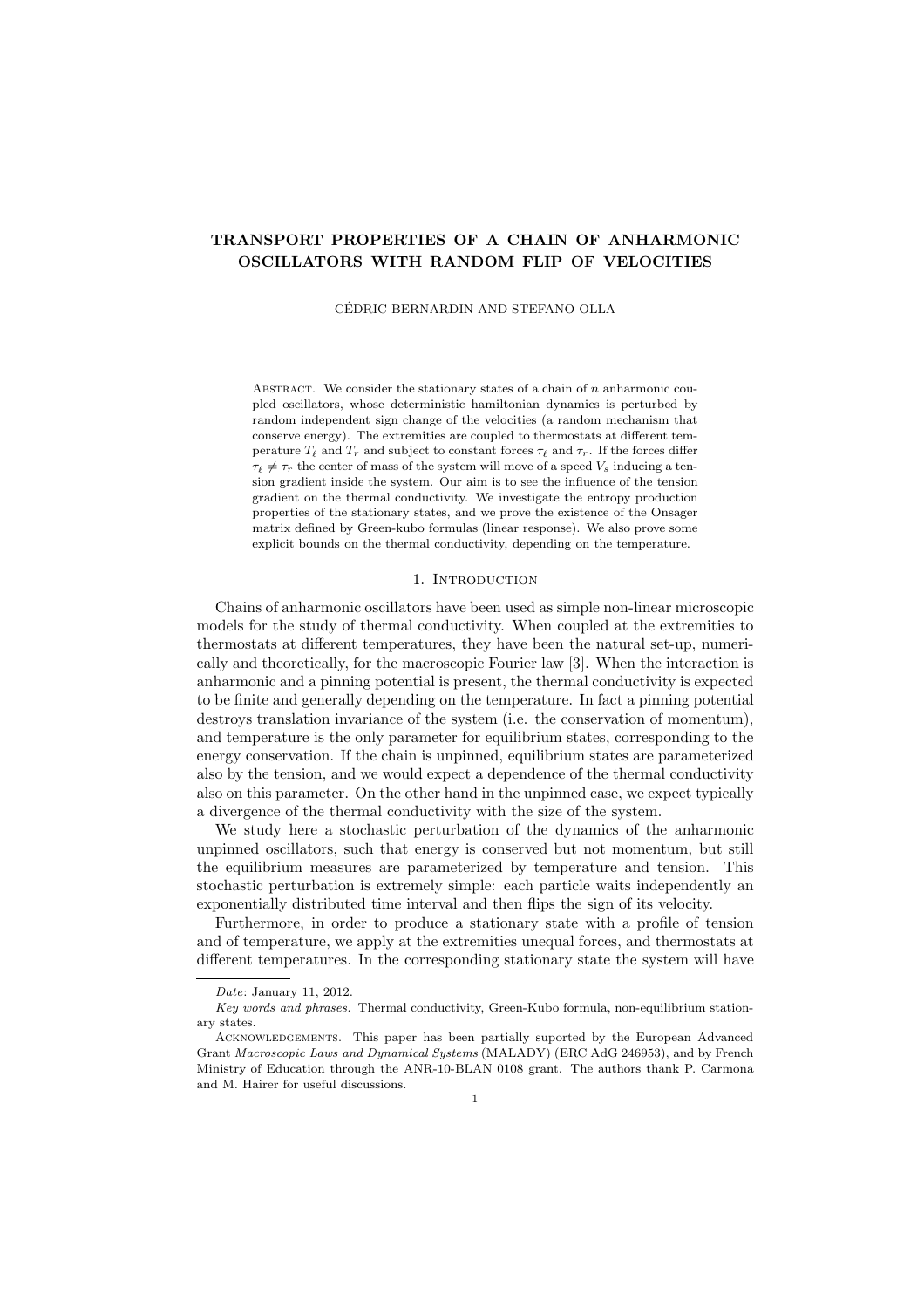a constant energy current  $J_s$  and a velocity  $V_s$ . These quantities are related, at the first order, to the gradients of temperature and tension by the Onsager matrix, that turns out to be diagonal. In fact  $V_s$  can be computed explicitely and is independent of the gradient of temperature (in fact it is independent of the anharmonicity).

While it is straightforward to show that  $V<sub>s</sub>$  is proportional to the inverse of the size of the system, we are not able to prove the same for  $J_s$  (i.e. Fourier's law). Only in the harmonic case we are able to show this property, by explicit calculations (cf Section 7), together with the stationary flux of energy exchanged with the thermostats. A closer look to these formulas reveals that, by properly doing work on the system through the tension applied at the boundaries, we can push energy into the hot reservoir, but it is impossible to extract energy from the cold reservoir. In other words, the system can act as a heater, but not as a refrigerator.

In Section 3 we study the entropy production of the stationary state. In fact we relate what is known as entropy production to the time derivative of the entropy of a nonstationary state, in the following sense. Let  $\mu_t$  a non stationary state of the system at time t. Since we are dealing with a system with stochastic thermostats,  $u_t$ has a density with respect to the Lebesgue measure and it can be defined its entropy  $H(\mu_t)$ . Computing the time derivative of  $H(\mu_t)$ , we find that it is composed by two terms: the *entropy rate of change* of the thermostats and of the noise mechanism, that is always positive, and a term that is usually called, up to a sign change, the entropy production of the system in the state  $\mu_t$ . If we start with the stationary state  $\mu_{ss}$ , then obviously the time derivative of the entropy is zero, and the entropy production of the system equals the entropy rate of change of the thermostats and the noise, i.e. is positive. We prove that it is strictly positive unless we are in the equilibrium state with same temperature and forces at the boundaries. We actually work with a local Gibbs measure as reference measure, but computations are similar.

#### 2. Mathematical formulation and main results

2.1. The model. We denote by  $q_1, \ldots, q_n$  the absolute positions of the particles, and by  $p_1, \ldots, p_n$  the corresponding momenta (particles mass is set equal to 1). The relevant coordinates are the interparticle distances  $r_x = q_x - q_{x-1}, x = 2, \ldots, n$ . Thus, the state space of our system is given by  $\Omega_n = \mathbb{R}^{n-1} \times \mathbb{R}^n$  and we shall denote a typical configuration  $(r_2, \ldots, r_n, p_1, \ldots, p_n)$  by  $\omega = (r, p) \in \Omega_n$ . Between the particles there is an anharmonic spring with potential  $V(r_x)$ , and the corresponding hamiltonian dynamics is perturbed by independent random flips of the sign of the velocities. Furthermore on the boundary particles 1 and  $n$  there are acting Langevin thermostats at different temperature  $T_{\ell}$  and  $T_r$ , and two external constant forces  $\tau_{\ell}$  and  $\tau_{r}$ .

The generator of the dynamics is given by

$$
\mathcal{L} = \mathcal{A}_{\tau_{\ell}, \tau_{r}} + \gamma \mathcal{S} + \gamma_{\ell} \mathcal{B}_{1, T_{\ell}} + \gamma_{r} \mathcal{B}_{n, T_{r}}
$$

where  $\mathcal{A}_{\tau_{\ell},\tau_r}$  is the Liouville operator,  $\mathcal{B}_{j,T}$  the generator of the Langevin bath at temperature  $T$  acting on the j-th particle and  $S$  the generator of the noise. The strength of noise and thermostats are regulated by  $\gamma$ ,  $\gamma_{\ell}$  and  $\gamma_{r}$ . The Liouville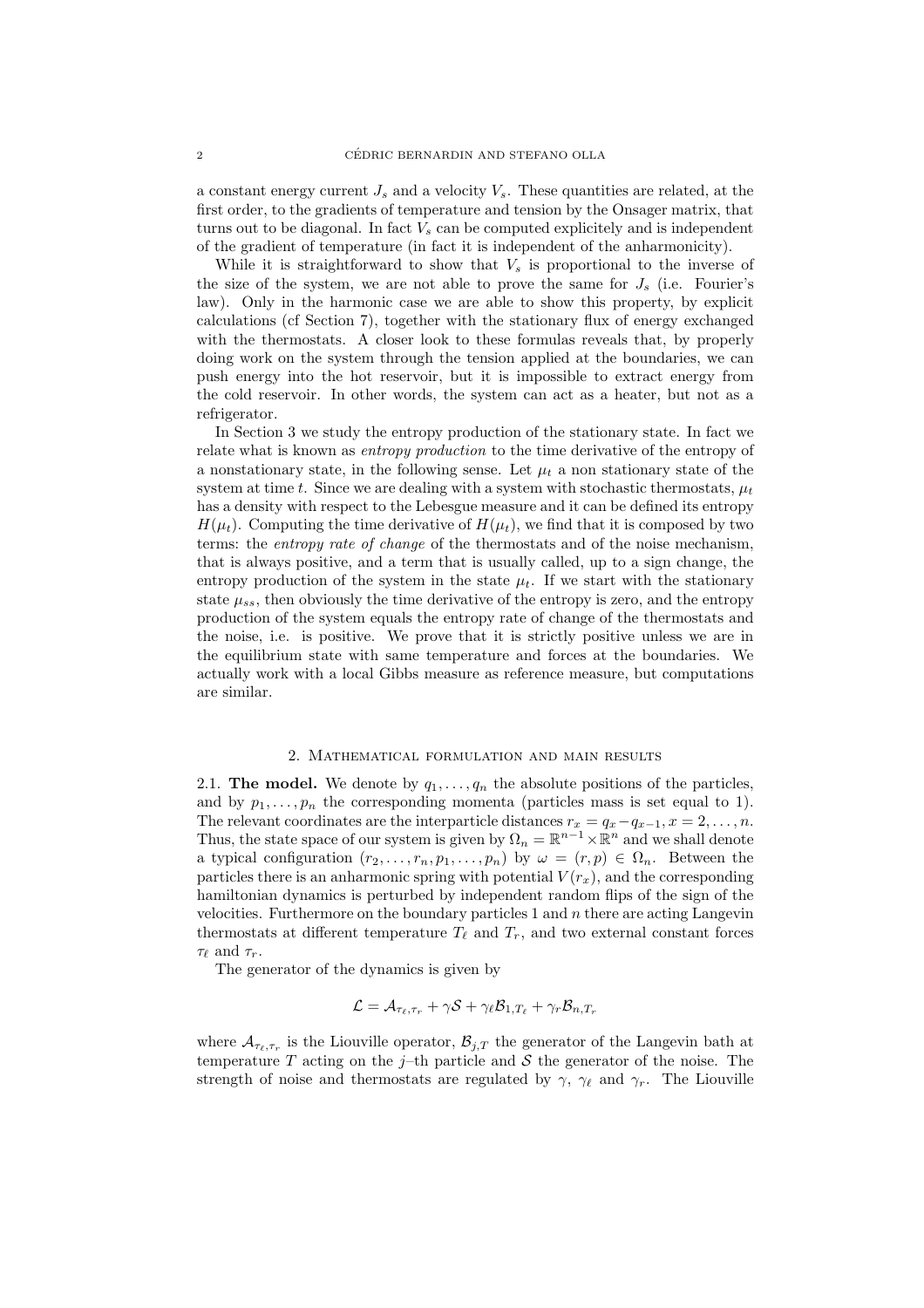operator is defined by

$$
\mathcal{A}_{\tau_{\ell},\tau_{r}} = \sum_{x=2}^{n} (p_{x} - p_{x-1}) \partial_{r_{x}} + \sum_{x=2}^{n-1} (V'(r_{x+1}) - V'(r_{x})) \partial_{p_{x}} - (\tau_{\ell} - V'(r_{2})) \partial_{p_{1}} + (\tau_{r} - V'(r_{n})) \partial_{p_{n}}.
$$
\n(2.1)

The generators of the thermostats are given by

$$
\mathcal{B}_{j,T} = T \partial_{p_j}^2 - p_j \partial_{p_j}.
$$
\n(2.2)

The noise corresponds to independent velocity change of sign, i.e.

$$
(\mathcal{S}f)(\omega) = \sum_{x=2}^{n-1} \left( f(\omega^x) - f(\omega) \right), \quad f: \Omega_n \to \mathbb{R}.
$$
 (2.3)

Here, the configuration  $\omega^x$  (resp.  $p^x$ ) is the configuration obtained from  $\omega$  (resp. p) by flipping the momentum of particle x, i.e.  $\omega^x = (r, p^x)$  with  $(p^x)_z = p_z, z \neq 0$  $x, (p^x)_x = -p_x.$ 

In order to have a well defined process with good ergodic properties, we assume that  $V$  is a smooth even potential satisfying the following assumptions:

(A) There exist positive constants  $k \geq 2$  and  $a_k > 0$  such that

$$
\lim_{\lambda \to +\infty} \lambda^{-k} V(\lambda x) = a_k |x|^k, \quad \lim_{\lambda \to +\infty} \lambda^{1-k} V'(\lambda x) = k.a_k |x|^{k-1} \text{sign}(x).
$$

(B) For any  $q \in \mathbb{R}$ , there exists  $m = m(q) \ge 2$  such that  $V^{(m)}(q) \ne 0$ .

Here sign(x) denotes the sign of x and  $V^{(m)}$  the  $m<sup>th</sup>$  derivative of V. Many of the results in the following should be valid for more general potentials  $V$ , but this go beyond the porpouse of this article.

We shall denote by  $(\omega(t))_{t\geq0}$  the Markov process generated by  $\mathcal{L}$ , and by  $(T_t)_{t\geq0}$ the corresponding semigroup, i.e. for any bounded function  $f: \Omega_n \to \mathbb{R}$ , and any  $\omega \in \Omega_n$ ,

$$
(T_t f)(\omega) = \mathbb{E}_{\omega} [f(\omega(t))].
$$

The energy of atom  $x$  is defined by

$$
\mathcal{E}_1 = \frac{p_1^2}{2}, \quad \mathcal{E}_x = \frac{p_x^2}{2} + V(r_x), \quad x = 2, \dots, n.
$$

For any positive constant  $\theta$  we define the Lyapunov function  $W_{\theta}$  by

$$
W_{\theta}(\omega) = \exp\left(\theta \sum_{x=1}^{n} \mathcal{E}_x\right), \quad \omega \in \Omega_n,
$$

and the corresponding weighted Banach space  $(\mathbb{B}_{\theta}, \|\cdot\|_{\theta})$ :

$$
\mathbb{B}_{\theta} = \left\{ f : \Omega_n \to \mathbb{R} \text{ continuous }, ||f||_{\theta} = \sup_{\omega} \frac{|f(\omega)|}{W_{\theta}(\omega)} < +\infty \right\}.
$$

In Section 8 is proved the following proposition:

**Proposition 1.** Assume that V satisfies (A). Then, if  $\theta$  is sufficiently small, the semigroup  $(T_t)_{t>0}$  can be extended to a strongly Feller continuous semigroup on  $\mathbb{B}_{\theta}$  with a probability transition that is absolutely continuous with respect to the Lebesgue measure. Moreover, there exists a unique invariant probability measure  $\mu_{ss}$ for  $(T_t)_{t>0}$  and it is absolutely continuous with respect to the Lebesgue measure.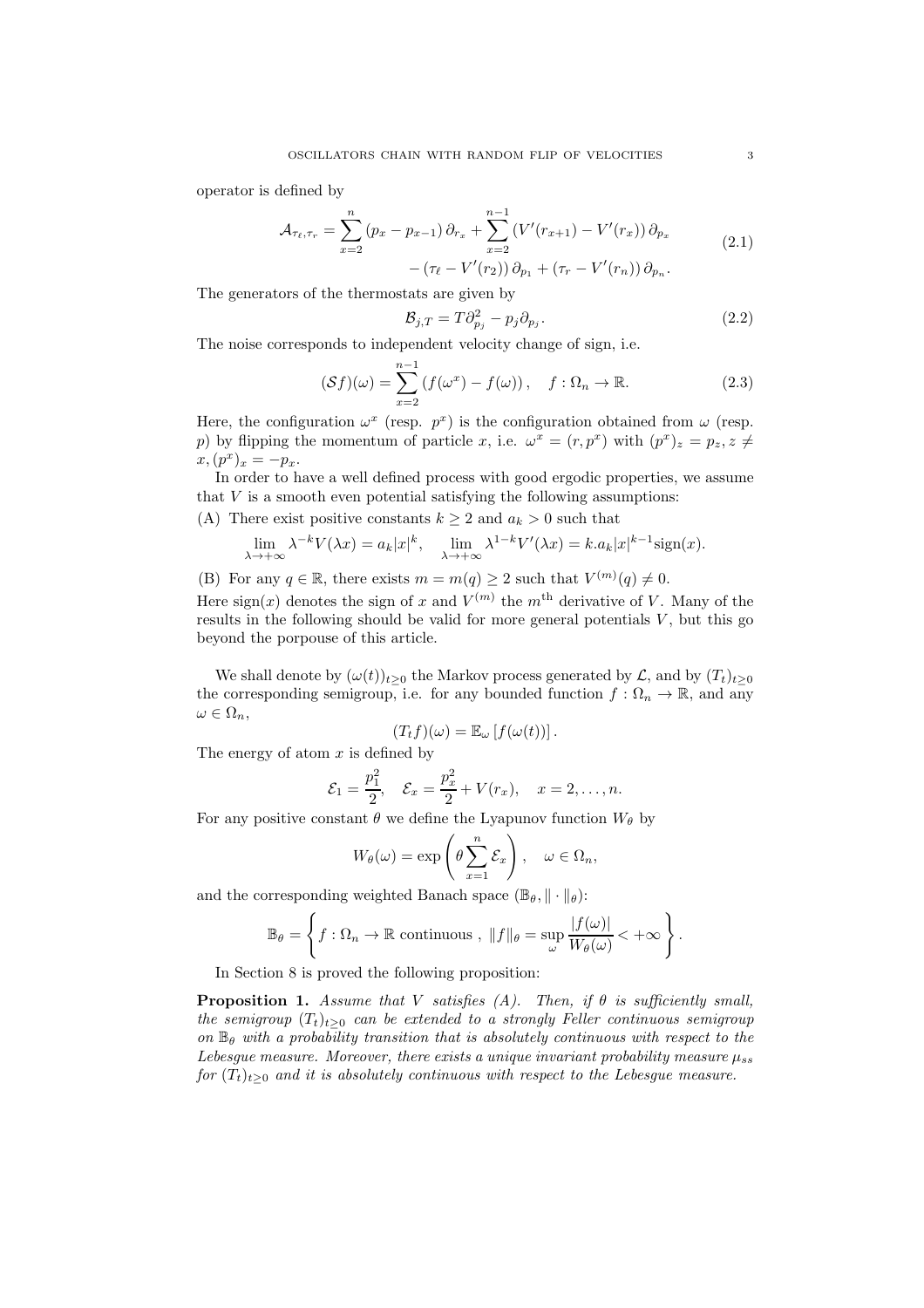**Remark 1.** We believe that the density of  $\mu_{ss}$  is smooth. The actual proof would require a delicate reworking of Hörmander theorem.

When we are at equilibrium, i.e.  $T_{\ell} = T_r = T$ ,  $\tau_{\ell} = \tau_r = \tau$ , the generator  $\mathcal{L}$  is denoted by  $\mathcal{L}_{eq}$ . A simple computation shows that the Gibbs measure  $\mu_{\tau,T}^n$  with density w.r.t. the Lebesgue measure on  $\Omega_n$  given by

$$
g_{\tau,T}^n(r,p) = \prod_{x=1}^n \frac{e^{-\beta(\mathcal{E}_x - \tau r_x)}}{Z(\tau \beta, \beta)}, \quad \beta = T^{-1},
$$

is invariant for  $\mathcal{L}_{eq.}$ . In the formula above we have introduced  $r_1 = 0$  to avoid annoying notations. In fact, it is easy to check that  $\mathcal{A}_{\tau,\tau}$  is antisymmetric in  $\mathbb{L}^2(\mu_{\tau,T}^n)$  and that  $S, \mathcal{B}_{j,T}, j = 1, n$ , are symmetric.

Let  $\nabla$  be the discrete gradient defined, for any function  $u : \mathbb{Z} \to \mathbb{R}$ , by  $(\nabla u)(x) =$  $u(x + 1) - u(x)$ . The local conservation of energy is expressed by the microscopic continuity equation

$$
\mathcal{L}(\mathcal{E}_x) = -\nabla j_{x-1,x}, \quad x = 1,\ldots,n,
$$

where the energy current  $j_{x,x+1}$  from site x to site  $x+1$  is given by

$$
j_{0,1} = -\tau_{\ell} p_1 + \gamma_{\ell} (T_{\ell} - p_1^2),
$$
  
\n
$$
j_{n,n+1} = -\tau_r p_n - \gamma_r (T_r - p_n^2),
$$
  
\n
$$
j_{x,x+1} = -p_x V'(r_{x+1}), x = 1, ..., n-1.
$$
\n(2.4)

The energy current  $j_{0,1}$  (and similarly for  $j_{n,n+1}$ ) is composed of two terms: the term  $-\tau_{\ell}p_1$  corresponds to the work done on the first particle by the linear force and the term  $\gamma_{\ell}(T_{\ell} - p_1^2)$  is the heat current due to the left reservoir.

We shall denote by  $\langle \cdot \rangle_{ss}$  the expectation with respect to the steady state. Let  $V<sub>s</sub>$  be the velocity of the center of mass of the system and  $J<sub>s</sub>$  be the average energy current, which are defined by

$$
V_s = \langle p_x \rangle_{ss} \quad \text{and} \quad J_s = \langle j_{x,x+1} \rangle_{ss}.
$$

Observe that we are in Lagrangian coordinates and that  $J_s$  is really the interparticle exchange of energy, that does not take into account the trivial energy flux of the Eulerian coordinates due to the center of mass movement.

We have the simple relation between these two quantities

$$
J_s = -\tau_\ell V_s + \gamma_\ell (T_\ell - \langle p_1^2 \rangle_{ss}), \quad J_s = -\tau_r V_s - \gamma_r (T_r - \langle p_n^2 \rangle_{ss}). \tag{2.5}
$$

The value of  $V_s$  can be determined exactly and is independent of the nonlinearities present in the system. It follows that the tension profile, defined by  $\tau_x = \langle V'(r_x) \rangle_{ss}$ , is linear.

**Lemma 1.** The velocity  $V_s$  of the center of mass is given by

$$
V_s = \frac{\tau_r - \tau_\ell}{2\gamma(n-2) + \gamma_\ell + \gamma_r} \tag{2.6}
$$

and the tension profile is linear:

$$
\tau_x = \frac{2\gamma(x-2) + \gamma_\ell}{2\gamma(n-2) + \gamma_\ell + \gamma_r} (\tau_r - \tau_\ell) + \tau_\ell,
$$
\n(2.7)

that implies

$$
\lim_{n \to \infty} \tau_{[nu]} = \tau_{\ell} + (\tau_r - \tau_{\ell})u, \quad u \in [0, 1]. \tag{2.8}
$$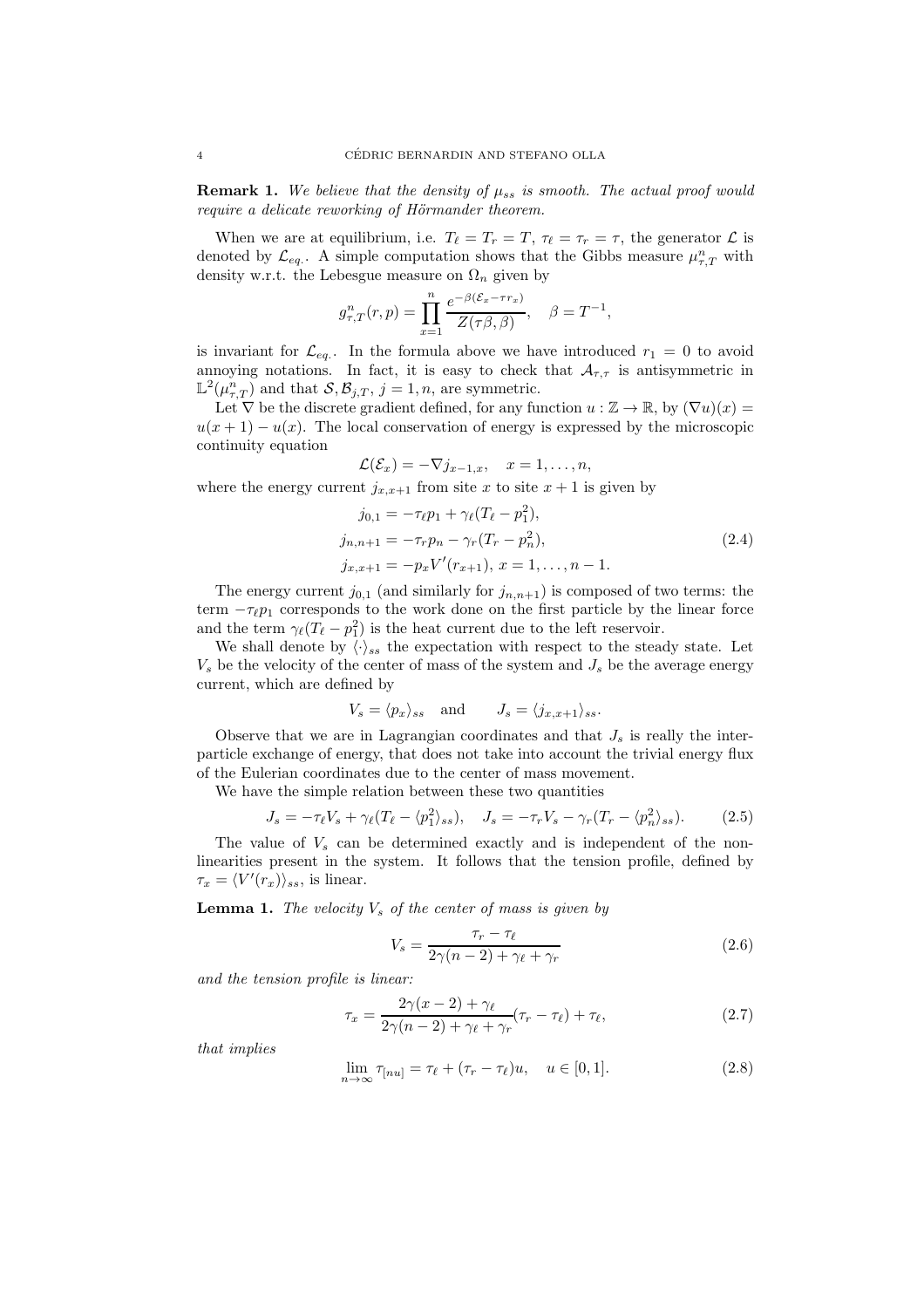Proof. We have

$$
\begin{cases}\n\mathcal{L}(p_x) = (V'(r_{x+1}) - V'(r_x)) - 2\gamma p_x, & x = 2, \dots, n-1, \\
\mathcal{L}(p_1) = V'(r_2) - \tau_l - \gamma_\ell p_1, \\
\mathcal{L}(p_n) = \tau_r - V'(r_n) - \gamma_r p_n.\n\end{cases}
$$
\n(2.9)

The first line of (2.9) implies

$$
2(n-2)\gamma V_s = \sum_{x=2}^{n-1} \{ \tau_{x+1} - \tau_x \} = \tau_n - \tau_2.
$$

The two last lines of (2.9) give

$$
\tau_2 - \tau_\ell - \gamma_\ell V_s = 0, \quad -\tau_n + \tau_r - \gamma_r V_s = 0,
$$

and we get easily the value of  $V_s$ .

To obtain the expression of the tension profile we observe that (2.9) gives a discrete difference equation which can be solved exactly since we have the value of  $V_s = \langle p_x \rangle_{ss}.$ 

For purely deterministic chain ( $\gamma = 0$ ), the velocity  $V_s$  is of order 1, while the tension profile is flat at the value  $(\gamma_{\ell} + \gamma_{r})^{-1} [\gamma_{\ell} \tau_r + \gamma_{r} \tau_{\ell}]$ . The first effect of the noise is to make  $V_s$  of order  $n^{-1}$  and to give a normal tension profile.

An immediate consequence of (2.6) is that the mean velocity is independent of the temperatures. Consequently, by Onsager symmetry, we expect that the thermal conductivity at the first order is independent of  $\tau_r - \tau_l$ , i.e. that the Onsager matrix is diagonal. We actually prove this in Section 4 as well as the existence of the thermal conductivity by Green-Kubo formula (see Section 5).

In the next section we prove that the entropy production  $\Sigma(\mu_{ss})$  of the stationary state is strictly positive if  $T_{\ell} \neq T_r$  or  $\tau_r \neq \tau_l$ , and is given by

$$
\Sigma(\mu_{ss}) = \left(\frac{1}{T_r} - \frac{1}{T_{\ell}}\right)J_s + \left(\frac{\tau_r}{T_r} - \frac{\tau_{\ell}}{T_{\ell}}\right)V_s.
$$

In Section 6 we prove upper and lower bounds for the thermal conductivity, in terms of the temperature.

In Section 7 we show that for harmonic interactions, a Fourier's law holds and in particular we can compute the conductivity explicitely:

$$
\lim_{n \to \infty} n J_s = \frac{1}{4\gamma} \{ (T_\ell - T_r) + (\tau_\ell^2 - \tau_r^2) \}.
$$
\n(2.10)

Furthemore in this case can be computed explicitely the energy currents between the thermostats and the system (cf. (7.9)), and prove that the stationary state can increase the energy of the hottest thermostat, but not lower the energy of the cold one.

The existence and uniqueness of the stationary state is proven in the last Section 8.

#### 3. Entropy production

Let  $\beta_x$  (resp.  $\tau_x$ ),  $x = 2, \ldots, n$ , be the linear interpolation profile between  $T_{\ell}^{-1} = T^{-1}$  (resp.  $\tau_{\ell} = \tau$ ) and  $T_{r}^{-1} = (T + \delta T)^{-1}$  (resp.  $\tau_{r} = \tau - \delta \tau$ ). We also define  $\beta_1 = T^{-1}$ .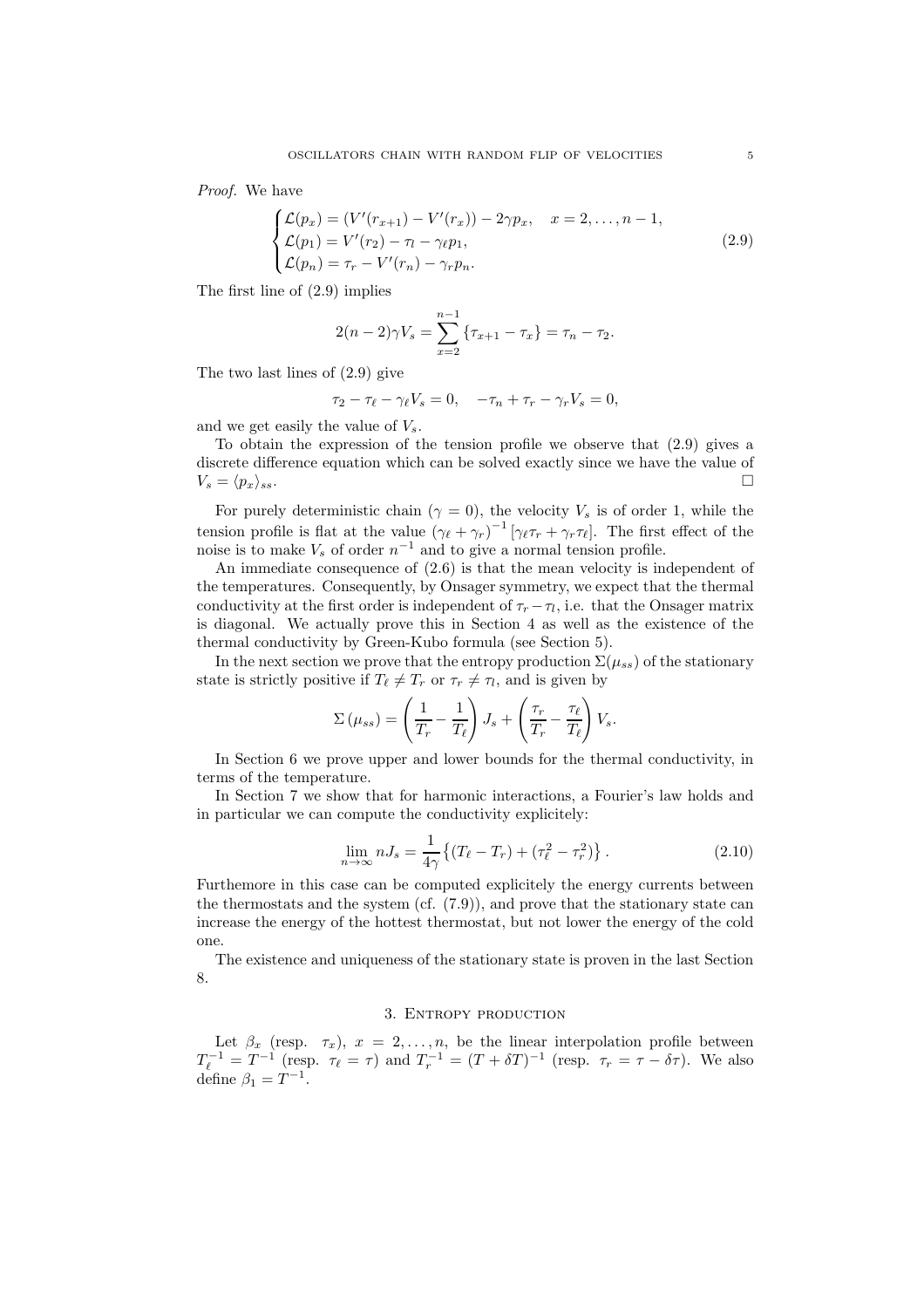We use now as reference probability measure the Gibbs local equilibrium state  $\mu_{lg}(dr, dp) = g(r, p) dr_2 \dots dr_n dp_1 \dots dp_n$  with

$$
g(r,p) = \prod_{x=1}^{n} \frac{e^{-\beta_x(\mathcal{E}_x - \tau_x r_x)}}{Z(\tau_x \beta_x, \beta_x)}.
$$
\n(3.1)

Let  $\mu_t = \mu_{lg} T_t$  be the law at time t of the process starting from  $f_0 \cdot \mu_{lg}$  and  $\bar{\mu}_{[s,s+t]} = t^{-1} \int_s^{s+t} \mu_y dy$  be the time averaged law of the process on  $[s, s+t]$ . The density of  $\mu_t$  with respect to  $\mu_{lq}$  is denoted by  $f_t$ . This is a solution, in the sense of the distributions, of the Fokker-Planck equation

$$
\partial_t f_t = \tilde{\mathcal{L}}^* f_t
$$

where  $\tilde{\mathcal{L}}^*$  is the adjoint of  $\mathcal{L}$  in  $\mathbb{L}^2(\mu_{lg})$ .

The operators  $\mathcal{B}_{1,T_{\ell}}, \mathcal{B}_{n,T_r}$  and S are symmetric with respect to  $\mu_{lg}$  while the adjoint of the Liouville operator is

$$
\mathcal{A}_{\tau_{\ell},\tau_r}^* = -\mathcal{A}_{\tau_{\ell},\tau_r} + \sigma \tag{3.2}
$$

where

$$
\sigma = \sum_{x=1}^{n-1} (\beta_{x+1} - \beta_x) j_{x,x+1} + \sum_{x=2}^{n-1} (\beta_{x+1} \tau_{x+1} - \beta_x \tau_x) p_x.
$$

Hence we get

$$
\tilde{\mathcal{L}}^* = -\mathcal{A}_{\tau_\ell, \tau_r} + \gamma \mathcal{S} + \gamma_\ell \mathcal{B}_{1, T_\ell} + \gamma_r \mathcal{B}_{n, T_r} + \sigma,
$$
\n
$$
\mathcal{L} + \tilde{\mathcal{L}}^* = 2\gamma \mathcal{S} + 2\gamma_\ell \mathcal{B}_{1, T_\ell} + 2\gamma_r \mathcal{B}_{n, T_r} + \sigma.
$$
\n(3.3)

We shall denote the relative entropy of a probability measure  $\mu$  with respect to a probability measure  $\nu$  by  $H(\mu|\nu)$ . This is defined by

$$
H(\mu|\nu) = \sup_{\psi} \left\{ \int \psi d\mu - \log \left( \int e^{\psi} d\nu \right) \right\} \tag{3.4}
$$

where the supremum is carried over bounded measurable functions  $\psi$ . If  $\frac{d\mu}{d\nu} = f$ exists and  $\log f$  is  $\mu$ -integrable, we have

$$
H(\mu|\nu) = \int d\mu \log f.
$$

So we can call

$$
H(t) = \int f_t \log f_t d\mu_{lg}
$$

the entropy of the system at time t. We choose  $\mu_{lg}$  as a reference measure to estimate the entropy but a similar consideration could be performed by replacing  $\mu_{lq}$  by the Lebesgue measure.

3.1. The smooth case. We first give an informal argument to estimate the entropy production, which relies on smoothness properties of the density  $f_{ss}$  (resp.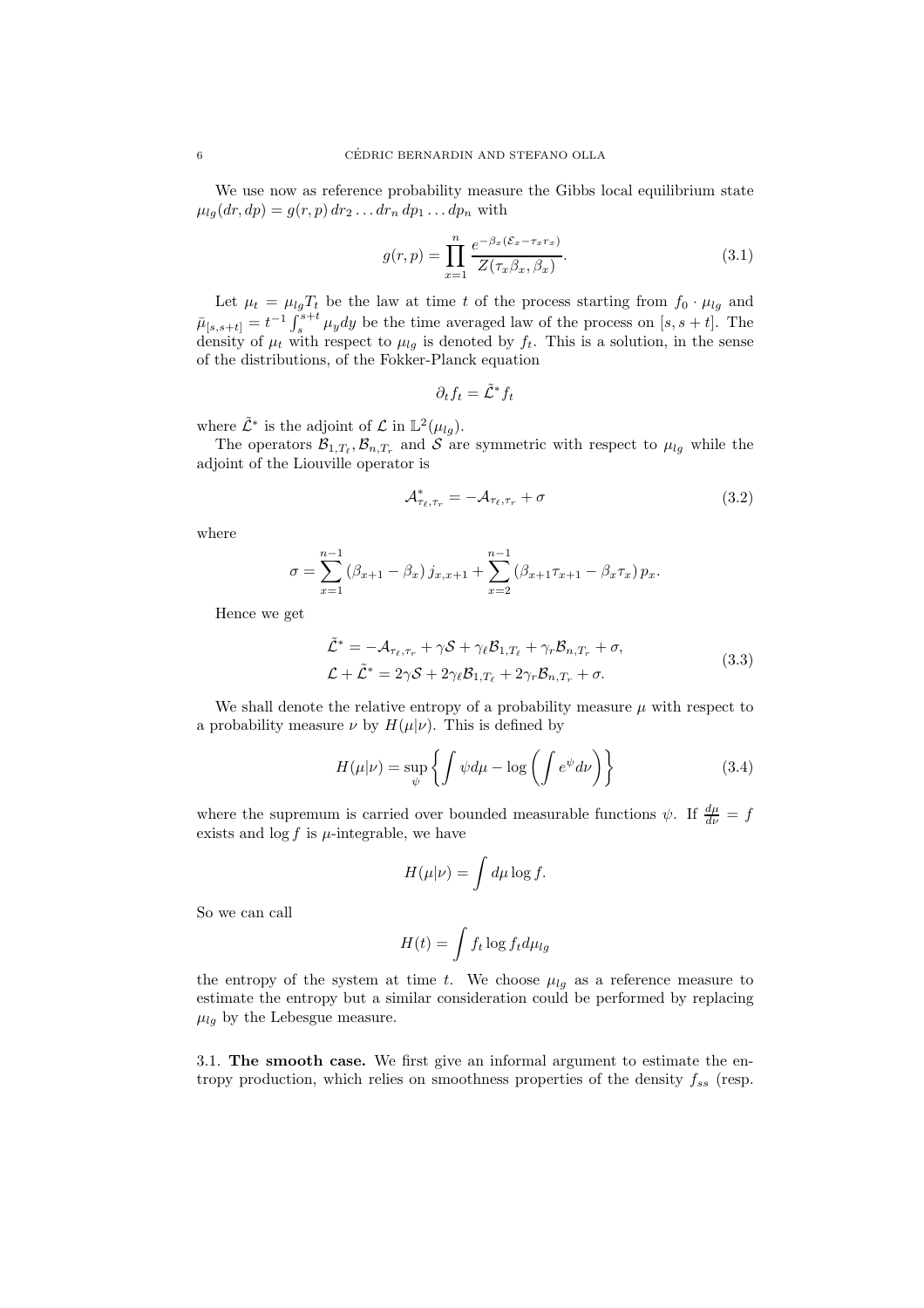$f_t$ ) of  $\mu_{ss}$  (resp.  $\mu_t$ ) with respect to  $\mu_{lg}$ . We have

$$
\frac{d}{dt}H(t) = \int \partial_t f_t \log f_t d\mu_{lg} + \partial_t \left( \int f_t d\mu_{lg} \right)
$$
\n
$$
= \int (\tilde{\mathcal{L}}^* f_t) \log f_t d\mu_{lg} = \int f_t (\tilde{\mathcal{L}} \log f_t) d\mu_{lg}
$$
\n
$$
= \int \mathcal{A}_{\tau_{\ell}, \tau_r} f_t d\mu_{lg} + \int f_t [\gamma \mathcal{S} + \gamma_{\ell} \mathcal{B}_{1, T_{\ell}} + \gamma_r \mathcal{B}_{n, T_r}] (\log f_t) d\mu_{lg}
$$
\n
$$
= \int \sigma f_t d\mu_{lg} + \int f_t [\gamma \mathcal{S} + \gamma_{\ell} \mathcal{B}_{1, T_{\ell}} + \gamma_r \mathcal{B}_{n, T_r}] (\log f_t) d\mu_{lg}
$$
\n(3.5)

where we used (3.2) in the last equality. The first term on the right-hand side is the entropy production of the hamiltonian part of the dynamics, in the (non-stationary) state  $f_t$ ,

$$
\Sigma(\mu_t) = -\int \sigma f_t d\mu_{lg},
$$

while the second term corresponds, up to the sign, to the entropy production due to the thermostats and the flipping noise. Notice that this second term is always positive.

If we start the system from the stationary state,  $f_t = f_{ss}$  for all t, and the left-hand side in (3.5) is equal to zero. Thus, in the stationary state, we have

$$
\Sigma(\mu_{ss}) = -\int f_{ss} \left[ \gamma \mathcal{S} + \gamma_{\ell} \mathcal{B}_{1,T_{\ell}} + \gamma_{r} \mathcal{B}_{n,T_{r}} \right] (\log f_{ss}) d\mu_{lg}.
$$

By explicit calculation we have

$$
\Sigma(\mu_{ss}) = \gamma_{\ell} T_{\ell} \int \frac{(\partial_{p_1} f_{ss})^2}{f_{ss}} d\mu_{lg} + \gamma_r T_r \int \frac{(\partial_{p_n} f_{ss})^2}{f_{ss}} d\mu_{lg}
$$
  
+ 
$$
\frac{\gamma}{2} \sum_{x=2}^{n-1} \int [f_{ss}(\omega^x) - f_{ss}(\omega)] [\log f_{ss}(\omega^x) - \log f_{ss}(\omega)] d\mu_{lg}(\omega),
$$

so that the entropy production of the stationary state is clearly non-negative. In fact, it is strictly positive if the temperatures  $T_{\ell}$  and  $T_r$  are different (see below).

3.2. The non-smooth case. Since we cannot prove that the density  $f_{ss}$  is smooth, we have to proceed in a different way.

The entropy production  $\Sigma(\alpha)$  of the probability measure  $\alpha$  is given by

$$
\Sigma(\alpha) = \int \sigma(\omega) \, d\alpha(\omega). \tag{3.6}
$$

The Dirichlet form  $\mathbb{D}(\alpha)$  of a probability measure  $\alpha$  with respect to the generator  $\gamma S + \gamma_{\ell} B_{1,T_{\ell}} + \gamma_{r} B_{n,T_{r}}$  is defined by

$$
\mathbb{D}(\alpha) = \sup_{\psi} \left\{-\int \frac{(2\gamma S + 2\gamma_{\ell} \mathcal{B}_{1,T_{\ell}} + 2\gamma_{r} \mathcal{B}_{n,T_{r}}) \psi}{\psi} d\alpha\right\}
$$

where the supremum is carried over smooth functions  $\psi$  bounded below by a positive constant and which are constant at infinity. It is easy to check that  $\mathbb D$  is a positive convex and lower semicontinuous functional.

We first estimate the change of entropy.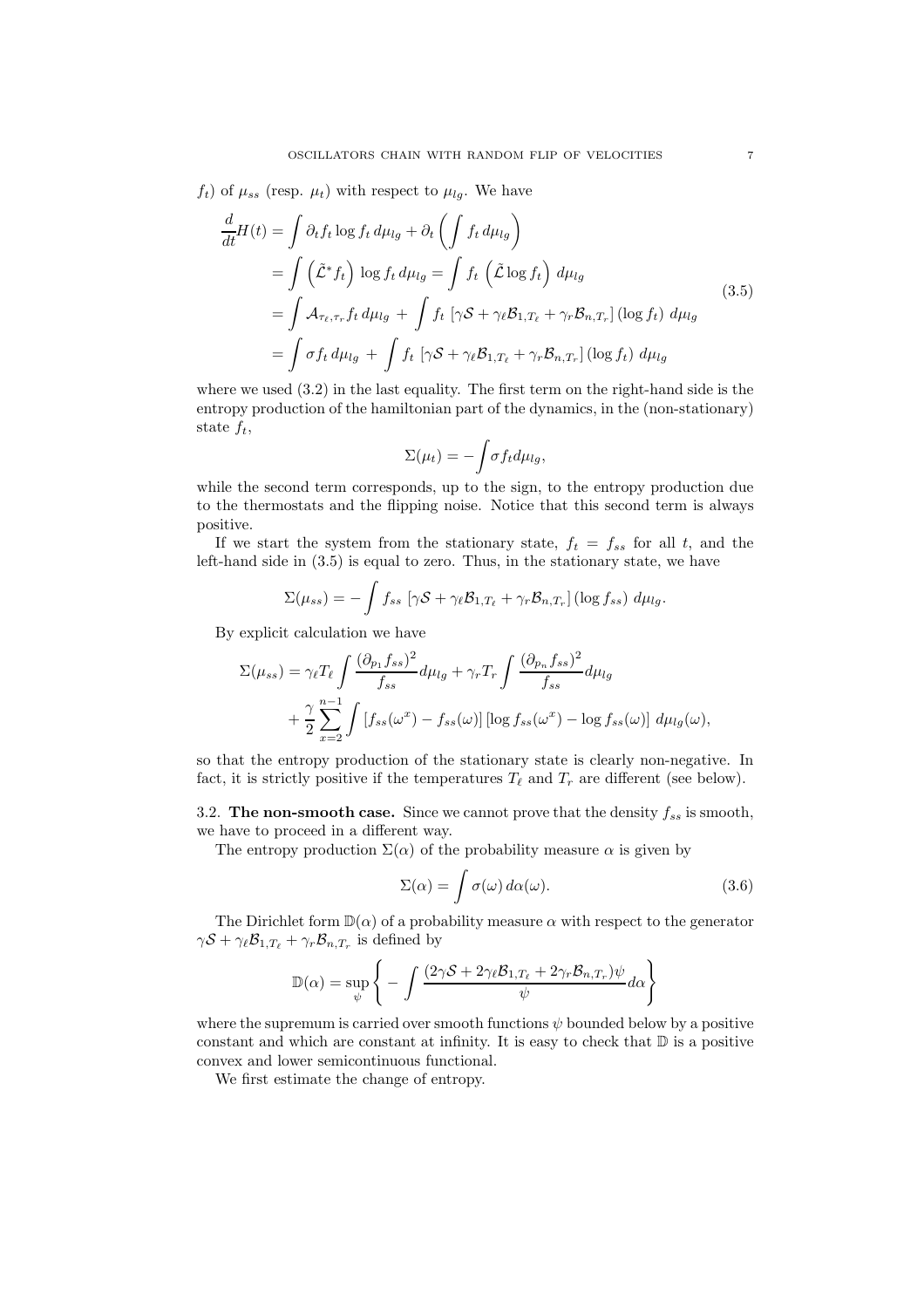**Proposition 2.** The relative entropy  $H(\mu_t|\mu_{lq})$  is finite for every positive time t, and, for any  $s, t \geq 0$ , we have

$$
H(\mu_{t+s}|\mu_{lg}) - H(\mu_s|\mu_{lg}) \leq -t \, \mathbb{D}(\bar{\mu}_{[s,s+t]}) + t \, \Sigma(\bar{\mu}_{[s,s+t]})
$$

*Proof.* Let us prove the claim for  $s = 0$ , the general case being similar. In Section 8 we prove that the semigroup  $(T_t)_{t\geq0}$  is such that the transition probabilities have a positive density  $q_t(\cdot, \cdot)$  with respect to the local equilibrium state  $\mu_{lg}$ . It follows that if  $\nu = \psi \cdot \mu_{lg}$  is a probability measure on  $\Omega_n$  absolutely continuous with respect to  $\mu_{lg}$  then  $\nu T_t$  is also absolutely continuous w.r.t.  $\mu_{lg}$  with a density that we denote by  $\psi_t$ . In fact,  $\psi_t$  is given by

$$
\psi_t(\omega') = \int q_t(\omega, \omega') \psi(\omega) g(\omega) d\omega.
$$

Formally,  $\psi_t$  is solution of the Fokker-Planck equation

$$
\partial_t \psi_t = \tilde{\mathcal{L}}^* \psi_t, \quad \psi_0 = \psi.
$$

If  $\sigma$  was bounded, the solution  $\psi_t$  to this equation would be given by the Feynman-Kac formula

$$
\psi_t(\omega) = \mathbb{E}_{\omega} \left[ \psi(\hat{\omega}(t)) e^{\int_0^t \sigma(\hat{\omega}(s))ds} \right]
$$
\n(3.7)

where  $(\hat{\omega}(t))_{t\geq 0}$  is the Feller process generated by  $-\mathcal{A}_{\tau_{\ell},\tau_{r}} + \gamma \mathcal{S} + \gamma_{\ell} \mathcal{B}_{1,T_{\ell}} + \gamma_{r} \mathcal{B}_{n,T_{r}}$ .

We claim that there exists  $t_0 > 0$  such that (3.7) makes sense if  $t \leq t_0$  and  $\psi$ is bounded. It could be also possible to show the validity of (3.7) for any time by assuming that  $T_r - T_\ell, \tau_r - \tau_\ell$  are sufficiently small (see [6]).

Observe there exists a constant  $c_0 := c_0(T_\ell, T_r, \tau_\ell, \tau_r)$  such that for any  $\theta > 0$ ,

$$
e^{\theta|\sigma(\omega)|} \leq W_{c_0\theta}(\omega).
$$

By the bound (8.3) of Section 8, if  $\theta$  is sufficiently small, then

$$
\sup_{t\geq 0} \mathbb{E}_{\omega} \left[ W_{c_0\theta}(\hat{\omega}(t)) \right] \leq C(W_{c_0\theta}(\omega) + 1)
$$
\n(3.8)

for a positive constant  $C(c_0, \theta)$ . In fact, it is proved for  $(\omega(t))_{t>0}$  but the proof is the same for  $(\hat{\omega}(t))_{t\geq 0}$ . If  $t_0 > 0$  is sufficiently small, we have

$$
\mathbb{E}_{\omega}\left[e^{\int_0^t \sigma(\omega(s))ds}\right] \leq \frac{1}{t} \int_0^t \mathbb{E}_{\omega}\left(e^{t|\sigma(\hat{\omega}(s))|}\right) ds
$$
  

$$
\leq \sup_{s \leq t_0} \mathbb{E}_{\omega}\left(e^{t_0|\sigma(\hat{\omega}(s))|}\right)
$$
  

$$
\leq \sup_{s \leq t_0} \mathbb{E}_{\omega}\left[W_{c_0t_0}(\hat{\omega}(s))\right]
$$
  

$$
\leq C'(t_0)\left[W_{c_0t_0}(\omega) + 1\right]
$$

which proves the claim. Moreover, since  $(\hat{\omega}(t))_{t\geq 0}$  defines a strongly continuous semigroup with generator  $-\mathcal{A}_{\tau_{\ell},\tau_r} + \gamma \mathcal{S} + \gamma_{\ell} \mathcal{B}_{1,T_{\ell}} + \gamma_r \mathcal{B}_{n,T_r}$ , we have

$$
\lim_{h \to 0} \frac{\psi_h - \psi_0}{h} = \tilde{\mathcal{L}}^* \psi_0 \tag{3.9}
$$

if  $\psi_0$  is a smooth positive function constant at infinity.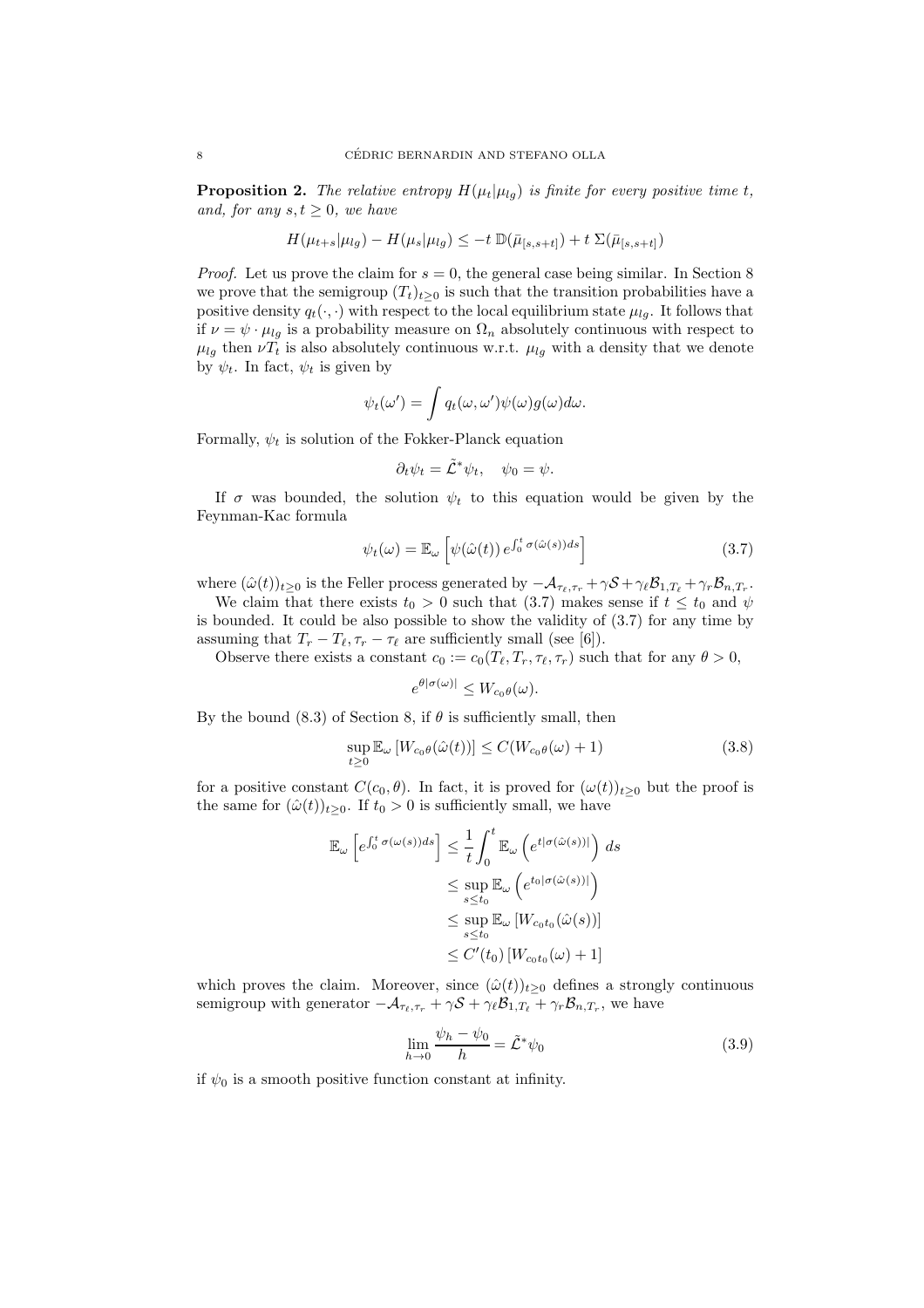Observe now that if  $P, Q$  are two probability measures and  $\phi$  is a density function w.r.t. Q then

$$
H(P | Q) = H(P | \phi \cdot Q) + \int \log \phi \, dP.
$$

We fix a time  $0 < h < t_0$  sufficiently small. For any probability measure  $\alpha$  such that  $H(\alpha|\mu_{lq}) < +\infty$ , and any positive smooth function  $\psi$  bounded bellow by a positive constant and constant at infinity, we have

$$
H(\alpha T_h|\mu_{lg}) - H(\alpha|\mu_{lg}) = H(\alpha T_h|\psi_{\tau} \cdot \mu_{lg}) + \int \log(\psi_h) d(\alpha T_h) - H(\alpha|\mu_{lg})
$$
  
\n
$$
= H(\alpha T_h|(\psi \cdot \mu_{lg})T_h) - H(\alpha|\mu_{lg}) + \int \log(\psi_h) d(\alpha T_h)
$$
  
\n
$$
\leq H(\alpha|(\psi \cdot \mu_{lg})) - H(\alpha|\mu_{lg}) + \int T_h(\log(\psi_h)) d\alpha
$$
  
\n
$$
\leq H(\alpha|(\psi \cdot \mu_{lg})) - H(\alpha|\mu_{lg}) + \int \log(T_h \psi_h) d\alpha
$$
  
\n
$$
= - \int \log \psi d\alpha + \int \log(T_h \psi_h) d\alpha,
$$

where we used  $H(\alpha T_h|\beta T_h) \leq H(\alpha|\beta), \beta = \psi.\mu_{lg}$ , in the first inequality and Jensen inequality in the second one. We write now  $(T_h \psi_h)/\psi = (T_h \psi_h - \psi)/\psi + 1$  and we use the trivial inequality  $\log(1 + \eta) \leq \eta$  to get

$$
H(\alpha T_h|\mu_{lg}) - H(\alpha|\mu_{lg}) \le \int \frac{T_h \psi_h - \psi}{\psi} d\alpha.
$$

This shows in particular that  $H(\alpha T_h|\mu_{lg}) < +\infty$ . By (3.9), we have

$$
T_h \psi_h - \psi = T_h(\psi_h - \psi) + (T_h \psi - \psi) = h(\mathcal{L} + \tilde{\mathcal{L}}^*)\psi + h\varepsilon(h, \psi)
$$

where the remainder term  $\varepsilon(h, \psi)$  vanishes as h goes to 0.

Fix a positive time  $t$  and let  $m$  be a positive integer sufficiently large. We define  $h = t/m$  and we have

$$
H(\alpha T_t | \mu_{lg}) - H(\alpha | \mu_{lg}) = \sum_{i=0}^{m-1} \left\{ H(\alpha T_{(i+1)h} | \mu_{lg}) - H(\alpha T_{ih} | \mu_{lg}) \right\}
$$
  

$$
\leq \frac{t}{m} \sum_{i=0}^{m-1} \int \frac{\left[ (\mathcal{L} + \tilde{\mathcal{L}}^*) \psi \right]}{\psi} d(\alpha T_{ih}) + t \varepsilon(h, \psi).
$$

As m goes to infinity, the Riemann sum converges to

$$
\int_0^t ds \int \frac{\left[ (\mathcal{L} + \tilde{\mathcal{L}}^*)\psi \right]}{\psi} d(\alpha T_s)
$$

and the remainder term vanishes. Taking the infimum over functions  $\psi$  and  $\alpha = \mu_{lq}$ , we get

$$
H(\mu_t|\mu_{lg}) \leq t \inf_{\psi} \left\{ \int \frac{\left[ (\mathcal{L} + \tilde{\mathcal{L}}^*)\psi \right]}{\psi} d\bar{\mu}_{[0,t]} \right\}.
$$

By using (3.3), this concludes the proof.

 $\Box$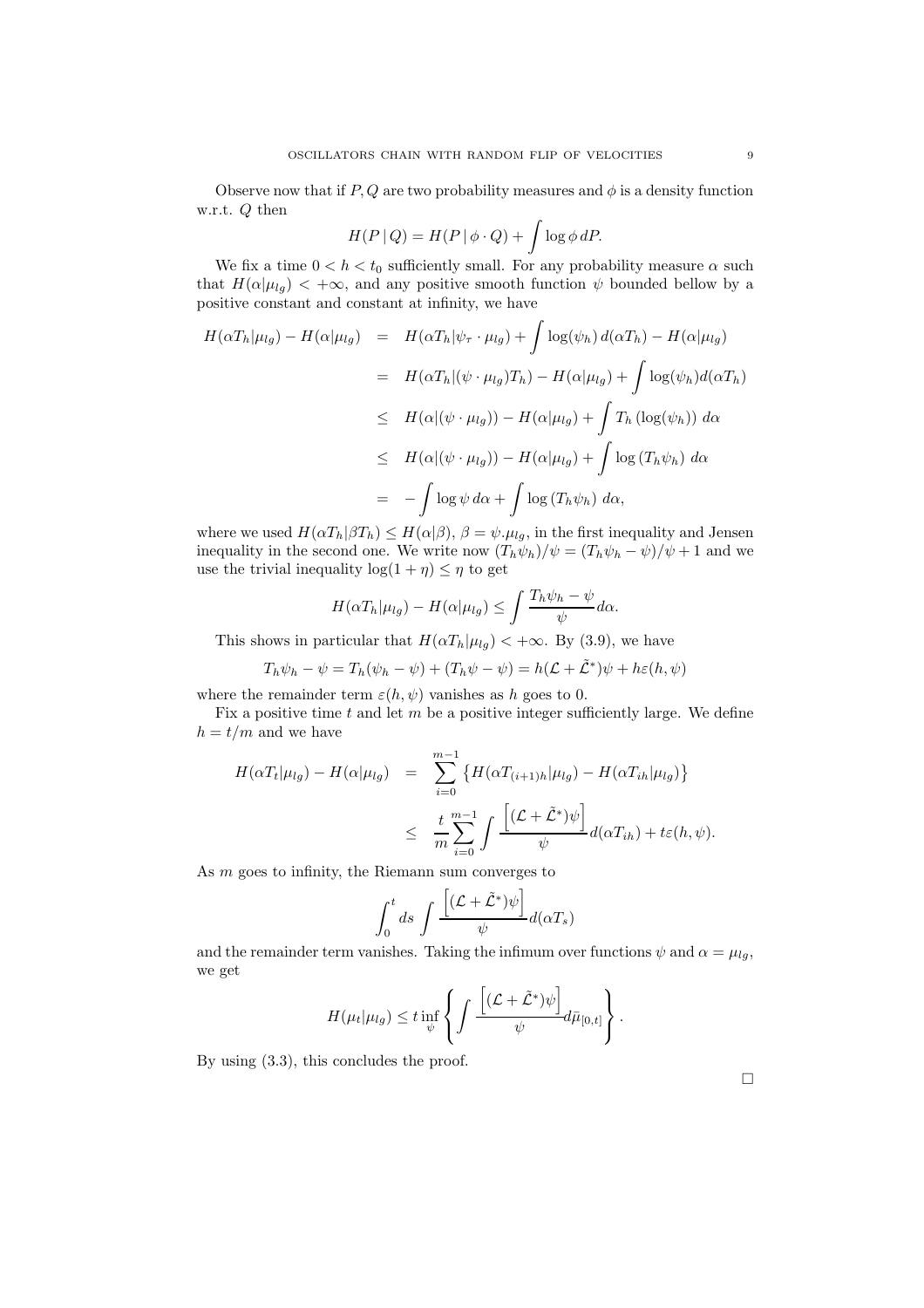We recall that in the stationary state,  $\langle j_{x,x+1} \rangle_{ss} = J_s$  and  $\langle p_x \rangle_{ss} = V_s$  are independent of x.

Theorem 1. The entropy production of the stationary state

$$
\Sigma(\mu_{ss}) = \left(\frac{1}{T_r} - \frac{1}{T_\ell}\right) J_s + \left(\frac{\tau_r}{T_r} - \frac{\tau_\ell}{T_\ell}\right) V_s
$$

is strictly positive. If  $\tau_{\ell} = \tau_r$  it implies that the energy flow goes from the hot reservoir to the cold reservoir.

Proof. Since the entropy is positive it follows that

$$
0 \leq \mathbb{D}(\bar{\mu}_{[0,t]}) \leq \Sigma(\bar{\mu}_{[0,t]}).
$$
\n(3.10)

In the last section is proved the convergence as t goes to infinity of  $\bar{\mu}_{[0,t]}$  to the stationary state. Therefore, the entropy production is non-negative

$$
\Sigma(\mu_{ss}) \geq 0.
$$

If it is equal to zero then, by  $(3.10)$ , we have

$$
\lim_{t\to\infty}\mathbb{D}(\bar{\mu}_{[0,t]})=0
$$

and by the lower semicontinuity of  $\mathbb{D}$ , we have

$$
\mathbb{D}(\mu_{ss})=0.
$$

Recall that since  $\mu_{ss}$  is the stationary state, we have

$$
\int (\mathcal{L}F)(\omega) d\mu_{ss}(\omega) = 0 \tag{3.11}
$$

for any compactly supported smooth function  $F$ . We claim now that

$$
\int (GF) (\omega) d\mu_{ss}(\omega) = 0 \qquad (3.12)
$$

for G equal to  $\mathcal{B}_{1,T_{\ell}}, \mathcal{B}_{n,T_{r}}, \mathcal{S}.$ 

Indeed, since  $\mathbb{D}(\mu_{ss})=0$ , we have that for any smooth function  $\psi$  bounded by bellow and constant at infinity,

$$
-\int \frac{(2\gamma S + 2\gamma_{\ell} \mathcal{B}_{1,T_{\ell}} + 2\gamma_{r} \mathcal{B}_{n,T_{r}})\psi}{\psi} d\mu_{ss} \leq 0.
$$
 (3.13)

Let us apply this with  $\psi(\omega) := \psi_1(p_1)$ . Since  $S, \mathcal{B}_{n,T_r}$  does not act on  $p_1$ , it follows that the Dirichlet form with respect to  $\mathcal{B}_{1,T_{\ell}}$  of the marginal  $\mu_{ss}^1$  of  $p_1$ ,

$$
\sup_{\psi_1}\left\{-\int\frac{\mathcal{B}_{1,T_{\ell}}\psi_1}{\psi_1}d\mu_{ss}^1\right\},\,
$$

is negative, and hence equal to zero. It is well known that it implies  $\mu_{ss}^1$  is the centered Gaussian law with variance  $T_{\ell}$  (see [5]), and we get (3.12) for  $\mathcal{G} = \mathcal{B}_{1,T_{\ell}}$ . We similarly prove (3.12) for  $\mathcal{G} = \mathcal{B}_{n,T_r}$ . By applying (3.13) with a function  $\psi(\omega) :=$  $\bar{\psi}(p_2, \ldots, p_{n-1}),$  we get that the Dirichlet form of the marginal  $\bar{\mu}_{ss}$  of  $(p_2, \ldots, p_{n-1})$ with respect to  $S$ ,

$$
\bar{\mathbb{D}}(\bar{\mu}_{ss}) = \sup_{\bar{\psi}} \left\{-\int \frac{\mathcal{S}\bar{\psi}}{\bar{\psi}} d\bar{\mu}_{ss}\right\},\,
$$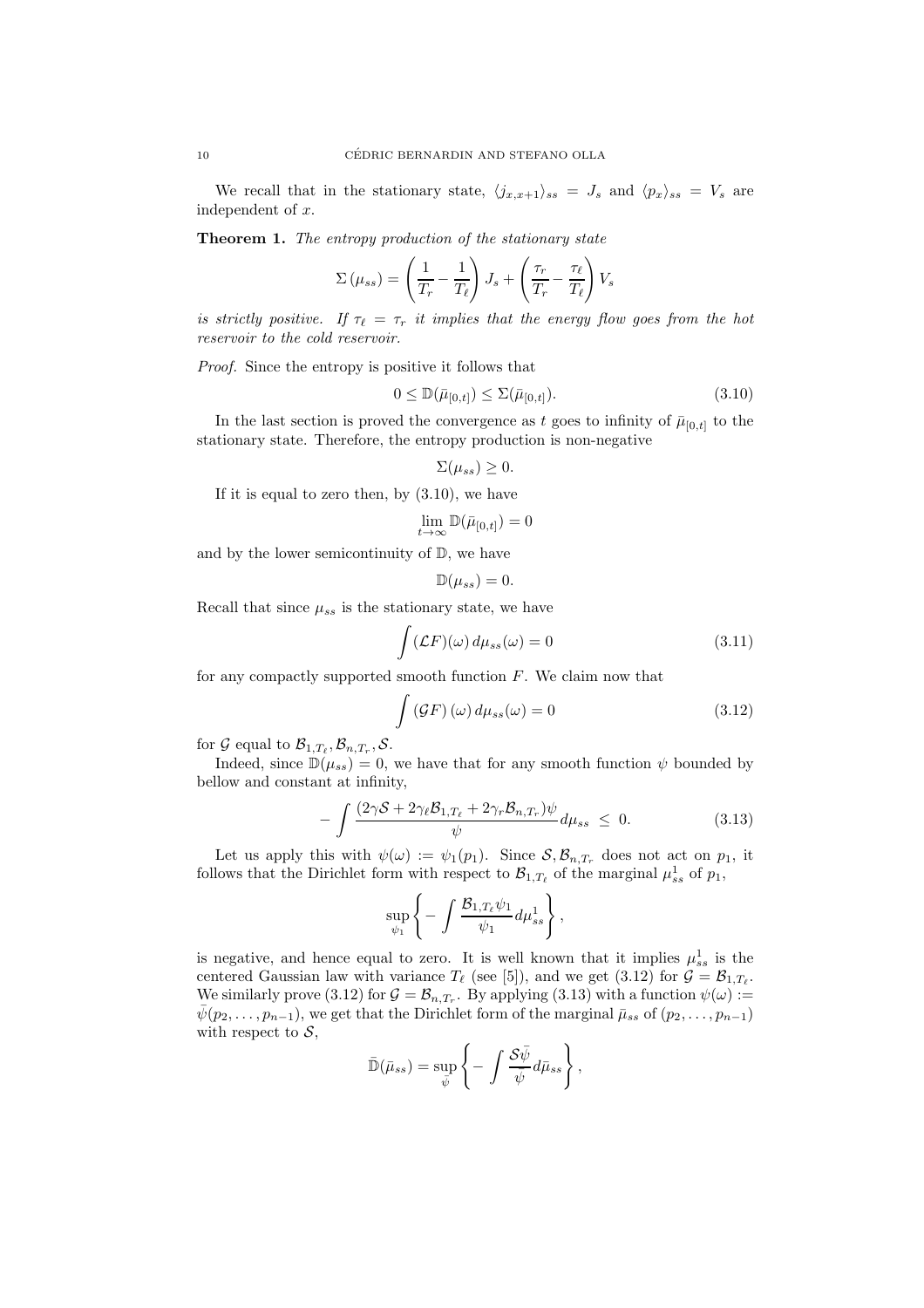is negative, and hence equal to zero. Let  $f_{ss}$  be the density of  $\bar{\mu_{ss}}$  with respect to the Lebesgue measure. It is easy to show that

$$
\bar{\mathbb{D}}(\bar{\mu}_{ss}) = \frac{1}{2} \int_{\mathbb{R}^{n-2}} \left[ \sqrt{\bar{f}_{ss}(p^x)} - \sqrt{\bar{f}_{ss}(p)} \right]^2 dp_2 \dots dp_{n-1}.
$$

It follows that  $\bar{\mu}_{ss}$  is invariant by any flip  $p \to p^x$ ,  $x = 2, ..., n-1$ , and this concludes the proof of (3.12).

By (3.11) and (3.12), we get that for any smooth compactly supported function  $F,$ 

$$
\int \left( \mathcal{A}_{\tau_{\ell},\tau_{r}} F \right) (\omega) d\mu_{ss}(\omega) = 0,
$$

and consequently that

$$
\int (\mathcal{L}_0 F) (\omega) d\mu_{ss}(\omega) = 0,
$$

where

$$
\mathcal{L}_0 = \mathcal{A}_{\tau_\ell, \tau_r} + \gamma_\ell \mathcal{B}_{1, T_\ell} + \gamma_r \mathcal{B}_{n, T_r} \tag{3.14}
$$

is the generator of the deterministic chains in contact with the two heat baths. Thus,  $\mu_{ss}$  is equal to the (unique) invariant probability measure  $\nu_{ss}$  of the process generated by  $\mathcal{L}_0$ . By using a similar argument to [6], one can show that

$$
\Sigma(\nu_{ss})=0
$$

implies  $T_{\ell} = T_r$ . Hence, if  $T_{\ell} \neq T_r$ , the entropy production of the stationary state  $\mu_{ss}$  is strictly positive.

$$
\Box
$$

From the equality  $J_s = \langle j_{0,1} \rangle_{ss} = \langle j_{n,n+1} \rangle_{ss}$  we get

$$
\gamma_{\ell} \langle p_1^2 \rangle_{ss} + \gamma_r \langle p_n^2 \rangle_{ss} = \gamma_{\ell} T_{\ell} + \gamma_r T_r + \frac{(\tau_r - \tau_{\ell})^2}{2\gamma(n-2) + \gamma_{\ell} + \gamma_r}.
$$

This shows there exists a constant  $C$  depending on the parameters of the model  $(T_{\ell}, T_r, \tau_{\ell}, \tau_r, \gamma_{\ell}, \gamma_r)$  but not on n such that

$$
\langle p_1^2 \rangle_{ss} \le C, \quad \langle p_n^2 \rangle_{ss} \le C. \tag{3.15}
$$

It is expected there exists a positive constant  $C$  independent of the size  $n$  such that  $\langle \mathcal{E}_x \rangle_{ss} \leq C$  for any  $x = 1, ..., n$ . Unfortunately, apart from the harmonic case discussed in Section 7, we do not know how to prove such a bound.

#### 4. Conductivity: Linear response

In this section, the discussion is kept at some informal level of mathematical rigor. We shall denote by  $\hat{f}_{ss}$  the derivative of the stationary state  $\mu_{ss}$  with respect to the local equilibrium state  $\mu_{lq}$ . It is solution, in the sense of the distributions, of the equation

$$
\tilde{\mathcal{L}}^* \tilde{f}_{ss} = 0. \tag{4.1}
$$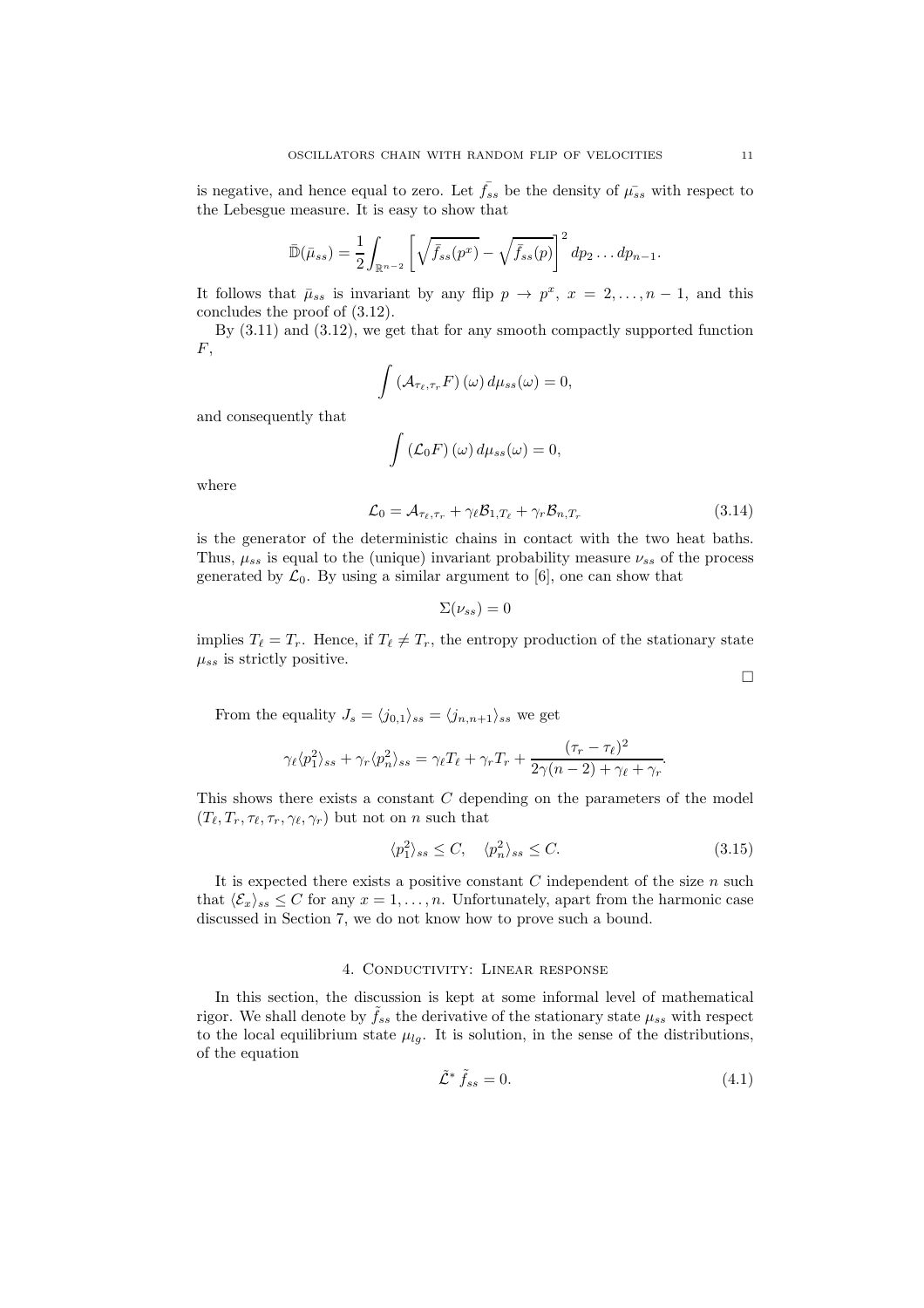We assume that  $T_r = T + \delta T$ ,  $T_\ell = T$  and  $\tau_r = \tau - \delta \tau$ ,  $\tau_\ell = \tau$  with  $\delta T$ ,  $\delta \tau$  small. Recall (3.3). At first order in  $\delta T$  and  $\delta \tau$ , we have

$$
\tilde{\mathcal{L}}^* = -\mathcal{A}_{\tau_{\ell},\tau_r} + \gamma \mathcal{S} + \mathcal{B}_{1,T} + \mathcal{B}_{n,T+\delta T}
$$
\n
$$
- \frac{\delta T}{T^2 n} \sum_{x=1}^{n-1} (j_{x,x+1} + \tau p_x) - \frac{\delta \tau}{nT} \sum_{x=1}^{n-1} p_x + o(\delta T, \delta \tau)
$$
\n
$$
= -\mathcal{A}_{\tau_{\ell},\tau_r} + \gamma \mathcal{S} + \mathcal{B}_{1,T_{\ell}} + \mathcal{B}_{n,T_r}
$$
\n
$$
- \frac{\delta T}{T^2 n} \sum_{x=1}^{n-1} (j_{x,x+1} + \tau p_x) - \frac{\delta \tau}{nT} \sum_{x=1}^{n-1} p_x + \gamma_r \delta T \partial_{p_n}^2 + o(\delta T, \delta \tau)
$$
\n
$$
= \mathcal{L}_{eq.}^* + \gamma_r \delta T \partial_{p_n}^2 - \delta \tau \partial_{p_n} - \frac{\delta T}{T^2 n} \sum_{x=1}^{n-1} (j_{x,x+1} + \tau p_x) + \frac{\delta \tau}{nT} \sum_{x=1}^{n-1} p_x + o(\delta T, \delta \tau)
$$

where  $\mathcal{L}_{eq.}^* = -\mathcal{A}_{\tau,\tau} + \gamma \mathcal{S} + \gamma_\ell \mathcal{B}_{1,T} + \gamma_r \mathcal{B}_{n,T}$  is the adjoint in  $\mathbb{L}^2(\mu_{\tau,T}^n)$  of

$$
\mathcal{L}_{eq.} = \mathcal{A}_{\tau,\tau} + \gamma \mathcal{S} + \gamma_{\ell} \mathcal{B}_{1,T} + \gamma_r \mathcal{B}_{n,T}.
$$
\n(4.2)

We now expand  $\tilde{f}_{ss}$  at the linear order in  $\delta T$  and  $\delta \tau$ :

$$
\tilde{f}_{ss} = 1 + \tilde{u}\,\delta T + \tilde{v}\,\delta \tau + o(\delta T, \delta \tau) \tag{4.3}
$$

and we get that  $\tilde{u}$  and  $\tilde{v}$  are solution of

$$
\mathcal{L}_{eq.}^{*} \tilde{u} = \frac{1}{T^2 n} \sum_{x=1}^{n-1} (j_{x,x+1} + \tau p_x),
$$
  
\n
$$
\mathcal{L}_{eq.}^{*} \tilde{v} = \frac{1}{nT} \sum_{x=1}^{n-1} p_x.
$$
\n(4.4)

We can now compute the average energy current at the first order in  $\delta T$  and  $\delta \tau$ in the thermodynamic limit  $n \to \infty$ .

Before, we need to introduce some notations. Let  $\Omega = \cap_{\alpha > 0} \Omega_{\alpha}$  where  $\Omega_{\alpha}$  is the Banach space composed of configurations  $\omega = (r, p) \in (\mathbb{R} \times \mathbb{R})^{\mathbb{Z}}$  such that the norm  $\|\omega\|_{\alpha}$  defined by  $\|\omega\|_{\alpha}^{2} = \sum_{x \in \mathbb{Z}} e^{-\alpha|x|} \left[ p_{x}^{2} + r_{x}^{2} \right]$  is finite. We equip  $\Omega$ with the topology induced by these norms. If the potential V is such that  $V'' \leq C$ then one can prove that the infinite dynamics is well defined for any initial condition belonging to  $\Omega$  and in particular on a set of initial conditions of full probability with respect to any infinite volume Gibbs measure  $\mu_{\tau,T}$  with temperature T and pressure  $\tau$  ([2], [8]). As in the finite dimensional case, for any configuration  $\omega = (r, p) \in \Omega$ , the configuration  $\omega^x = (r, p^x)$  is obtained from  $\omega$  by flipping the momentum of particle x. We shall denote by  $C_0^k(\Omega)$  the space composed of compactly supported local functions on  $\Omega$  which are differentiable up to order k,  $k \geq 1$ . The generator of the infinite dynamics is given by  $\mathfrak{L} = \mathfrak{A} + \gamma \mathfrak{S}$  where, for any  $f \in C_0^1(\Omega)$ ,

$$
(\mathfrak{A}f)(\omega) = \sum_{x \in \mathbb{Z}} \left[ (p_x - p_{x-1}) \partial_{r_x} f + (V'(r_{x+1}) - V'(r_x)) \partial_{p_x} f \right](\omega),
$$
  

$$
(\mathfrak{S}f)(\omega) = \sum_{x \in \mathbb{Z}} \left[ f(\omega^x) - f(\omega) \right].
$$

We denote by  $\theta_x : \Omega \to \Omega$  the shift by x: for any  $\eta \in \Omega$ ,  $(\theta_x \eta)_z = \eta_{x+z}$ ; for any  $g: \Omega \to \mathbb{R}, (\theta_x g)(\eta) = g(\eta_x \eta)$ . Let  $\mathcal{H}_{\tau,T}$  be the completion w.r.t. the semi-inner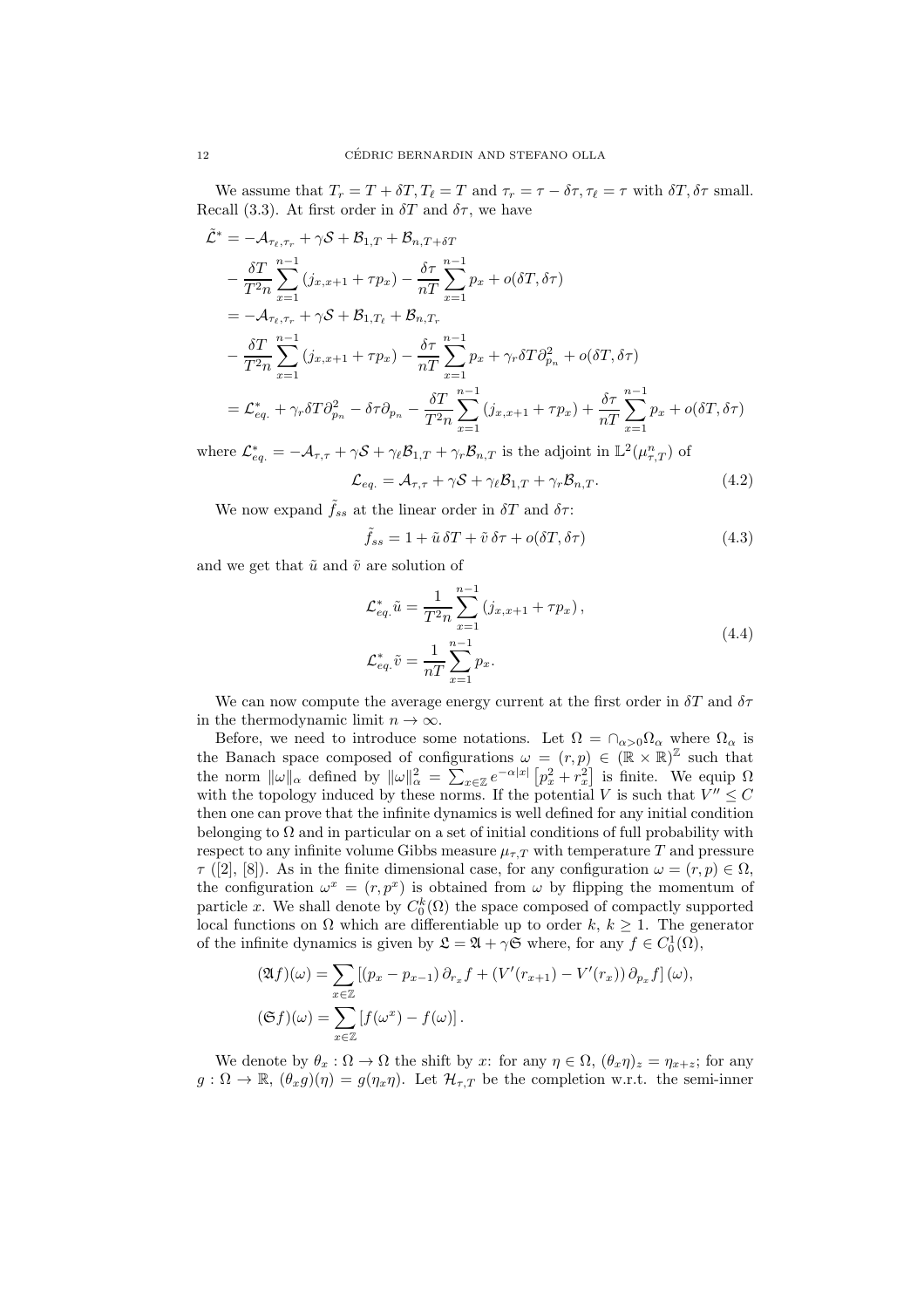product  $\ll \cdot, \cdot \gg$  defined for local functions  $f, g : \Omega \to \mathbb{R}$ , by

$$
\ll f, g \gg = \sum_{x \in \mathbb{Z}} \left\{ \mu_{\tau,T}(f\theta_x g) - \mu_{\tau,T}(f)\mu_{\tau,T}(g) \right\}.
$$
 (4.5)

Observe that in  $\mathcal{H}_{\tau,T}$  every discrete gradient  $\theta_1 f - f$  is equal to zero.

Let  $\hat{J}_s$  and  $\hat{V}_s$  be the limiting average energy current and velocity:

$$
\tilde{J}_s = \lim_{n \to \infty} n \langle j_{0,1} \rangle_{ss}, \quad \hat{V}_s = \lim_{n \to \infty} n \langle p_0 \rangle_{ss}, \tag{4.6}
$$

and define  $\hat{J}_s = \tilde{J}_s + \tau \hat{V}_s$ . We expect that as n goes to infinity and, at first order in  $\delta T$  and  $\delta \tau$ ,

$$
\begin{pmatrix}\n\hat{J}_s \\
\hat{V}_s\n\end{pmatrix} = -\kappa(T,\tau) \begin{pmatrix}\n\delta T \\
\delta \tau\n\end{pmatrix}
$$

with

$$
\kappa(T,\tau) = \begin{pmatrix} \kappa^e & \kappa^{e,r} \\ \kappa^{r,e} & \kappa^r \end{pmatrix}
$$

the *thermal conductivity* matrix. By  $(4.4)$ , we get that in the thermodynamic limit  $n \to \infty$ ,

$$
\kappa^{e} = T^{-2} \ll j_{0,1} + \tau p_0, \, (-\mathfrak{L})^{-1} (j_{0,1} + \tau p_0) \gg,
$$
  

$$
\kappa^{e,r} = -T^{-1} \ll p_0, \, (-\mathfrak{L})^{-1} (j_{0,1} + \tau p_0) \gg,
$$
 (4.7)

and

$$
\kappa^r = T^{-1} \ll p_0, \, (-\mathfrak{L})^{-1} (p_0) \gg,
$$
  

$$
\kappa^{r,e} = -T^{-2} \ll j_{0,1} + \tau p_0, \, (-\mathfrak{L})^{-1} (p_0) \gg.
$$
 (4.8)

The argument above is formal. In fact even proving the existence of the transport coefficients defined by (4.7), (4.8) is a non-trivial task. It can be made rigorous for  $\hat{V}_s$  since we have the exact expression of  $V_s$ . From Lemma 1, we have, even if  $\delta \tau$ ,  $\delta T$ are not small,

$$
\hat{V}_s = -\frac{\delta \tau}{2\gamma}
$$

If the formal expansion can be made rigorous, the quantities  $\kappa^r, \kappa^{r,e}$ , defined by (4.8), shall satisfy

$$
\kappa^r = (2\gamma)^{-1}, \quad \kappa^{r,e} = 0.
$$
\n(4.9)

In Theorem 2 we show that the transport coefficients defined in (4.7), (4.8) exist. In Proposition 3 we prove (4.9) and the Onsager relations

$$
\kappa^{r,e} = \kappa^{e,r} \ (=0). \tag{4.10}
$$

Consequently, if  $\delta T$  and  $\delta \tau$  are small and of the same order, the system can not be used as a refrigerator or a boiler: at the first order, a gradient of tension does not contribute to the energy current. The argument above says nothing about the possibility to realize a heater or a refrigerator if  $\delta \tau$  is not of the same order as  $\delta T$ . For the harmonic chain, we will see in Section 7 that it is possible to get a heater if  $\delta \tau$  is of order  $\sqrt{\delta T}$ .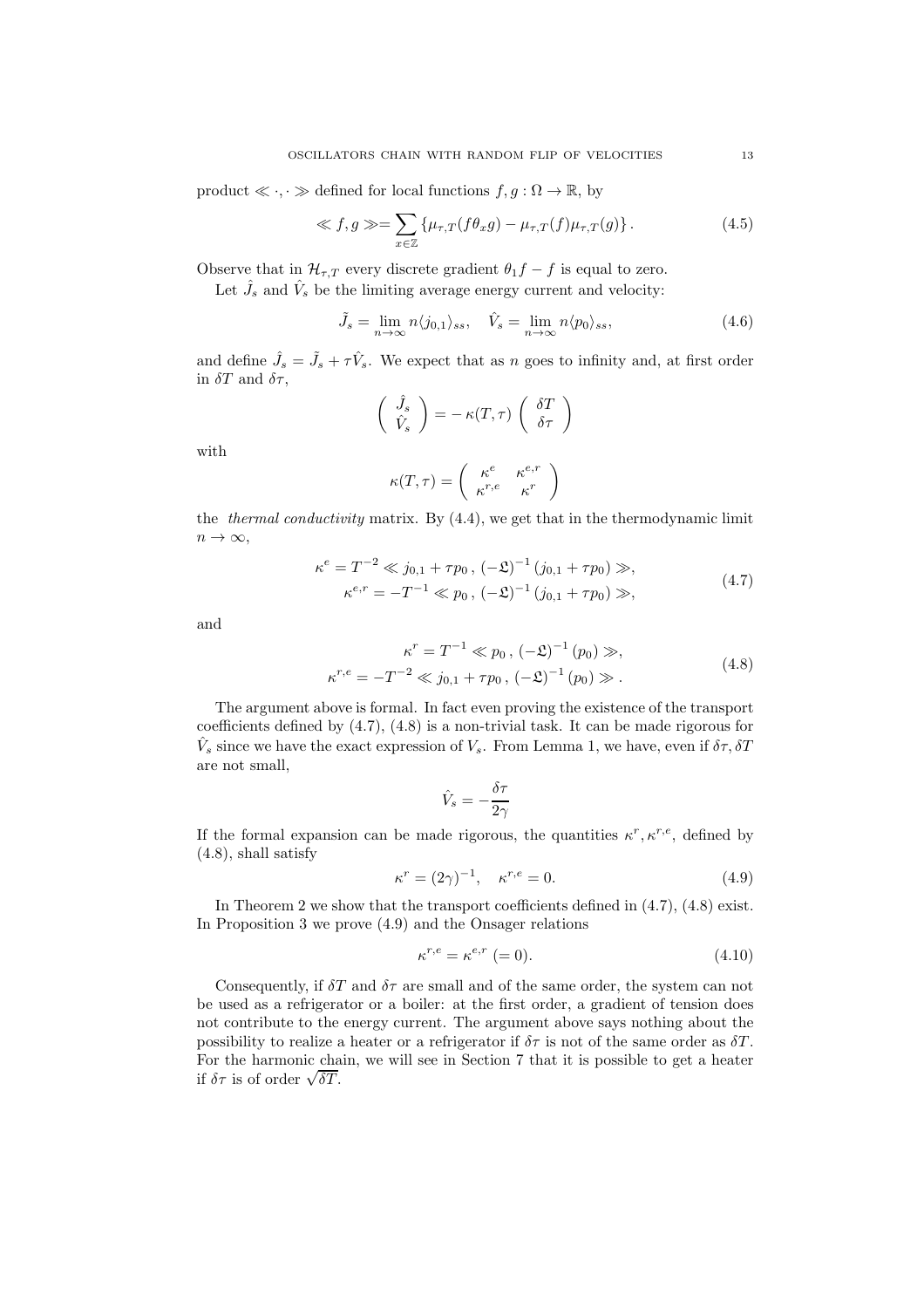#### 5. Existence of the Green-Kubo formula

To simplify notations we denote  $\mathcal{H}_{\tau,T}$  by  $\mathcal{H}$  (defined in Section 4). We assume that the unbounded operator  $\mathfrak L$  with domain  $\mathcal D(\mathfrak L)$  is the generator of a strongly continuous positive semigroup on  $\mathcal H$  and that the set  $C_0^1(\Omega)$  forms a dense subset of  $\mathcal{D}(\mathfrak{L})$ . Similarly, we assume that  $\mathfrak{S}$  (resp.  $\mathfrak{A}$ ) with domain denoted by  $\mathcal{D}(\mathfrak{S})$  (resp.  $\mathcal{D}(\mathfrak{A})$  is the generator of a strongly continuous positive semigroup on H and that  $C_0^1(\Omega)$  forms a dense subset of  $\mathcal{D}(\mathfrak{S})$  (resp.  $\mathcal{D}(\mathfrak{A})$ ). We have  $\mathcal{D}(\mathcal{L}) \subset \mathcal{D}(\mathfrak{S}) \cap \mathcal{D}(\mathfrak{A})$ . The generator  $\mathfrak L$  has the decomposition  $\mathfrak A+\gamma\mathfrak S$  in its antisymmetric and symmetric part in  $H$ . These assumptions can be proved without difficulty in the case  $V''$ uniformly bounded  $([2], [8])$ . They should be true for more general potentials but proofs should be quite technical (see [7]).

Let  $\chi$  be the set of functions  $\xi : \mathbb{Z} \to \mathbb{N}$  a.s. equal to zero. For a given  $\xi \in \chi$  we denote by  $H_{\xi}(p)$  the polynomial function

$$
H_{\xi}(p) = \prod_{x \in \mathbb{Z}} h_{\xi_x}(p_x)
$$

where  $(h_n)_{n\geq 0}$  are the normalized Hermite polynomials w.r.t. the centered one dimensional Gaussian measure with variance T. It is well known that  $(H_{\xi})_{\xi \in \chi}$ forms an orthonormal basis of the Hilbert space composed of square integrable functions with respect to the product centered Gaussian measures with variance  $T$ . It follows that every functions  $f \in \mathcal{H}$  can be decomposed in the form

$$
f(r,p) = \sum_{\xi \in \chi} F(\xi, r) H_{\xi}(p).
$$

Let  $\mathcal{H}^a$  (resp.  $\mathcal{H}^s$ ) be the set of functions  $f : \Omega \to \mathbb{R}$  antisymmetric (resp. symmetric) in p, i.e.  $f(r, p) = -f(r, -p)$  (resp.  $f(r, p) = f(r, -p)$ ) for every configuration  $(r, p) \in \Omega$ . For example, the functions  $j_{0,1}$ ,  $p_0$  and every linear combination of them are antisymmetric in p.

Since the Hermite polynomial  $h_n$  is even if n is even and odd otherwise, the space  $\mathcal{H}^a$  (resp.  $\mathcal{H}^s$ ) coincides with the set of functions  $f = \sum_{\xi \in \chi_1} F(\xi, r) H_{\xi}$  (resp.  $f = \sum_{\xi \in \chi_0} F(\xi, r) H_{\xi}$  where

$$
\chi_1 = \{ \xi \in \chi \, ; \, |\xi| \text{ is odd} \}, \quad \chi_0 = \{ \xi \in \chi \, ; \, |\xi| \text{ is even} \}
$$

with  $|\xi| = \sum_x \xi_x$ .

The system is conservative and does not have a spectral gap but we have a similar property for the antisymmetric functions.

**Lemma 2.** The noise operator  $\mathfrak{S}$  lets  $\mathcal{H}^a$  and  $\mathcal{H}^s$  invariant. For any function  $f \in \mathcal{D}(\mathfrak{S}) \cap \mathcal{H}^a$  we have

$$
2 \ll f, f \gg \leq \ll f, -\mathfrak{S}f \gg. \tag{5.1}
$$

Moreover, for any local function  $f \in \mathcal{H}^a$ , there exists a local function  $h \in \mathcal{H}^a$  such that

$$
\mathfrak{S}h=f.
$$

*Proof.* Let f be a local function belonging to  $\mathcal{H}$  with decomposition given by

$$
f = \sum_{\xi \in \chi} F(\xi, r) H_{\xi}(p).
$$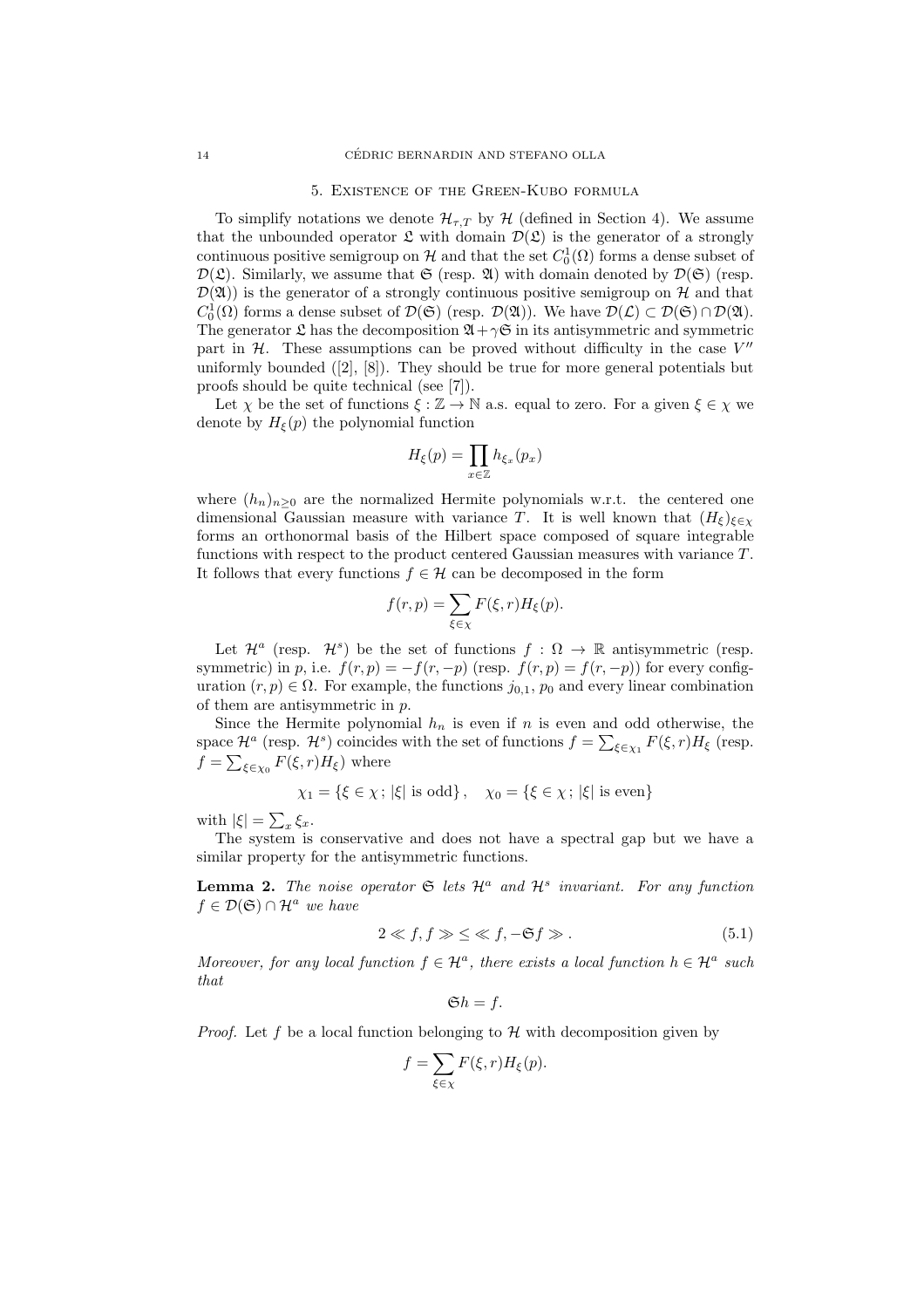For  $\xi \in \chi$  we note  $W(\xi)$  the number defined by  $W(\xi) = |\{x \in \mathbb{Z} : \xi_x \geq 1 \text{ is odd }\}|.$ Observe that  $W(\xi) \geq 1$  as soon as  $\xi \in \chi_1$ . We have

$$
\mathfrak{S}(f) = -2 \sum_{\xi \in \chi} W(\xi) F(\xi, r) H_{\xi}(p) \tag{5.2}
$$

because  $\mathfrak{S}(h_n(p_x)) = ((-1)^n - 1)h_n(p_x)$ . This shows that  $\mathcal{H}^a$  and  $\mathcal{H}^s$  are invariant by  $\mathfrak{S}.$ 

Observe that for any centered local functions  $f$  and  $g$ ,

$$
\ll f, g \gg = \lim_{k \to \infty} \mu_{\tau, T} \left( \frac{1}{\sqrt{2k+1}} \sum_{|x| \le k} \theta_x f, \frac{1}{\sqrt{2k+1}} \sum_{|x| \le k} \theta_x g \right)
$$

and that  $\mathfrak{S}(\theta_x f) = \theta_x(\mathfrak{S} f)$ . Thus, the proof of (5.1) is reduced to show that if  $f \in \mathcal{H}^a$  then

$$
2\mu_{\tau,T}(f^2) \leq \mu_{\tau,T}((-\mathfrak{S}f)f).
$$

Since  $f \in \mathcal{H}^a$ , we have  $F(\xi, r) = 0$  if  $\xi \notin \chi_1$ . By (5.2) we have to prove

$$
2\sum_{\xi \in \chi_1} \mu_{\tau,T}(F^2(\xi,r)) \le 2\sum_{\xi \in \chi_1} W(\xi)\mu_{\tau,T}(F^2(\xi,r))
$$

which is valid since  $W(\xi) \geq 1$  as soon as  $\xi \in \chi_1$ .

The second claim of the proposition follows from  $(5.2)$  by taking h given by

$$
h(r,p) = \sum_{\xi \in \chi_1} H(\xi, r) H_{\xi}(p), \quad H(\xi, r) = (-2W(\xi))^{-1} F(\xi, r).
$$

**Theorem 2.** Let  $f, g \in \mathcal{H}_a$ . Then, the limit

$$
\sigma(f,g) = \lim_{\lambda \to 0} \ll f, \, (\lambda - \mathfrak{L})^{-1} g \gg
$$

exists and  $\sigma(f,g) = \sigma(g,f)$ .

*Proof.* We introduce the  $H_1$  norm corresponding to the symmetric part  $\mathfrak{S}$  of  $\mathfrak{L}$ 

$$
||u||_1^2 = \ll u, (-\mathfrak{S})u \gg
$$

and  $\mathcal{H}_1$  the Hilbert space obtained by the completion of  $\mathcal{H}$  w.r.t. this norm. The corresponding scalar product is denoted by  $\ll \cdot, \cdot \gg_1$ .

By density of local functions in  $H$  we can assume that  $f, g$  are local functions. Let  $u_{\lambda}$  be the solution of the resolvent equation

$$
\lambda u_{\lambda} - \mathfrak{L}u_{\lambda} = g. \tag{5.3}
$$

We multiply (5.3) by  $u_{\lambda}$  and integrate w.r.t.  $\ll \cdot, \cdot \gg$  and we get

$$
\lambda \ll u_{\lambda}, u_{\lambda} \gg +\gamma ||u_{\lambda}||_1^2 = \ll u_{\lambda}, g \gg.
$$

Since  $g \in \mathcal{H}^a$  we have by lemma 2 there exists a local function  $h \in \mathcal{H}^a$  such that  $\mathfrak{S}h = g$ . By Schwarz inequality, we have

$$
||u_\lambda||_1^2 \leq C^2 \gamma^{-1}
$$

and

$$
\lambda \ll u_{\lambda}, u_{\lambda} \gg \leq C^2 \gamma^{-1}.
$$

 $\Box$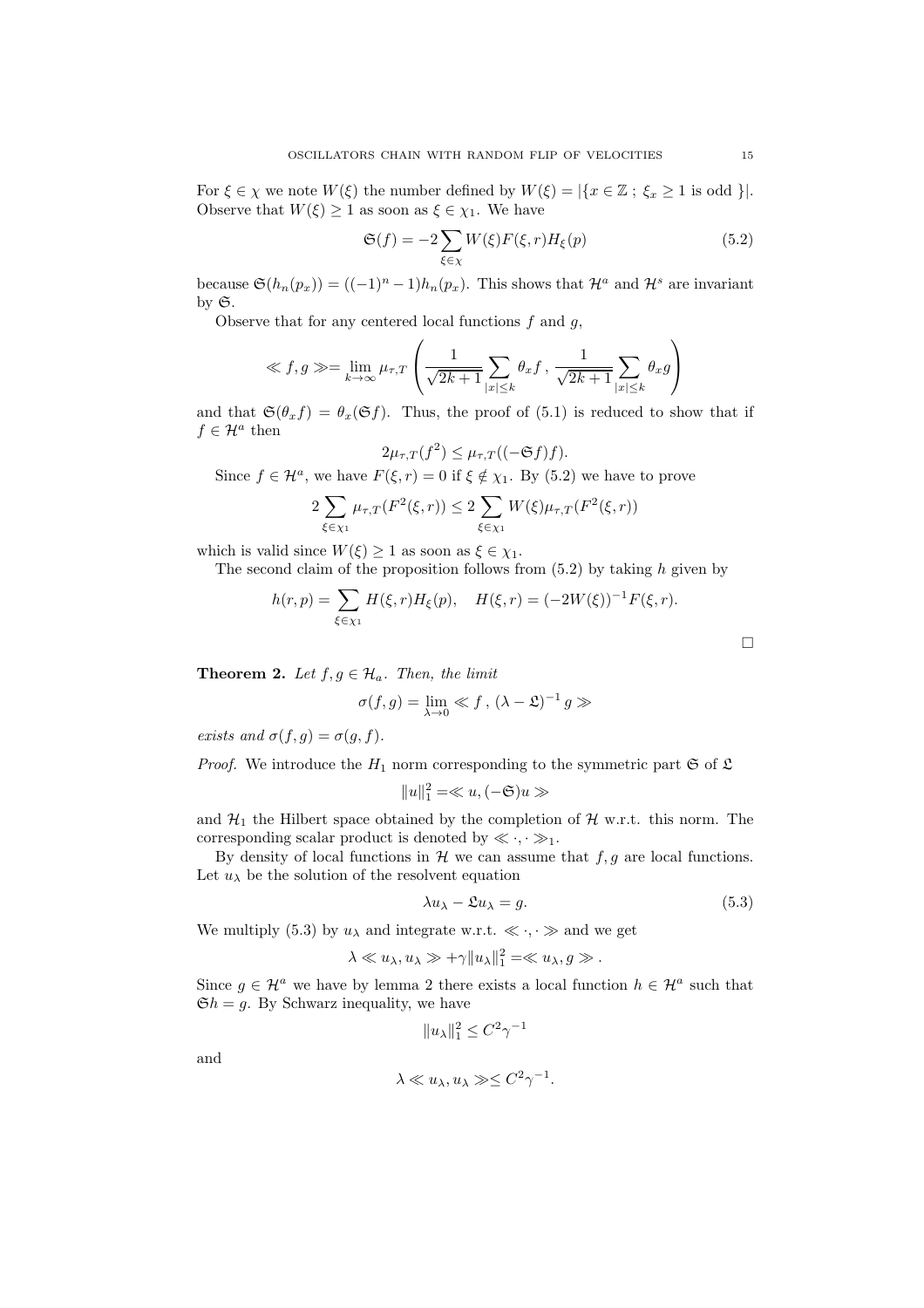Since  $(u_\lambda)_\lambda$  is a bounded sequence in  $\mathcal{H}_1$ , we can extract a weakly converging subsequence in  $\mathcal{H}_1$ . We continue to denote this subsequence by  $(u_\lambda)$  and we denote by  $u_0$  the limit.

Let  $u_\lambda(p,r) = u_\lambda^s(p,r) + u_\lambda^a(p,r)$  be the decomposition of  $u_\lambda$  in its symmetric and antisymmetric part in the  $p$ 's. Since  $g$  is antisymmetric in the  $p$ 's, we have that  $\ll u_{\lambda}, g \gg \ll u_{\lambda}^a, g \gg$ . Furthermore G preserves the parity in p (see lemma 2) while it is inverted by A. We have the following decomposition

$$
\lambda u_{\lambda}^{s} - \gamma \mathfrak{S} u_{\lambda}^{s} - \mathfrak{A} u_{\lambda}^{a} = 0,
$$
  

$$
\mu u_{\mu}^{a} - \gamma \mathfrak{S} u_{\mu}^{a} - \mathfrak{A} u_{\mu}^{s} = g.
$$

We multiply the first equality by  $u^s_\mu$  and the second by  $u^a_\lambda$  and we use the antisymmetry of A. We get

$$
\ll u_{\lambda}^a, g \gg = \mu \ll u_{\mu}^a, u_{\lambda}^a \gg +\lambda \ll u_{\lambda}^s, u_{\mu}^s \gg +\gamma \ll u_{\lambda}, (-\mathfrak{S})u_{\mu} \gg.
$$

Since  $u_{\lambda}^a \in \mathcal{H}^a \cap \mathcal{D}(\mathfrak{L})$  we have by Lemma 2 that

$$
2 \ll u_{\lambda}^a, u_{\lambda}^a \gg \leq \|u_{\lambda}^a\|_1^2 = \|u_{\lambda}\|_1^2 - \|u_{\lambda}^s\|_1^2 \leq C^2 \gamma^{-1}.
$$

Remark that  $u_{\lambda}^a$  and  $u_{\lambda}^s$  converge weakly in  $\mathcal{H}_1$  respectively to  $u_0^a$  and to  $u_0^s$ . We first take the limit as  $\lambda \to 0$  and then as  $\mu \to 0$  and we obtain

$$
\ll u_0, g \gg = \gamma \ll u_0, (-\mathfrak{S})u_0 \gg.
$$

On the other hand, since  $\mathfrak{S}h = g$  for a local function  $h \in \mathcal{H}^a$  we have

$$
\langle u_0, g \rangle = -\langle u_0, h \rangle = -\lim_{\lambda \to 0} \langle u_\lambda, h \rangle = \lim_{\lambda \to 0} \langle u_\lambda, g \rangle
$$
  
= 
$$
\lim_{\lambda \to 0} [\lambda \langle u_\lambda, u_\lambda \rangle + \langle u_\lambda, (-\mathfrak{A})u_\lambda \rangle + \gamma \langle u_\lambda, (-\mathfrak{S})u_\lambda \rangle]
$$
  
= 
$$
\lim_{\lambda \to 0} [\lambda \langle u_\lambda, u_\lambda \rangle + \gamma \langle u_\lambda, (-\mathfrak{S})u_\lambda \rangle]
$$
  

$$
\geq \lim_{\lambda \to 0} \lambda \langle u_\lambda, u_\lambda \rangle + \gamma \langle u_0, (-\mathfrak{S})u_0 \rangle
$$

where the last inequality follows from the weak convergence in  $\mathcal{H}_1$  of  $(u_\lambda)_\lambda$  to  $u_0$ . It implies

$$
\lim_{\lambda \to 0} \lambda \ll u_{\lambda}, u_{\lambda} \gg = 0
$$

so that  $u_{\lambda}$  converges strongly to  $u_0$  in  $\mathcal{H}_1$ . Uniqueness of the limit follows by a standard argument.

Since  $f \in \mathcal{H}^a$  we have  $\mathfrak{S}h = f$  for some local function  $h \in \mathcal{H}^a$ . It follows that

$$
\lim_{\lambda \to 0} \ll f, u_{\lambda} \gg = -\lim_{\lambda \to 0} \ll h, u_{\lambda} \gg_1 = -\ll h, u_0 \gg_1 = \ll f, u_0^a \gg.
$$

To show that  $\sigma(f,g) = \sigma(g,f)$  observe that

$$
\sigma(g, f) = \lim_{\lambda \to 0} \ll (\lambda - \mathfrak{L}^*)^{-1} g, f \gg \tag{5.4}
$$

where the adjoint  $\mathfrak{L}^*$  of  $\mathfrak L$  in  $\mathcal H$  is given by  $\mathfrak{L}^* = -\mathfrak{A} + \gamma \mathfrak{S}$ . We repeat the argument above with  $\mathfrak L$  replaced by  $\mathfrak L^*$ . It is easy to see that the solution  $v_\lambda$  of the resolvent equation  $(\lambda - \mathcal{L}^*)v_\lambda = g$  satisfies  $v_\lambda^a = u_\lambda^a$ ,  $v_\lambda^s = -u_\lambda^s$ . It follows that

$$
\ll v_{\lambda}, f \gg \ll v_{\lambda}^a, f \gg \ll u_{\lambda}^a, f \gg \ll u_{\lambda}, f \gg.
$$

Taking the limit  $\lambda \to 0$  we get  $\sigma(g, f) = \sigma(f, g)$ .

**Proposition 3.** The Onsager relation  $\kappa^{e,r} = \kappa^{r,e} = 0$  holds in the following sense:

$$
\sigma(j_{0,1} + \tau p_0, p_0) = \sigma(p_0, j_{0,1} + \tau p_0) = 0.
$$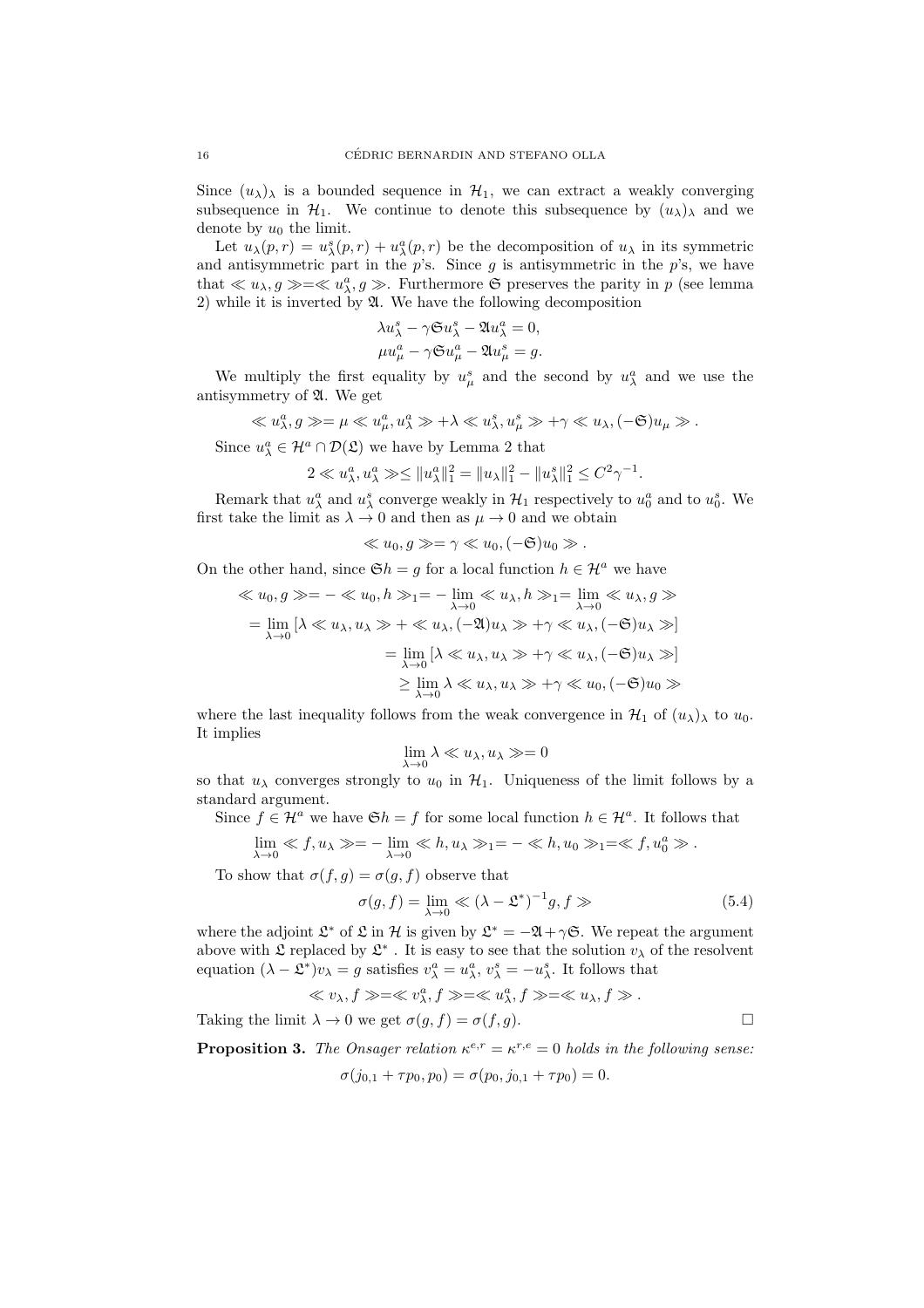Proof. We have

$$
(\lambda - \mathfrak{L})(p_0) = (V'(r_0) - V'(r_1)) + (2\gamma + \lambda)p_0.
$$

Since every discrete gradient  $\theta_1u - u$  is equal to zero in H we get

$$
\sigma(j_{0,1} + \tau p_0, p_0) = \lim_{\lambda \to 0} \frac{1}{\lambda + 2\gamma} \ll j_{0,1} + \tau p_0, p_0 \gg
$$

$$
= \lim_{\lambda \to 0} \frac{1}{\lambda + 2\gamma} \mu_{\tau,T} \left( (-p_0 V'(r_1) + \tau p_0) p_0 \right)
$$

$$
= \frac{-\tau T + \tau T}{2\gamma} = 0
$$

because  $\mu_{\tau,T}(p_0^2) = T$ ,  $\mu_{\tau,T}(V'(r_1)) = \tau$ .

#### 6. Temperature dependance of the conductivity

The exact value of the conductivity is in general out of reach and even an estimate in terms of the parameters of the model, temperature and pressure, is difficult. The only tractable case is the harmonic chain with interacting potential  $V(r) = ar^2/2$ . In this case an explicit formula is available:

$$
\kappa^{e}(T,\tau) = \kappa_a^{\text{harm}} = \frac{a}{2\gamma}.
$$

The fact that the conductivity is independent of the temperature (and the pressure) is due to the linear interactions. For general anharmonic chain we expect a non-trivial temperature dependance. The aim of this section is to establish rigorous lower and upper bounds on  $\kappa$  giving some insight on its behavior with respect to the temperature. In the rest of this section, to simplify, we assume that pressure  $\tau$ is equal to 0 and we note  $\kappa(T)$  for  $\kappa^e(T,0)$ .

The usual assumptions on V are

$$
V(r) \sim_0 ar^2, a > 0, V(r) \sim_\infty A|r|^\alpha, \alpha \ge 2, A > 0.
$$

From a more general point of view it makes sense to consider situations where the potential V satisfies  $a = 0$  or  $\alpha < 2$ .

To get upper and lower bounds for the Green-Kubo formula a general approach is to use variational formula. We introduce  $\mathcal{H}_{1,\lambda}$  and  $\mathcal{H}_{-1,\lambda}$  norms defined for any smooth local function  $f$  by

$$
||f||_{\pm 1,\lambda}^2 = \ll f, (\lambda - \gamma \mathfrak{S})^{\pm 1} f \gg.
$$

We have (see e.g. [11]):

$$
\begin{aligned} \ll g, (\lambda - \mathfrak{L})^{-1} g \gg &= \sup_{f} \left\{ 2 \ll f, g \gg -\|f\|_{1,\lambda}^2 - \|\mathfrak{A}f\|_{-1,\lambda}^2 \right\} \\ &= \inf_{f} \left\{ \|g + \mathfrak{A}f\|_{-1,\lambda}^2 + \|f\|_{1,\lambda}^2 \right\}, \end{aligned} \tag{6.1}
$$

where the supremum (resp. infimum) is taken over a dense subset of  $\mathcal{D}(\mathfrak{L})$ . The function g we are interested in is  $g = j_{0,1}$ . Formula (6.1) is valid as soon as the operator  $\mathfrak{L} = \mathfrak{A} + \gamma \mathfrak{S}$  is the generator of a strongly continuous Markov process in H with  $\mathfrak A$  (resp.  $\mathfrak S$ ) being the antisymmetric (resp. symmetric) part of  $\mathfrak L$ . This can be easily proved if V growths at most quadratically at infinity but it should be valid for a more general class of potentials. In this section we assume that potential  $V$  is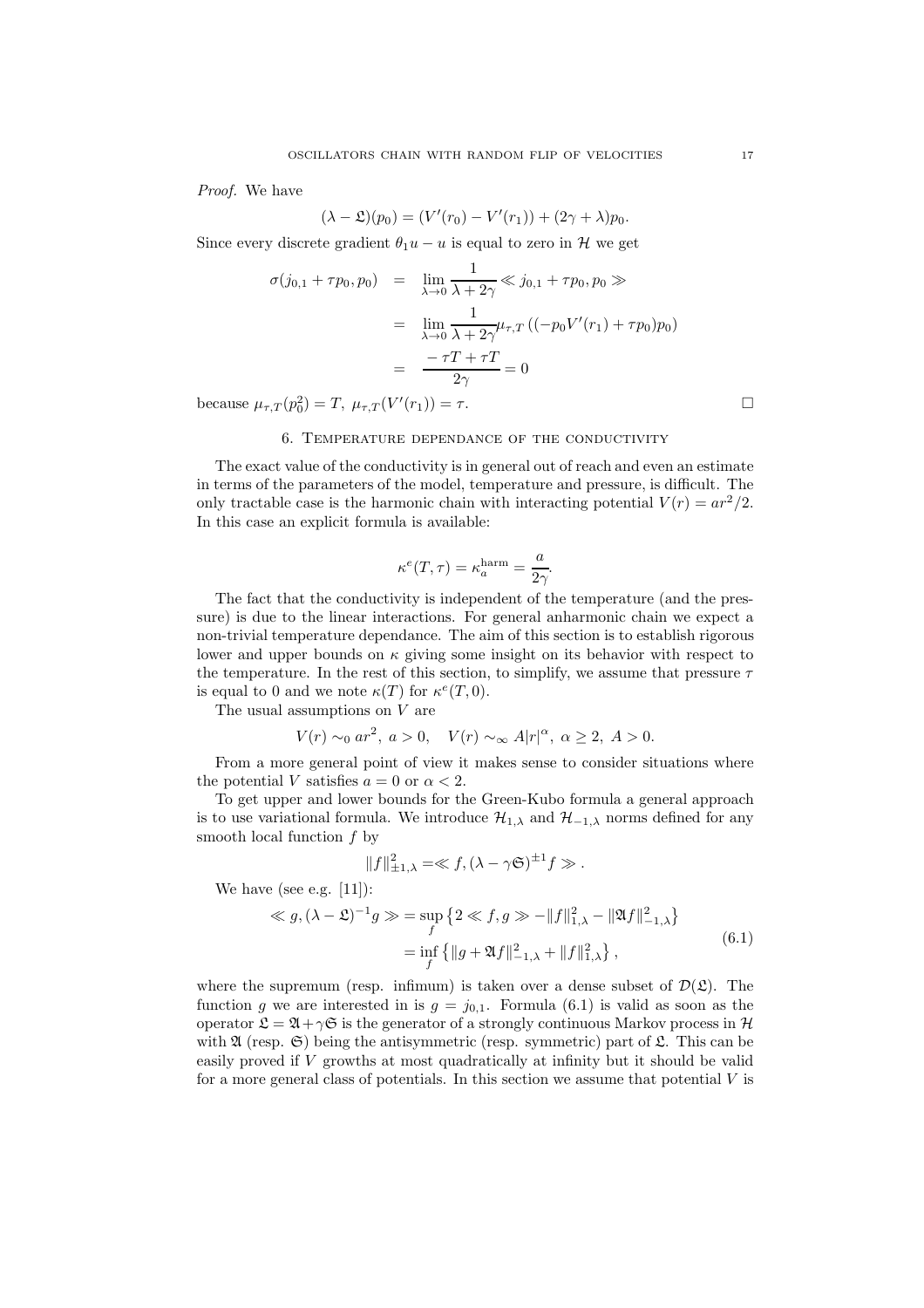such that (6.1) is valid and that the Green-Kubo formula converges, i.e. that the conditions of Section 5 are fulfilled. Moreover we assume that  $V(r) > 0$  if  $r \neq 0$ .

6.1. Upper bounds for generic anharmonic chains. In the sequel,  $Var(f)$ denotes the variance of the function  $f$  with respect to the probability measure  $\mu_{0,T}$ .

**Proposition 4.** We have the following upper bound on the conductivity

$$
\kappa(T) \le \frac{1}{4\gamma T} \text{Var}(V'(r_0)).\tag{6.2}
$$

*Proof.* Take the function  $f = -V(r_1)/2$  in the second variational formula of (6.1). We have

$$
j_{0,1} + \mathfrak{A}f = -p_0 V'(r_1) - \frac{1}{2}(p_1 - p_0)V'(r_1)
$$
  
=  $-\frac{1}{2}p_0(V'(r_1) + V'(r_0)) + \frac{1}{2}(p_0 V'(r_0) - p_1 V'(r_1))$   
=  $-\frac{1}{2}p_0(V'(r_1) + V'(r_0))$ 

because gradient terms in  $H$  are equal to 0.

Observe now that

$$
(\lambda - \gamma \mathfrak{S})^{-1} [p_0(V'(r_1) + V'(r_0))] = (\lambda + 2\gamma)^{-1} [p_0(V'(r_1) + V'(r_0))]
$$

so that

$$
||j_{0,1} + \mathfrak{A}f||_{-1,\lambda}^{2} = \frac{1}{2\lambda + 2\gamma} \text{Var}(V'(r_{0})).
$$

Moreover

$$
||f||_{1,\lambda}^2 = \lambda \ll f, f \gg = \lambda \text{Var}(V(r_0)).
$$

By taking the limit  $\lambda \to 0$  we get

$$
\kappa(T) \le \frac{1}{4\gamma T} \text{Var}(V'(r_0)).
$$

Corollary 1. We have the following upper bounds on the conductivity:

- High temperature regime: Assume that the smooth nonnegative potential V satisfies:
	- $-V(r) = V(-r)$
	- $-V(r) = Ar^{\alpha} + W(r), \quad r \ge 1, \quad \alpha > 1,$

with A a positive constant and W a smooth function such that  $||W||_{\infty} +$  $||W'||_{\infty} < +\infty.$ 

Then, there exists a constant  $C > 0$  such that in the high temperature regime  $T \to \infty$ ,

$$
\kappa(T) \le \frac{C}{T^{2/\alpha - 1}}.
$$

In particular,  $\kappa(T)$  converges to 0 as T goes to infinity in the subharmonic regime at infinity  $(1 < \alpha < 2)$ .

- Low temperature regime: Assume that the smooth nonnegative potential V satisfies:
	- $-V(r) = V(-r)$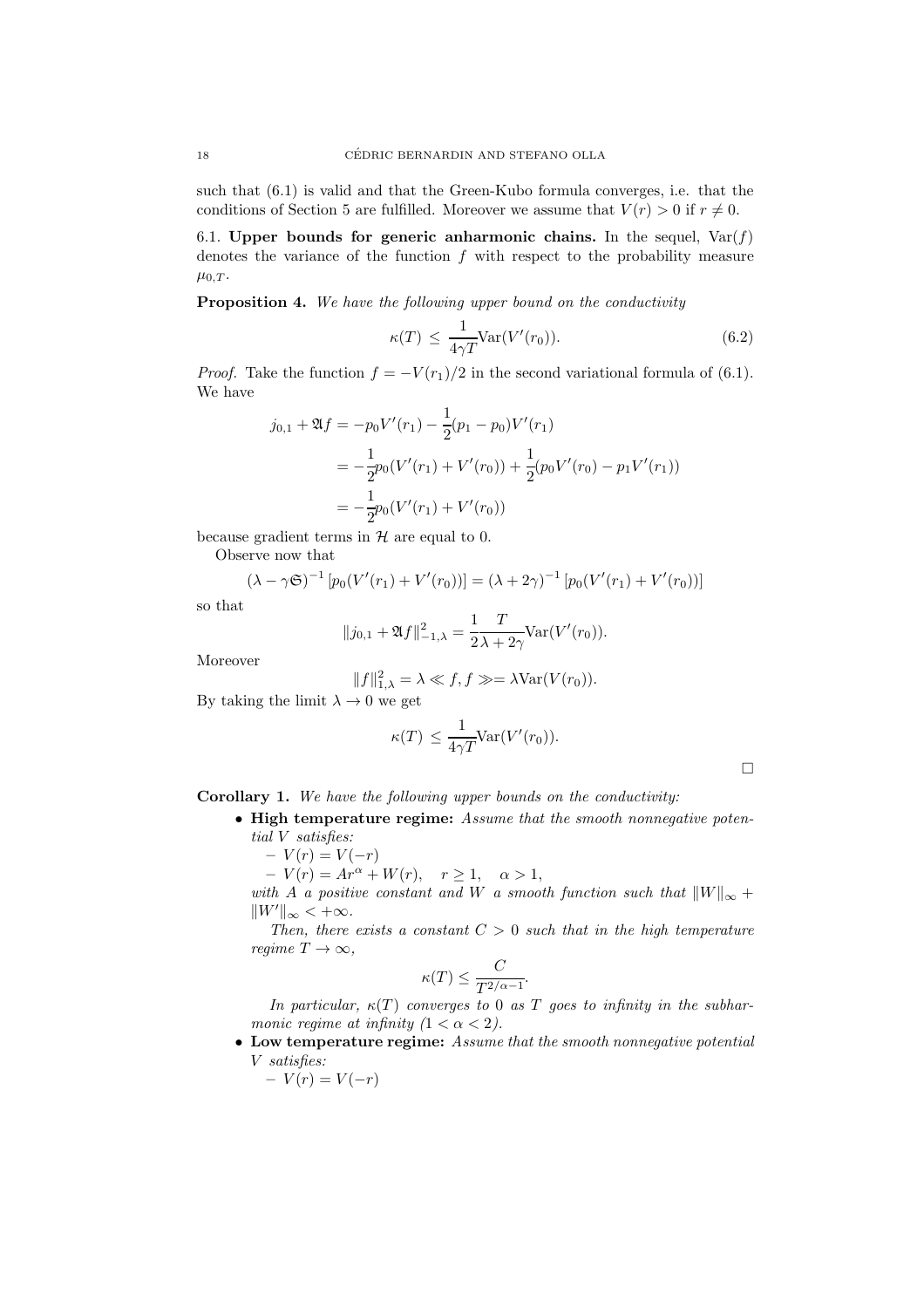$$
-V(r) \sim Ar^{\delta}, \quad r \to 0, \quad \delta \ge 2
$$

 $-V(r) = Br^{\alpha} + W(r), \quad r \ge 1, \quad \alpha > 0,$ 

with A, B positive constants and W a smooth function such that  $||W||_{\infty} +$  $\|W'\|_{\infty} < +\infty.$ 

Then, there exists a constant  $C > 0$  such that in the low temperature regime  $T \to 0$ ,

$$
\kappa(T) \leq C T^{1-2/\delta}.\tag{6.3}
$$

In particular,  $\kappa(T)$  converges to 0 as T goes to 0 in the superharmonic regime at origin  $(\delta > 2)$ .

Proof. Consider first the high temperature regime. It is easy to show that

$$
Z(T) = \int_{-\infty}^{\infty} dr e^{-V(r)/T} \sim 2 \left( \int_{0}^{\infty} e^{-As^{\alpha}} ds \right) T^{1/\alpha}.
$$

To estimate  $Var(V'(r_0))$  we write

$$
\begin{split} &\text{Var}(V'(r_0)) = \frac{2}{Z(T)} \left\{ \int_0^1 (V'(r))^2 e^{-V(r)/T} dr + \int_1^\infty (A\alpha r^{\alpha-1} + W'(r))^2 e^{-V(r)/T} dr \right\} \\ &= \frac{2}{Z(T)} \left\{ A^2 \alpha^2 \int_1^\infty r^{2\alpha-2} e^{-V(r)/T} dr + 2A\alpha \int_1^\infty r^{\alpha-1} W'(r) e^{-V(r)/T} dr + \int_0^1 (V'(r))^2 e^{-V(r)/T} dr + \int_1^\infty (W'(r))^2 e^{-V(r)/T} dr \right\}. \end{split}
$$

With the change of variables  $s = r/T^{1/\alpha}$  and the fact

$$
e^{-V(r)/T} = e^{-Ar^{\alpha}/T} (1 + \mathcal{O}(T^{-1})), \text{ uniformly for } r \ge 1,
$$

one gets

$$
\begin{split} \int_1^\infty r^{2\alpha-2}e^{-V(r)/T}dr &\sim T^{2-1/\alpha}\int_{T^{-1/\alpha}}^\infty s^{2\alpha-2}e^{-As^\alpha}ds\\ &\sim T^{2-1/\alpha}\int_0^\infty s^{2\alpha-2}e^{-As^\alpha}ds \end{split}
$$

and

$$
\int_1^\infty W'(r)r^{\alpha-1}e^{-V(r)/T}dr = \mathcal{O}(T).
$$

Moreover we have

$$
\int_1^\infty (W'(r))^2 e^{-V(r)/T} dr = \mathcal{O}(T^{1/\alpha})
$$

and the remaining term  $\int_0^1 (V'(r))^2 e^{-V(r)/T} dr$  is of order  $\mathcal{O}(1)$ . The result follows. In fact we have seen that

$$
\text{Var}(V'(r_0)) \sim C_{\infty} T^{2-2/\alpha}, \quad C_{\infty} = A^2 \alpha^2 \frac{\int_0^{\infty} s^{2\alpha - 2} e^{-As^{\alpha}} ds}{\int_0^{\infty} e^{-As^{\alpha}} ds}.
$$
 (6.4)

Consider now the superharmonic regime at origin and  $T$  small. It is easy to show that

$$
Z(T) = \int_{-\infty}^{\infty} dr e^{-V(r)/T} \sim 2 \left( \int_{0}^{\infty} e^{-As^{\delta}} ds \right) T^{1/\delta},
$$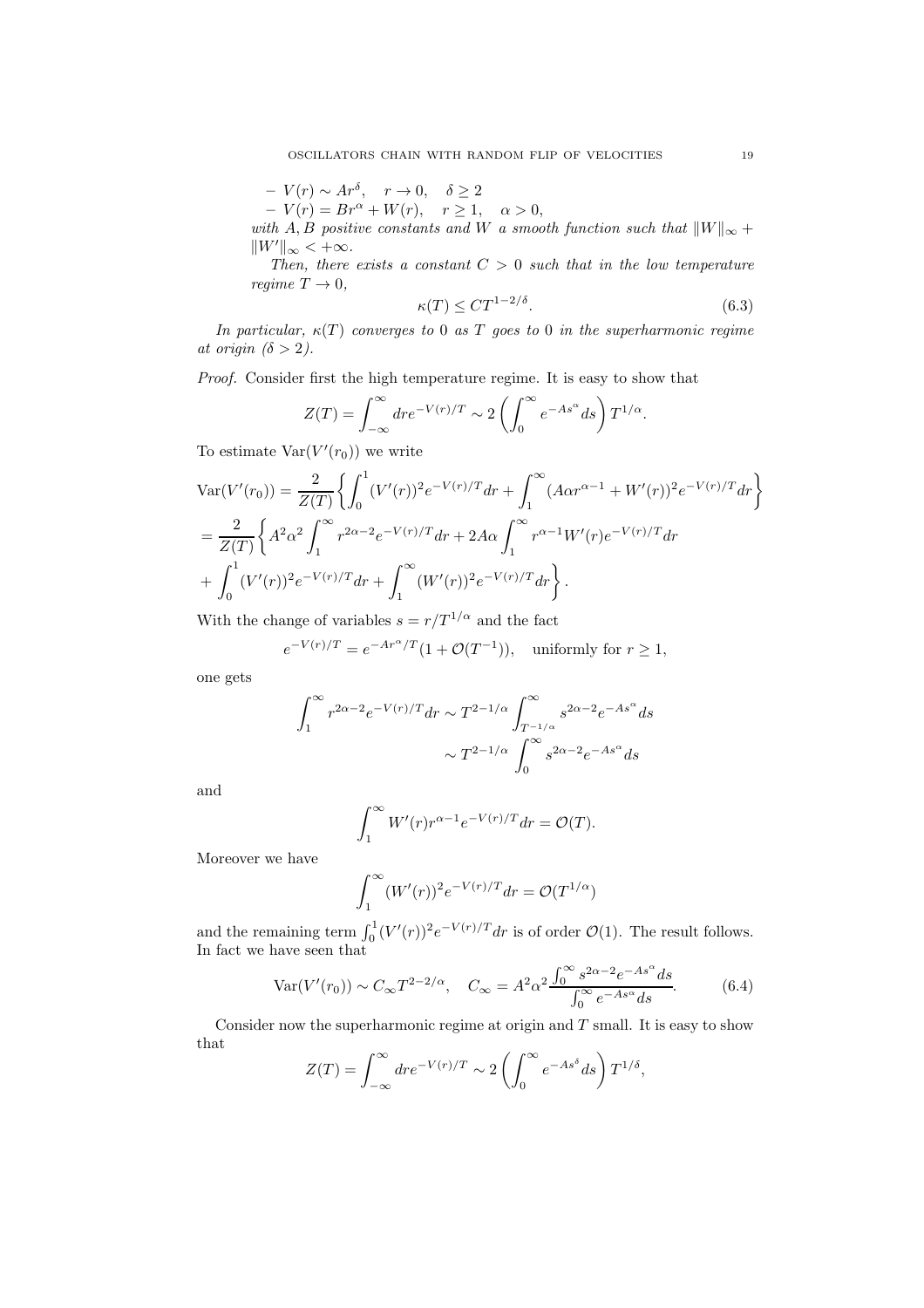because, taking into account the asymptotic behavior of V at infinity, the part to the integral corresponding to  $r \geq 1$  is exponentially small in 1/T. Observe now that

$$
\int_{1}^{\infty} (V'(r))^{2} e^{-V(r)/T} dr = \mathcal{O}\left(T^{1/\alpha} \int_{T^{-1/\alpha}}^{\infty} (V'(sT^{1/\alpha}))^{2} e^{-Bs^{\alpha}} ds\right) = \mathcal{O}(e^{-B/(2T)}),
$$
  
and  

$$
\int_{1}^{1} (2\pi f(s))^{2} e^{-V(s)/T} dr = \frac{1}{2} \int_{1}^{T^{-1/\delta}} (2\pi f(s))^{2} e^{-B(s^{\alpha})} ds
$$

$$
\int_0^1 (V'(r))^2 e^{-V(r)/T} dr = T^{1/\delta} \int_0^{T^{-1/\delta}} (V'(sT^{1/\delta}))^2 e^{-V(sT^{1/\delta})} ds
$$
  
 
$$
\sim \left(A^2 \delta^2 \int_0^\infty ds e^{-s^{\delta}} s^{2(\delta - 1)} ds\right) T^{2 - 1/\delta}.
$$

One gets (6.3). On the way we have seen that, as  $T \to 0$ ,

$$
\text{Var}(V'(r_0)) \sim C_0 T^{2-2/\delta}, \quad C_0 = A^2 \delta^2 \frac{\int_0^\infty s^{2\delta - 2} e^{-As^\delta} ds}{\int_0^\infty e^{-As^\delta} ds}.
$$
 (6.5)

6.2. Lower bounds for generic anharmonic chains. We are not able to obtain pertinent lower bounds for the conductivity of the process generated by  $\mathfrak{L} = \mathfrak{A} + \gamma \mathfrak{S}$ except for the exponential interaction (see below). Nevertheless, if we perturb the chain by the smoother second energy conserving noise  $\mathfrak{S}'$  considered in [2],[1], interesting lower bounds are available. Thus, we consider the infinite system with generator  $\mathfrak{L}'$  given by

$$
\mathfrak{L}'=\mathfrak{A}+\gamma(\mathfrak{S}+\mathfrak{S}')
$$

where  $\mathfrak{S}'$  is defined by

$$
\mathfrak{S}' = \frac{1}{2} \sum_{x \in \mathbb{Z}} (p_{x+1} \partial_{p_x} - p_x \partial_{p_{x+1}})^2.
$$
 (6.6)

The noise  $\mathfrak{S} + \mathfrak{S}'$  is energy conserving and satisfies (5.1). It is not difficult to adapt the proof given in Section 5 to show that

$$
\sigma'(j_{0,1}, j_{0,1}) = \lim_{\lambda \to 0} \ll j_{0,1}, (\lambda - \mathfrak{L}')^{-1} j_{0,1} \gg
$$

exists. The disadvantage of  $\mathfrak{S}'$ , contrary to  $\mathfrak{S}$ , is that it does not satisfy (5.1). A second difference between the noise  $\mathfrak{S}$  and the noise  $\mathfrak{S}'$  is that the latter gives a positive trivial contribution  $\gamma$  to the conductivity, so that the conductivity  $\kappa'(T)$ corresponding to  $\mathfrak{L}'$  is

$$
\kappa'(T) = \gamma + T^{-2} \sigma'(j_{0,1}, j_{0,1}).
$$

The inequality (6.2) is now replaced by

$$
\kappa'(T) - \gamma \le \frac{1}{6\gamma T} \text{Var}(V'(r_0))
$$
\n(6.7)

because

$$
(\mathfrak{S} + \mathfrak{S}')p_x = -3p_x, \quad (\mathfrak{S} + \mathfrak{S}')\left(p_x^2\right) = \Delta p_x^2. \tag{6.8}
$$

In the harmonic case  $V(r) = ar^2$ , we get

$$
\kappa_a^{\prime,harm}(T) = \gamma + \frac{a}{3\gamma}.\tag{6.9}
$$

With this perturbation we can prove the following proposition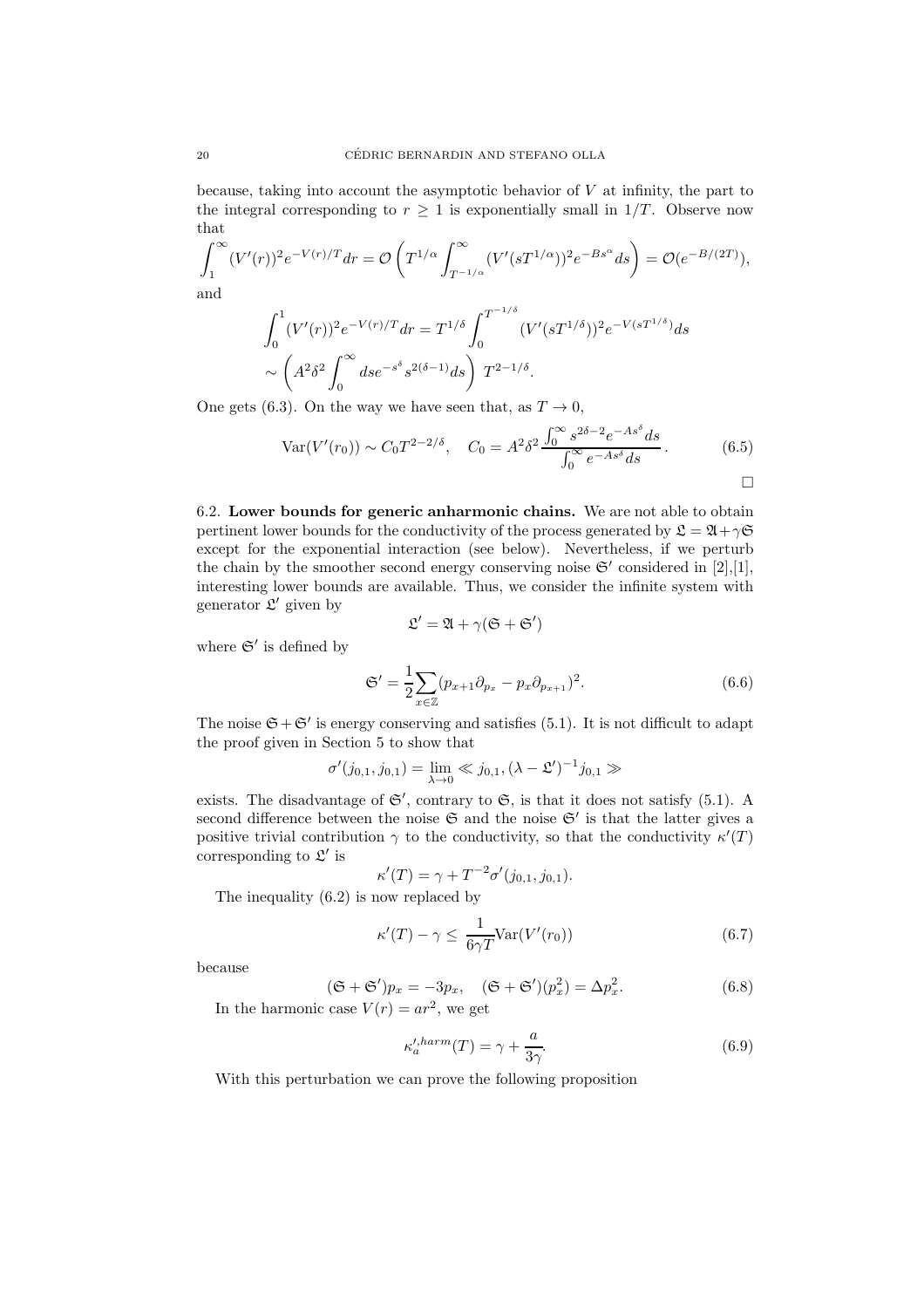**Proposition 5.** Consider the dynamics generated by  $\mathcal{L}' = \mathfrak{A} + \gamma(\mathfrak{S} + \mathfrak{S}')$ . Then, we have

$$
\sigma'(j_{0,1}, j_{0,1}) \ge \frac{T^2 \left[ \text{Var}(V'(r_0)) \right]^2}{6\gamma T \text{Var}(V'(r_0)) + 2T^2 \gamma^{-1} \text{Var}(V''(r_0))}.
$$

Proof. We choose the test function

$$
v = -ap_0(V'(r_0) + V'(r_1))
$$

with  $a > 0$  we will specify later. We have

$$
\mathfrak{A}v = ap_0^2 \left( V''(r_1) - V''(r_0) \right) \tag{6.10}
$$

in  $H$  (because in  $H$  all gradient terms are equal to 0).

Let  $G_{\lambda}$  be the solution of the resolvent equation corresponding to the discrete Laplacian  $\Delta$  on  $\mathbb{Z}$ :

$$
(\lambda - \gamma \Delta) G_{\lambda} = \delta_0.
$$

By  $(6.8)$  we have

$$
(\lambda - \gamma(\mathfrak{S} + \mathfrak{S}'))^{-1}(\mathfrak{A}v) = a \sum_{z} G(z) p_z^2 (V''(r_1) - V''(r_0)).
$$
 (6.11)

It follows that

$$
\|\mathfrak{A}v\|_{-1,\lambda}^2 = a^2 \sum_{z,y} G_{\lambda}(z) \langle p_z^2(V''(r_1) - V''(r_0)) p_y^2(V''(r_{y+1}) - V''(r_y)) \rangle
$$
  
\n
$$
= a^2 T^2 \sum_{z \neq y} G_{\lambda}(z) \langle (V''(r_1) - V''(r_0)) (V''(r_{y+1}) - V''(r_y)) \rangle
$$
  
\n
$$
+ 3a^2 T^2 \sum_{z} G_{\lambda}(z) \langle (V''(r_1) - V''(r_0)) (V''(r_{z+1}) - V''(r_z)) \rangle
$$
  
\n
$$
= 2a^2 T^2 \sum_{z} G_{\lambda}(z) \langle (V''(r_1) - V''(r_0)) (V''(r_{z+1}) - V''(r_z)) \rangle
$$
  
\n
$$
= -2a^2 T^2 (\Delta G_{\lambda})(0) \text{Var}(V''(r_0)).
$$

Using again (6.8) we have (recall that the pressure is fixed to 0 so that  $V'(r_0)$  is centered)

$$
||v||_{1,\lambda}^2 = 6a^2 \gamma T \text{Var}(V'(r_0)), \quad \ll j_{0,1}, v \gg = aT \text{Var}(V'(r_0)).
$$

Hence we obtain

$$
\sigma'(j_{0,1}, j_{0,1}) \ge 2aTV \text{ar}(V'(r_0)) - a^2 \left\{ 6\gamma TV \text{ar}(V'(r_0)) + 2T^2 \gamma^{-1} \text{Var}(V''(r_0)) \right\}
$$

because

$$
\lim_{\lambda \to 0} (\Delta G_{\lambda})(0) = -\lim_{\lambda \to 0} \int_0^1 \frac{4 \sin^2(\pi k)}{\lambda + 4\gamma \sin^2(\pi k)} dk = -\gamma^{-1}.
$$

Optimizing over  $a > 0$  we get

$$
\sigma'(j_{0,1}, j_{0,1}) \ge \frac{T^2 \left[ \text{Var}(V'(r_0)) \right]^2}{6\gamma T \text{Var}(V'(r_0)) + 2T^2 \gamma^{-1} \text{Var}(V''(r_0))}
$$

which implies the result.  $\hfill \square$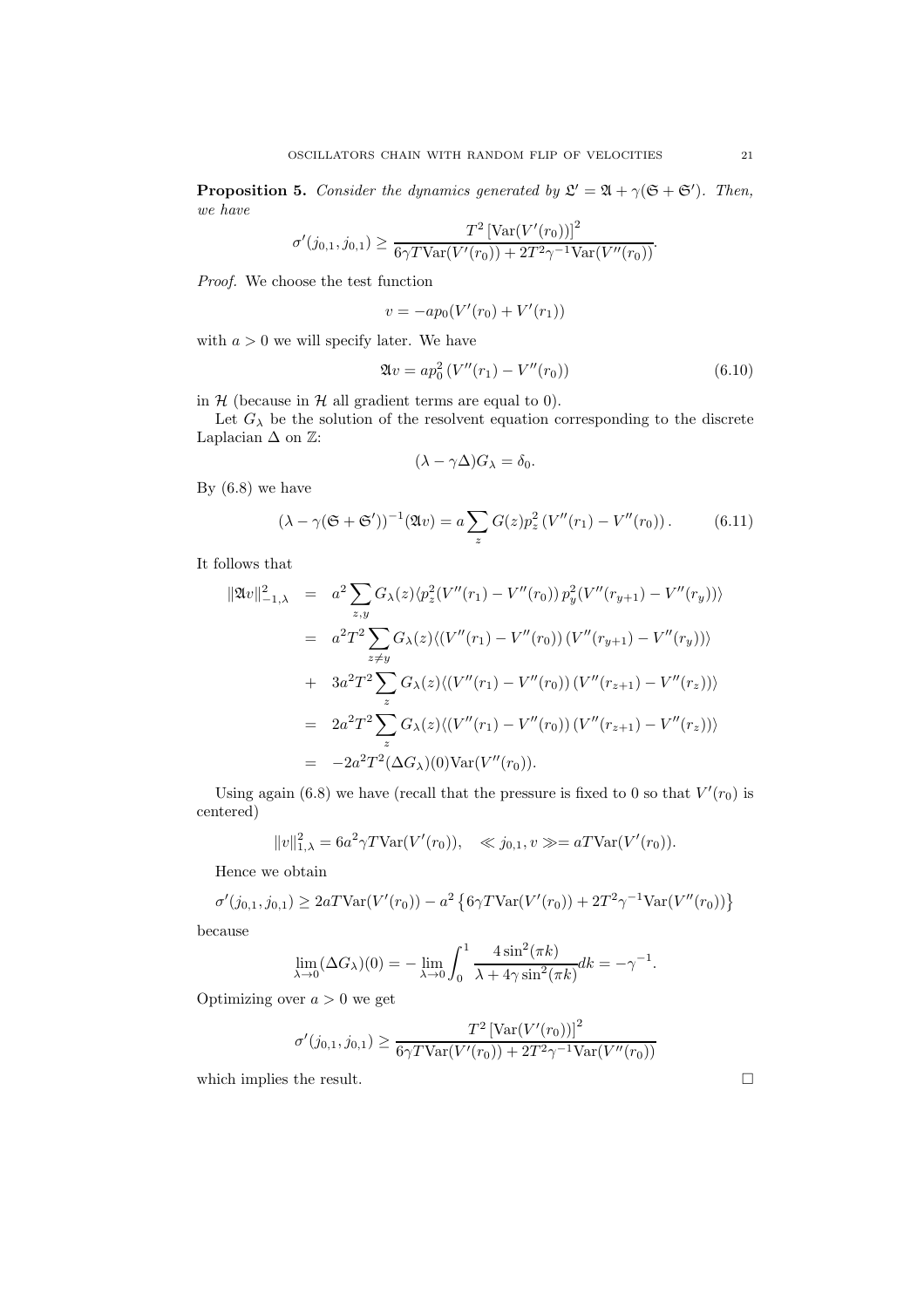Observe now that by an integration by parts we have

$$
\langle V''(r_0) \rangle = T^{-1} \text{Var}(V'(r_0)).
$$

It follows that

$$
\kappa'(T) - \gamma \ge \left\{ 6\gamma \frac{T}{\text{Var}(V'(r_0))} - 2/\gamma + \frac{2T^2}{\gamma} \frac{\langle (V''(r_0))^2 \rangle}{[\text{Var}(V'(r_0)]^2]} \right\}^{-1}.
$$
 (6.12)

**Corollary 2.** Consider the dynamics generated by  $\mathcal{L}' = \mathfrak{A} + \gamma(\mathfrak{S} + \mathfrak{S}')$ . We have the following asymptotics for the conductivity:

 $\bullet$  High temperature regime: If the potential V satisfies the assumptions of corollary 1 with  $1 < \alpha < 2$  then

$$
\kappa'(T) \sim \gamma + \frac{C_{\infty}}{6\gamma} T^{(1-2/\alpha)}, \quad T \to \infty,
$$

with  $C_{\infty}$  defined in (6.4).

If the potential V satisfies the assumptions of corollary 1 with  $\alpha > 2$  then

 $CT^{1-2/\alpha} \ge \kappa'(T) \ge C^{-1}$ 

with a constant positive constant  $C := C(\alpha, A)$  independent of T. In particular in the superharmonic regime  $(\alpha > 2)$  the conductivity does not vanish as  $T \to \infty$ .

• Low temperature regime: Assume that the potential V satisfies the assumptions of corollary 1 with  $2 < \delta$  (superharmonic regime at origin). Then

$$
\kappa'(T) \sim \gamma + \frac{C_0}{6\gamma} T^{(1-2/\delta)}, \quad T \to 0,
$$

with  $C_0$  defined in (6.5).

*Proof.* Let us start with the subharmonic regime  $\alpha < 2$  at infinity and let  $T \to \infty$ . We claim that if  $\alpha > 1$  then

$$
T^2 \frac{\langle (V''(r_0))^2 \rangle}{\text{Var}^2(V'(r_0))} = o\left(\frac{T}{\text{Var}(V'(r_0))}\right). \tag{6.13}
$$

To prove (6.13) we observe that by (6.4) the term

$$
\frac{T}{\text{Var}(V'(r_0))}
$$

is of order  $T^{(2/\alpha-1)}$  and that

$$
Z(T)^{-1} \int_0^1 (V''(r))^2 e^{-V(r)/T} dr = \mathcal{O}(1).
$$

Hence we are left to estimate

$$
\int_{1}^{\infty} (V''(r))^{2} e^{-V(r)/T} dr = A^{2} [\alpha(\alpha - 1)]^{2} \left[ \int_{1}^{\infty} dr r^{2\alpha - 4} e^{-Ar^{\alpha}/T} \right] (1 + \mathcal{O}(T^{-1}))
$$
  
+  $4A\alpha(\alpha - 1) \left[ \int_{1}^{\infty} dr r^{\alpha - 2} e^{-Ar^{\alpha}/T} \right] (1 + \mathcal{O}(T^{-1}))$   
+  $\int_{1}^{\infty} dr (W''(r))^{2} e^{-V(r)/T}.$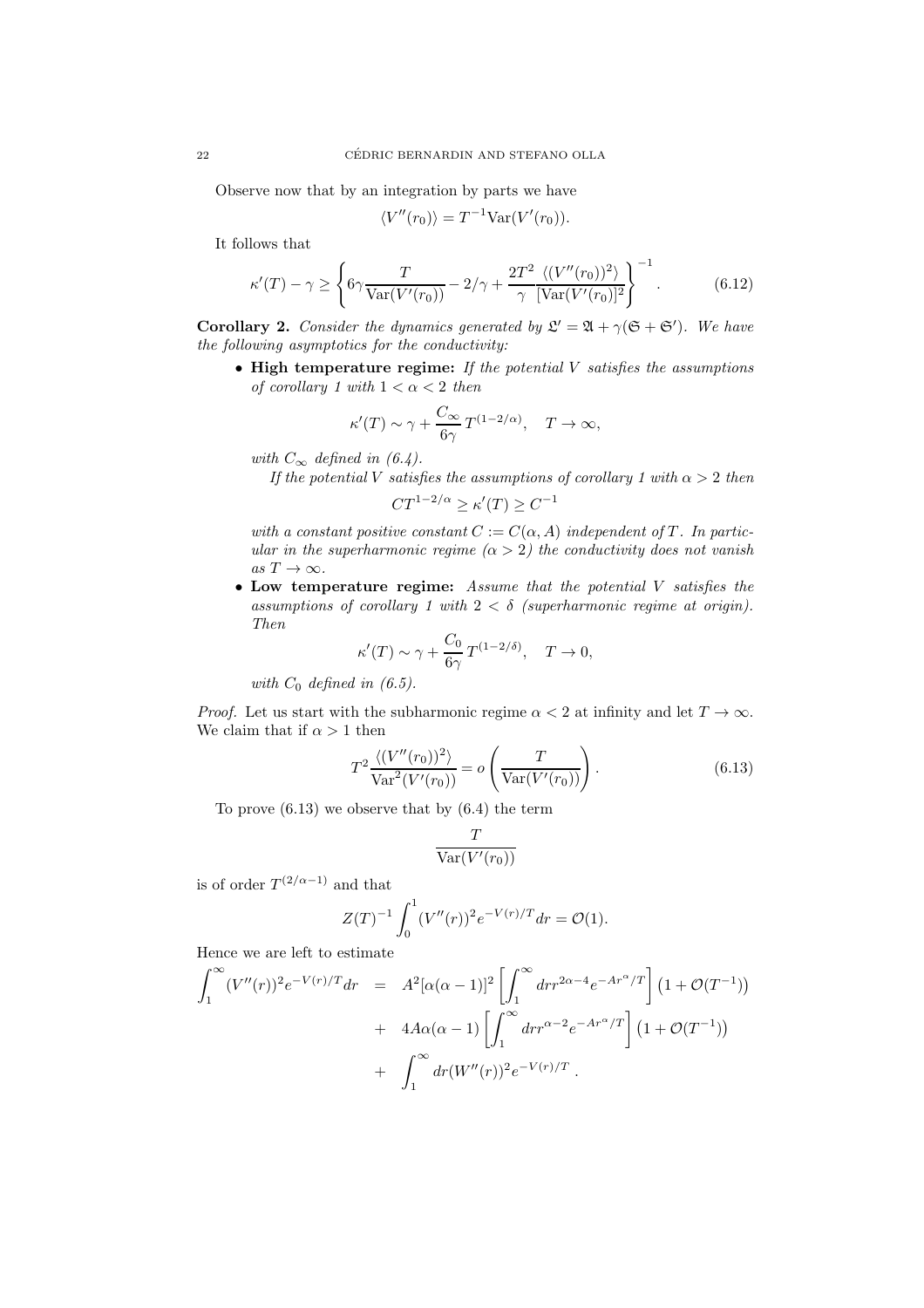The last term is trivially of order  $\mathcal{O}(Z(T)) = \mathcal{O}(T^{1/\alpha})$ . In the two other integrals we perform the change of variables  $r = T^{1/\alpha}s$ . We have

$$
\int_{1}^{\infty} (V''(r))^2 e^{-V(r)/T} dr = A^2 [\alpha(\alpha - 1)]^2 T^{(2-3/\alpha)} \int_{T^{-1/\alpha}}^{\infty} s^{2\alpha - 4} e^{-As^{\alpha}} (1 + \mathcal{O}(T^{-1}))
$$
  
+  $4A\alpha(\alpha - 1)T^{(1-1/\alpha)} \int_{T^{-1/\alpha}}^{\infty} s^{\alpha - 2} W'(T^{1/\alpha} s) e^{-As^{\alpha}} (1 + \mathcal{O}(T^{-1})) + \mathcal{O}(T^{1/\alpha}).$ 

Observe that

$$
\int_{T^{-1/\alpha}}^{\infty} s^{2\alpha-4} e^{-As^{\alpha}} = \begin{cases} \mathcal{O}(1), & \alpha > 3/2, \\ \mathcal{O}(\log T), & \alpha = 3/2, \\ \mathcal{O}(T^{-2+3/\alpha}), & \alpha < 3/2, \end{cases}
$$

and

$$
\int_{T^{-1/\alpha}}^{\infty} s^{\alpha-2} e^{-As^{\alpha}} = \begin{cases} \mathcal{O}(1), & \alpha > 1, \\ \mathcal{O}(\log T), & \alpha = 1. \end{cases}
$$

It follows that if  $1 < \alpha \leq 2$  we have

$$
\int_{1}^{\infty} (V''(r))^{2} e^{-V(r)/T} dr = \mathcal{O}(T^{1/\alpha})
$$
\n(6.14)

and the claim follows.

In the superharmonic regime  $\alpha > 2$  the computations are similar and the proof relies on the facts

$$
\frac{T}{\text{Var}(V'(r_0))} \sim C_{\infty}^{-1} T^{2/\alpha - 1}, \quad T^2 \frac{\langle (V''(r_0))^2 \rangle}{\text{Var}^2(V'(r_0))} - 1 \ge C
$$

where C is a positive constant independent of T. If  $\delta > 2$  then similarly,

$$
T^2 \frac{\langle (V''(r_0))^2 \rangle}{\text{Var}^2(V'(r_0))} = o\left(\frac{T}{\text{Var}(V'(r_0))}\right) \tag{6.15}
$$

as  $T \to 0$  and one concludes by (6.5).

**Remark 2.** In the superharmonic regime  $\alpha > 2$  at infinity the upper bound and lower bounds for the high temperature regime do not coincide. The  $\alpha = \infty$  case formally corresponds to the Toda lattice studied in the next subsection. For the latter the upper bound is of order 1. Hence, we conjecture that the upper bound obtained here is not sharp.

If the potential is a bounded perturbation of the harmonic case then we get

**Corollary 3.** Assume that the symmetric smooth potential V is such that  $V(r)$  =  $ar^2 + W(r)$ ,  $a > 0$ , with W, W' bounded, such that  $W'(0) = W''(0) = 0$  and  $W''(r) \rightarrow 0$  as  $r \rightarrow \infty$ . Then

$$
\kappa'(T) \sim \gamma + \kappa_a'^{harm} \tag{6.16}
$$

as  $T \to 0$  or  $T \to \infty$ , with  $\kappa_a^{\prime, harm}$  defined by (6.9).

*Proof.* Let us start with the high temperature regime  $T \to \infty$ . Recall that by (6.4) we have  $Var(V'(r_0)) \sim 2aT$ . Moreover we have

$$
\langle (V''(r_0))^2 \rangle = 2Z(T)^{-1} \left( \int_0^\infty (2a + W''(r))^2 e^{-ar^2/T} dr \right) \left( 1 + \mathcal{O}(T^{-1}) \right)
$$

 $\Box$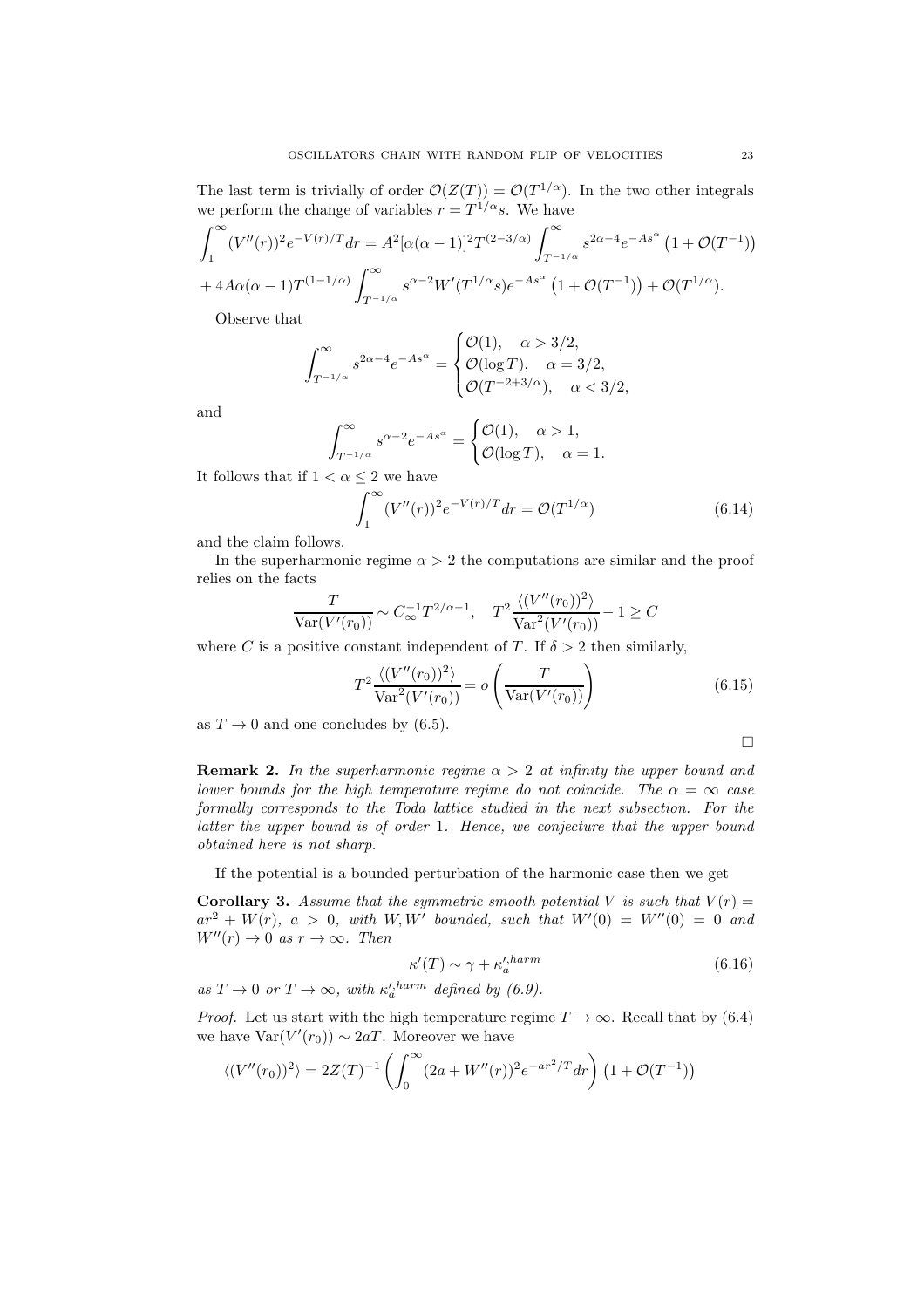where  $Z(T)$  is given by

$$
Z(T) = \left(2\int_0^\infty e^{-ar^2/T} dr\right) \left(1 + \mathcal{O}(T^{-1})\right) = \sqrt{\frac{Ta}{2}} + \mathcal{O}(T^{-1/2}).
$$

Since

$$
T^{-1/2}\int_0^\infty (W''(r))^j e^{-ar^2/T} dr = \int_0^\infty (W''(s\sqrt{T}))^j e^{-as^2} ds
$$

converges to 0 as  $T \to \infty$  for  $j = 1, 2$ , we get

$$
\lim_{T \to \infty} \langle (V''(r_0))^2 \rangle = 4a^2.
$$

Then the result follows by (6.12). We shall prove that the upper bound (6.7) and the lower bound (6.12) converges to  $\kappa_a^{\prime, harm}$  as T goes to 0. We have

$$
Var(V'(r_0)) = \frac{\int (2ar + W'(r))^2 e^{-(ar^2 + W(r))/T} dr}{\int e^{-(ar^2 + W(r))/T} dr}
$$
  
= 
$$
T \frac{\int (2au + T^{-1/2} W'(T^{1/2}u))^2 e^{-au^2} e^{-W(T^{1/2}u)/T} du}{\int e^{-au^2} e^{-W(T^{1/2}u)/T} du}
$$
  

$$
\sim 4a^2 T \frac{\int u^2 e^{-au^2} du}{\int e^{-au^2} du} = 2aT
$$

as  $T \to 0$ . Similarly we have

$$
\langle (V''(r_0))^2 \rangle = \frac{\int (2a + W''(r))^2 e^{-(ar^2 + W(r))/T} dr}{\int e^{-(ar^2 + W(r))/T} dr}
$$
  
= 
$$
\frac{\int (2a + W'(T^{1/2}u))^2 e^{-au^2} e^{-W(T^{1/2}u)/T} du}{\int e^{-au^2} e^{-W(T^{1/2}u)/T} du}
$$
  

$$
\sim 4a^2
$$

as  $T \to 0$ . Thus, we obtain

$$
\lim_{T \to 0} \left\{ 6\gamma \frac{T}{\text{Var}(V'(r_0))} - 2/\gamma + \frac{2T^2}{\gamma} \frac{\langle (V''(r_0))^2 \rangle}{[\text{Var}(V'(r_0)]^2} \right\}^{-1} = \frac{a}{3\gamma} \tag{6.17}
$$

and

$$
\lim_{T \to 0} \frac{1}{6\gamma T} \text{Var}(V'(r_0)) = \frac{a}{3\gamma}.
$$
\n(6.18)

 $\Box$ 

6.3. The Toda lattice. The Toda lattice is the deterministic chain with generator A and asymmetric potential

$$
V(r) = a(e^{-r} - 1) + ar.
$$

The interest in this model lies in its complete integrability and its high number of conserved quantities ([12]). We denote these conserved quantities by  $\sum_{x\in\mathbb{Z}} \theta_x I_k$ ,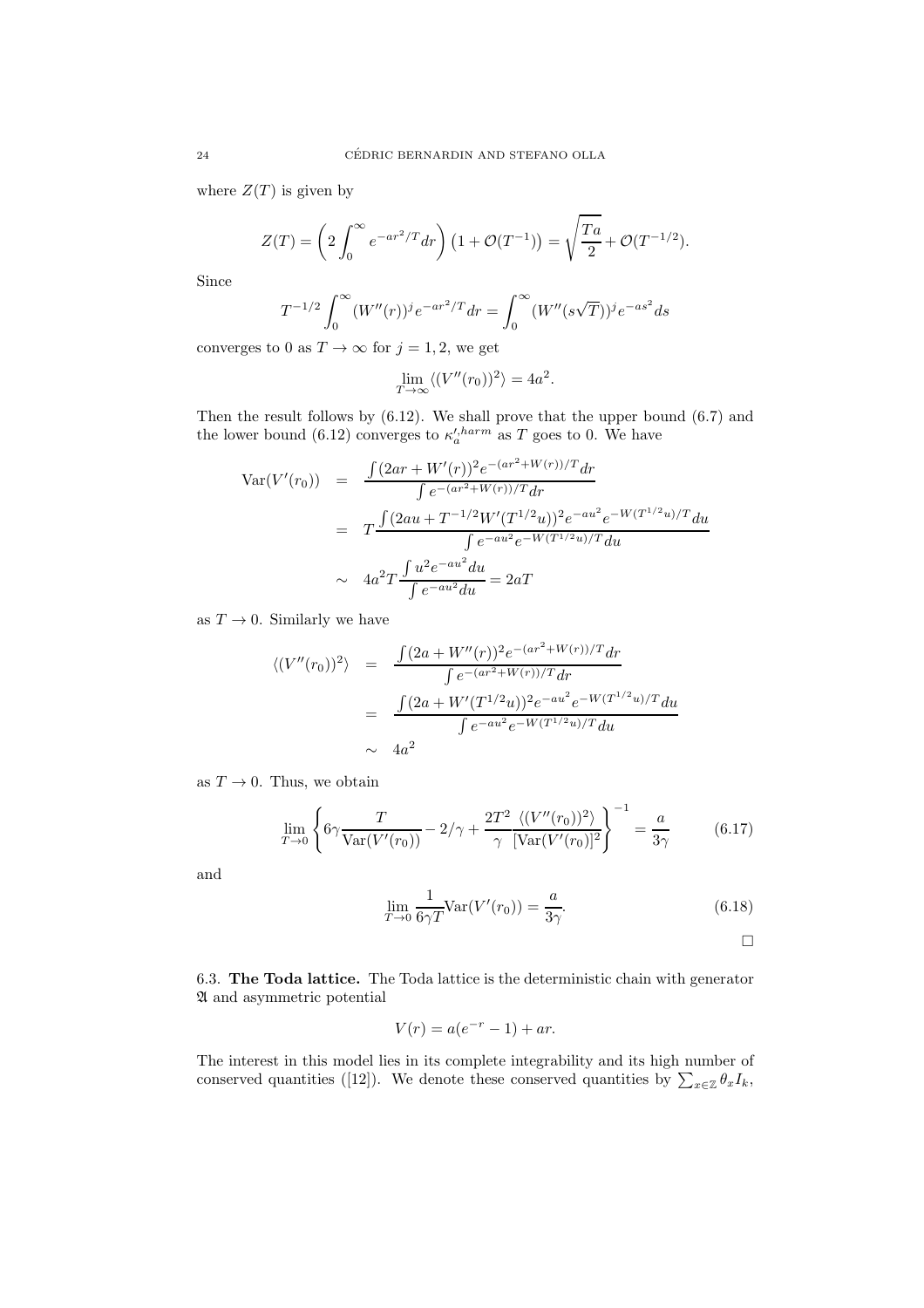$k \geq 1$ . Let us just mention the first three ones:

$$
I_1 = p_0,
$$
  
\n
$$
I_2 = \left(\frac{p_0^2}{2} + V(r_0)\right),
$$
  
\n
$$
I_3 = \left(\frac{p_0^3}{3} - p_0\right) + a(p_0 + p_1)(e^{-r_1} - 1).
$$
\n(6.19)

Remark that the first one corresponds to momentum conservation and the second one to energy. For an integrable model, ideal conducting behavior is expected with current correlations decaying to a finite value at long times. To estimate this limiting value, or at least obtain a lower bound  $([14])$ , Mazur inequality  $([9])$  is useful. It relies the long time asymptotic of dynamic correlations functions to the presence of conservation laws. Let us show how to recover a Tauberian counterpart of Mazur inequality as a simple consequence of the variational formula (6.1).

In the deterministic case, the variational formula (6.1) is (take  $\gamma = 0$ )

$$
\ll g, (\lambda - \mathfrak{A})^{-1} g \gg = \sup_{f} \left\{ 2 \ll f, g \gg -\lambda \ll f, f \gg -\lambda^{-1} \ll \mathfrak{A} f, \mathfrak{A} f \gg \right\}. \tag{6.20}
$$

To get a lower bound a natural idea is to use for  $f$  linear combinations of the conserved quantities  $I_1, \ldots, I_k, \ldots$  The term  $\ll \mathfrak{A}f, \mathfrak{A}f \gg \mathfrak{b}$  then equal to 0 and we get

$$
\lambda^{-1} \ll g, g \gg \geq \ll g, (\lambda - \mathfrak{A})^{-1} g \gg \geq \lambda^{-1} \ll \mathcal{P} g, \mathcal{P} g \gg \tag{6.21}
$$

where  $\mathcal{P}g$  is the orthogonal projection on the linear space  $\mathcal E$  generated by the conserved quantities.

Recall that

$$
\ll g, (\lambda - \mathfrak{A})^{-1} g \gg = \int_0^\infty dt e^{-\lambda t} \ll e^{t \mathfrak{A}} g, g \gg \tag{6.22}
$$

where  $(e^{t\mathfrak{A}})_{t\geq0}$  is the semigroup generated by the Liouville operator  $\mathfrak{A}$ .

Thus, if  $\leqslant$   $\mathcal{P}g$ ,  $\mathcal{P}g \gg$  0, it means, in a Tauberian sense, that  $\leqslant e^{t\mathfrak{A}}g$ ,  $g \gg$ remains of order 1 as t goes to infinity. It is not difficult to see that  $\ll \mathcal{P}j_{0,1}, \mathcal{P}j_{0,1} \gg$ > 0 and we recover the fact that the Toda lattice is an anomalous conductor: the conductivity defined by the Green-Kubo formula diverges.

In the presence of the noise, the Toda lattice becomes a normal heat conductor.

**Proposition 6.** Consider the Toda lattice perturbed by  $\gamma(\mathfrak{S} + \mathfrak{S}')$ , then we have

$$
\gamma + \left[\frac{6\gamma}{a} + \frac{2T}{\gamma a}\right]^{-1} \le \kappa'(T) \le \gamma + \frac{a}{6\gamma}.
$$

*Proof.* Let  $Z(T) = \int_{\mathbb{R}} e^{-V(r)/T} dr$ . Observe first that

$$
\frac{1}{aZ(T)} \int V'(r) e^{-V(r)/T} dr = 0.
$$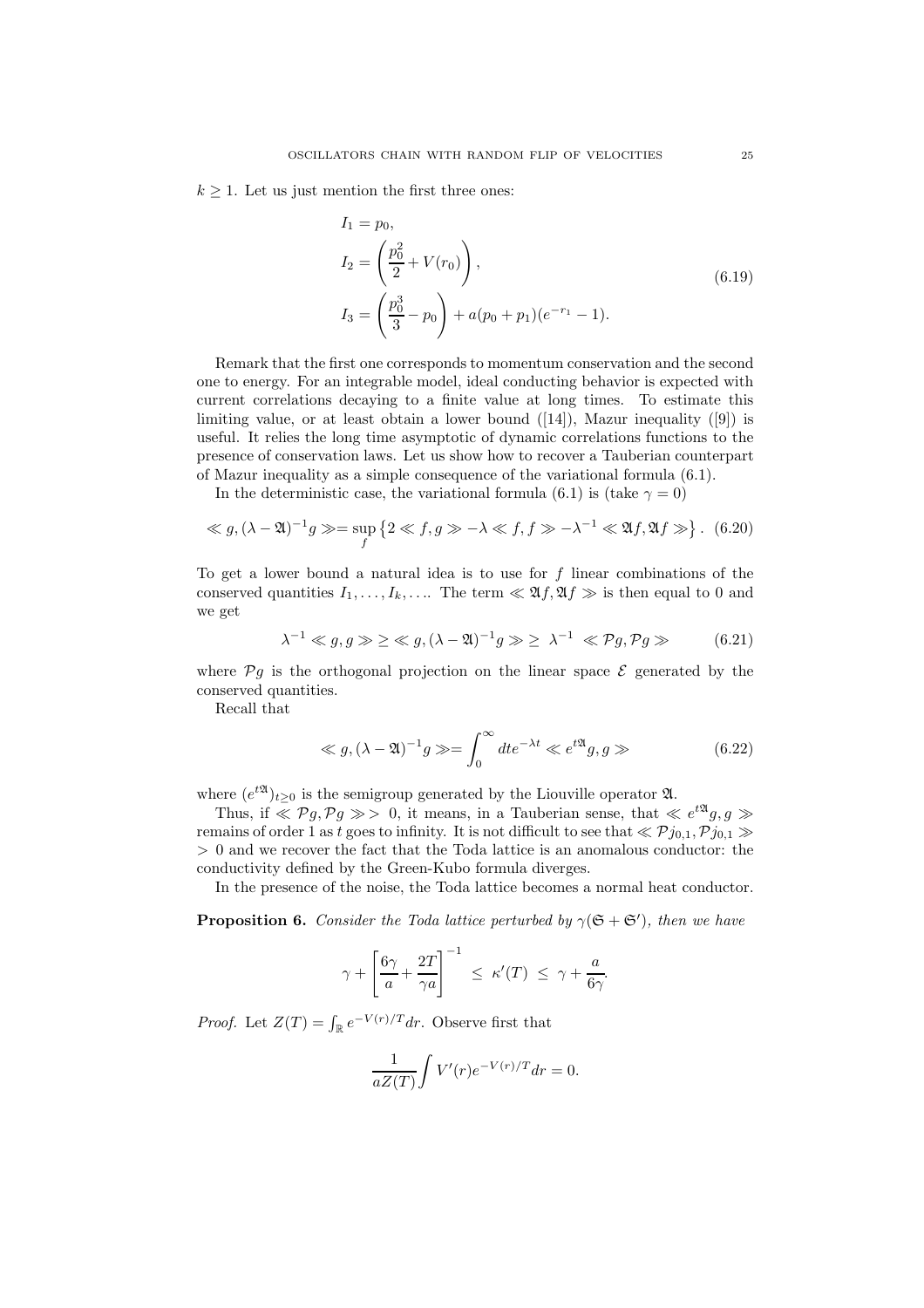Since  $V''(r) = a - V'(r)$ , by integration by parts, we have

$$
\int (V'(r))^2 e^{-V(r)/T} dr = -T \int V'(r) \frac{d}{dr} (e^{-V(r)/T}) dr
$$
  
=  $T \int V''(r) e^{-V(r)/T} dr = T \int (a - V'(r)) e^{-V(r)/T} dr$  (6.23)  
=  $aT Z(T)$ 

and

$$
\langle (V''(r_0))^2 \rangle = a^2 - 2a \langle V'(r_0) \rangle + \langle (V'(r_0))^2 \rangle = a^2 + Ta.
$$

We conclude by the upper bound (6.7) and the lower bound (6.12).  $\Box$ 

In the same spirit as the "Tauberian Mazur inequality" (6.21), we can obtain a lower bound on the conductivity by using elements of  $\mathcal{E} = \text{Span}(I_k, k \geq 1)$  as test functions. We get

$$
\kappa'(T) \ge \gamma + \sup_{f \in \mathcal{E}} \left\{ 2 \ll f, j_{0,1} \gg -\gamma \ll f, -(\mathfrak{S} + \mathfrak{S}')f \gg \right\}.
$$
 (6.24)

In the next proposition we investigate the lower bound obtained by taking  $f \in$  $Span(I_1, I_2, I_3)$ . Note that this lower bound is quite different from the previous lower bound.

**Proposition 7.** Consider the Toda lattice perturbed by the noise  $\gamma(\mathfrak{S} + \mathfrak{S}')$ . Then, we have

$$
\kappa'(T) - \gamma \ge \frac{a^2 T^2}{\gamma \left(6aT^2 + \frac{25}{3}T^3 - 8T^2 + 3T\right)}.
$$

Proof. We have

$$
I_3 = \left(\frac{p_0^3}{3} - p_0\right) + a(p_0 + p_1)(e^{-r_1} - 1). \tag{6.25}
$$

We inject the function  $\alpha I_3$  ( $\alpha > 0$  will be fixed later) in the variational formula (6.1) with the infimum. Since  $\mathfrak{A}I_3 = 0$  we get

$$
\kappa(T) - \gamma \ge T^{-2} \left\{ 2\alpha \ll j_{0,1}, I_3 \gg +\gamma \alpha^2 \left[ \ll \mathfrak{S}I_3, I_3 \gg +\ll \mathfrak{S}'I_3, I_3 \gg \right] \right\}
$$
  
We have

We have

$$
2 \ll j_{0,1}, I_3 \gg = 2a^2 \ll p_0(1 - e^{-r_1}), (p_0 + p_1)(1 - e^{-r_1}) \gg = 2aT^2.
$$

Observe now that

$$
\mathfrak{S}I_3=-2I_3.
$$

Hence  $\ll \mathfrak{S}I_3, I_3 \gg = -2 \ll I_3, I_3 \gg$ . Using (6.23) we obtain

$$
\begin{aligned}\n\ll I_3, I_3 \gg &= \ll p_0^3 / 3 - p_0, p_0^3 / 3 - p_0 \gg \\
&\quad + a^2 \ll (p_0 + p_1)(1 - e^{-r_1}), (p_0 + p_1)(1 - e^{-r_1}) \gg \\
&= \mu_{0,T} \left\{ (p_0^3 / 3 - p_0)^2 \right\} + 2Ta^2 \mu_{0,T} \left[ (1 - e^{-br_0})^2 \right] \\
&= \left\{ \frac{5}{3} T^3 - 2T^2 + T \right\} + 2aT^2.\n\end{aligned}
$$

We have

$$
\mathfrak{S}'I_3 = p_0 + (p_{-1} + p_1)p_0 - p_0^3 - a(p_0 + p_1)(e^{-r_1} - 1).
$$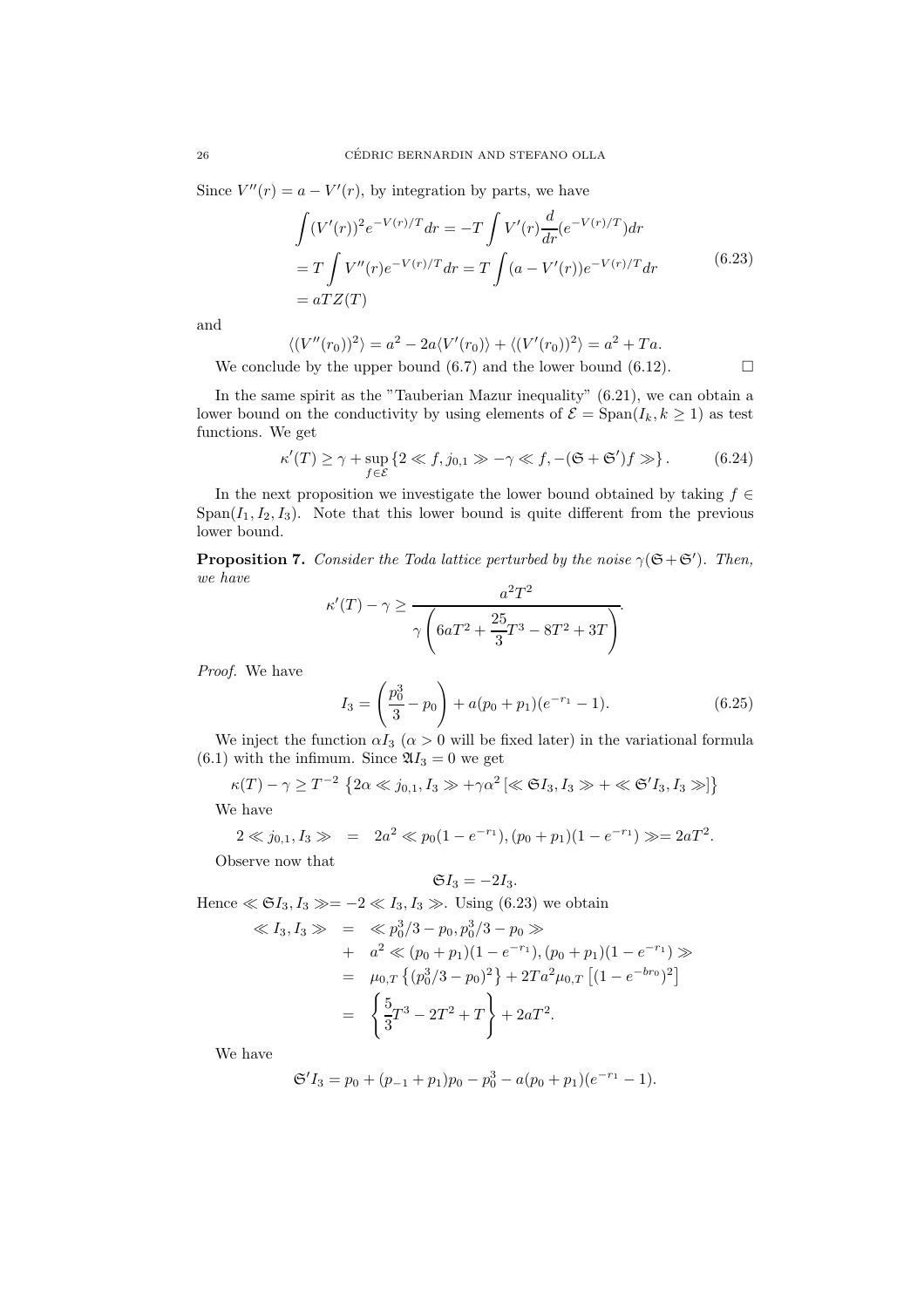It follows that

$$
\ll \mathfrak{S}' I_3, I_3 \gg = -a^2 \ll (p_0 + p_1)(1 - e^{-r_1}), (p_0 + p_1)(1 - e^{-br_1}) \gg + \ll \left(\frac{p_0^3}{3} - p_0\right), (p_0 - p_0^3 + (p_{-1} + p_1)p_0 \gg = -(2T^2a + 5T^3 - 4T^2 + T).
$$

Putting everything together and optimizing over  $\alpha$  we get

$$
\kappa(T) - \gamma \ge \frac{a^2 T^2}{\gamma \left(6aT^2 + \frac{25}{3}T^3 - 8T^2 + 3T\right)}.
$$

Recall that the lower bound on the conductivity obtained in proposition 5 was for anharmonic chains perturbed by  $\gamma(\mathfrak{S} + \mathfrak{S}')$ . For the Toda lattice we have also a lower bound even if the perturbation involves only S.

**Proposition 8.** Consider the Toda lattice perturbed by the noise  $\gamma$ S. We have

$$
\kappa(T) \ge \frac{a^2 T^2}{2\gamma \left( \left\{ \frac{5}{3} T^3 - 2T^2 + T \right\} + 2aT^2 \right)}.
$$

In particular there exists  $C > 0$  such that

$$
\kappa(T) \geq CT^{-1}, \quad T \to \infty,
$$
  

$$
\kappa(T) \geq CT, \quad T \to 0.
$$

Proof. The proof relies on the same arguments and computations of Proposition 7.  $\Box$ 

#### 7. Linear case

In this section we assume that  $V(r) = r^2/2$ . In the bulk, i.e. for  $x = 2, \ldots, n-2$ , we have the so-called microscopic fluctuation-dissipation equation

$$
j_{x,x+1} = -\frac{1}{4\gamma} \nabla (p_x^2 + r_x r_{x+1}) + \mathcal{L} \left[ \frac{r_{x+1}^2}{4} + \frac{(p_x + p_{x+1})r_{x+1}}{4\gamma} \right].
$$

It follows that

$$
J_s = \langle j_{0,1} \rangle_{ss} = \frac{1}{n-3} \sum_{x=2}^{n-2} \langle j_{x,x+1} \rangle_{ss}
$$
  
\n
$$
= -\frac{1}{4\gamma n - 3} \sum_{x=2}^{n-2} \langle \nabla \left[ p_x^2 + r_x r_{x+1} \right] \rangle_{ss}
$$
  
\n
$$
= \frac{1}{4(n-3)\gamma} \{ (\langle p_2^2 \rangle_{ss} + \langle r_2 r_3 \rangle_{ss}) - (\langle p_{n-1}^2 \rangle_{ss} + \langle r_{n-1} r_n \rangle_{ss}) \}.
$$
\n(7.1)

We first show that this term is  $\mathcal{O}(n^{-1})$ . Our starting point is (3.15). In the following  $C$  denotes a constant independent of  $n$  which can change from line to line.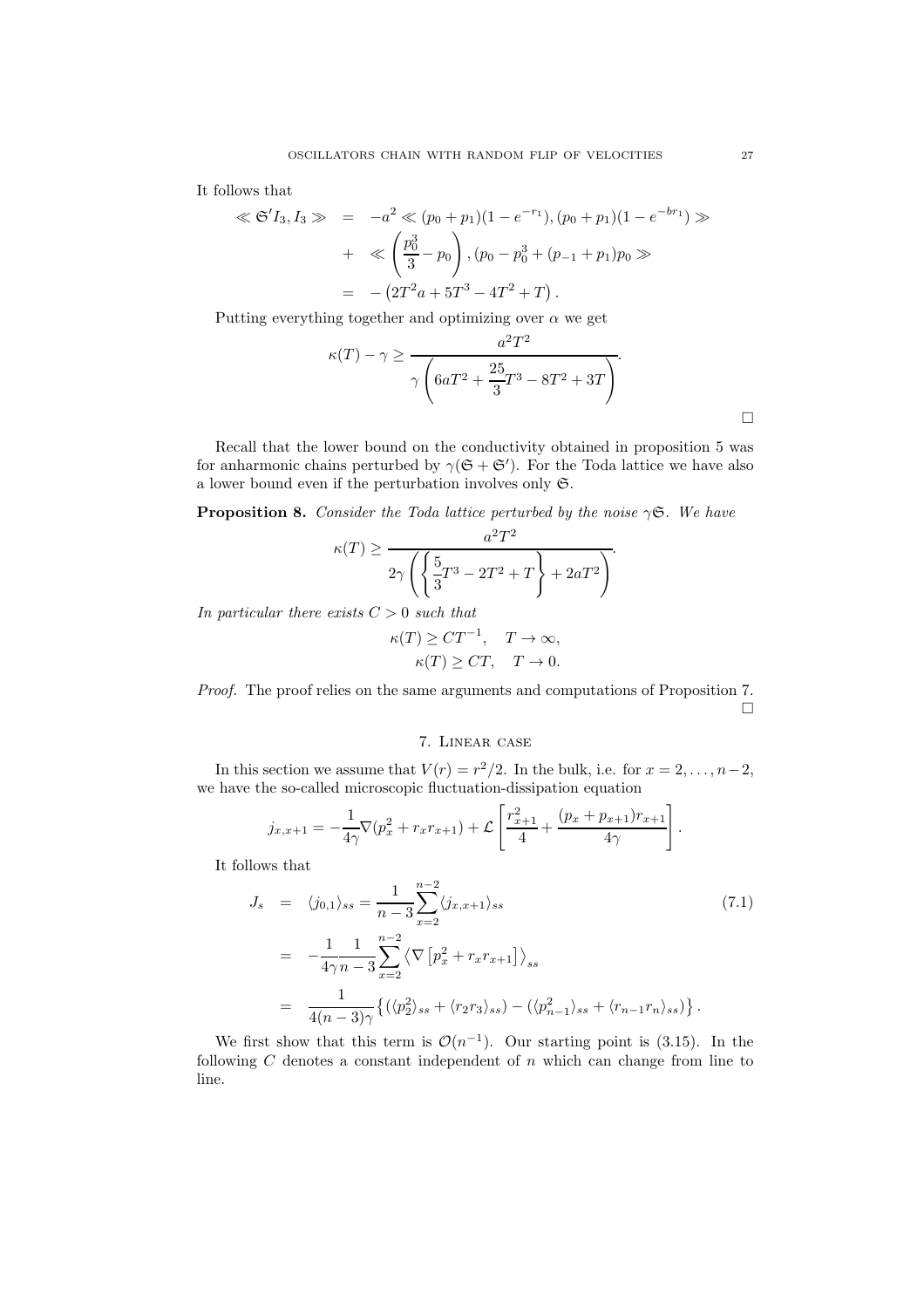We have

$$
\mathcal{L}(p_1^2/2) = -\tau_\ell p_1 + p_1 r_2 + \gamma_\ell (T_\ell - p_1^2), \quad \mathcal{L}(r_2^2/2) = p_2 r_2 - p_1 r_2. \tag{7.2}
$$

Since  $V_s = \langle p_1 \rangle_{ss}$  is  $\mathcal{O}(n^{-1})$  (see Lemma 1), by (3.15), we get

$$
|\langle p_1 r_2 \rangle_{ss}| \le C, \quad |\langle p_2 r_2 \rangle_{ss}| \le C. \tag{7.3}
$$

We have also

$$
\mathcal{L}(p_2 r_2) = (p_2 - p_1)p_2 + (r_3 - r_2)r_2 - 2\gamma p_2 r_2,\n\mathcal{L}(p_1 r_2) = -\gamma_{\ell} p_1 r_2 + (r_2 - \tau_{\ell}) r_2 + (p_2 - p_1)p_1.
$$
\n(7.4)

It follows that

$$
\langle p_2^2 + r_3 r_2 \rangle_{ss} = -2\gamma \langle p_2 r_2 \rangle_{ss} + \gamma_\ell \langle p_1 r_2 \rangle_{ss} + \langle p_1^2 \rangle + \tau_\ell \langle r_2 \rangle_{ss}.
$$
 (7.5)

By (7.3), (3.15) and Lemma 1 we get

$$
\left| \langle p_2^2 + r_3 r_2 \rangle_{ss} \right| \le C. \tag{7.6}
$$

A similar estimate can be achieved for the term  $\langle p_{n-1}^2 \rangle_{ss} + \langle r_{n-1}r_n \rangle_{ss}$  and we obtain that

$$
|J_s| \le C/n. \tag{7.7}
$$

Theorem 3. Fourier law holds:

$$
\lim_{n \to \infty} n J_s = \frac{1}{4\gamma} \left\{ (T_\ell - T_r) + (\tau_\ell^2 - \tau_r^2) \right\} \tag{7.8}
$$

and we have

$$
\hat{J}_{\ell} = \lim_{n \to \infty} n(\langle p_1^2 \rangle_{ss} - T_{\ell}) = \frac{1}{4\gamma \gamma_{\ell}} \left[ (T_r - T_{\ell}) + (\tau_{\ell} - \tau_r)^2 \right],
$$
\n
$$
\hat{J}_r = \lim_{n \to \infty} n(T_r - \langle p_n^2 \rangle_{ss}) = \frac{1}{4\gamma \gamma_r} \left[ (T_r - T_{\ell}) - (\tau_{\ell} - \tau_r)^2 \right].
$$
\n(7.9)

It follows that the system can be used as a heater but not as a refrigerator.

*Proof.* By (7.7) we get that  $\langle j_{0,1} \rangle_{ss} \to 0$  as  $n \to \infty$ . Since  $V_s$  vanishes as n goes to infinity we get  $\langle p_1^2 \rangle_{ss} \to T_{\ell}$ . By (7.2) it implies that  $\langle p_1 r_2 \rangle_{ss}$  and  $\langle p_2 r_2 \rangle_{ss}$  go to 0. By Lemma 1 and (7.5) we have

$$
\langle p_2^2 + r_3 r_2 \rangle_{ss} \to (T_\ell + \tau_\ell^2). \tag{7.10}
$$

Similarly one can prove

$$
\langle p_{n-1}^2 + r_n r_{n-1} \rangle_{ss} \to (T_r + \tau_r^2). \tag{7.11}
$$

We report in (7.1) and we get Fourier law.

Assume that  $T_r > T_{\ell}$ . The term  $\hat{J}_{\ell}$  (resp.  $\hat{J}_r$ ) is the macroscopic heat current from the left reservoir to the system (resp. from the system to the right reservoir). Whatever the values of  $\tau_{\ell}, \tau_r$  are,  $\hat{J}_{\ell} > 0$  and we can not realize a refrigerator. But if  $(T_r - T_\ell) < (\tau_r - \tau_\ell)^2$  then  $\hat{J}_r < 0$  and we realized a heater.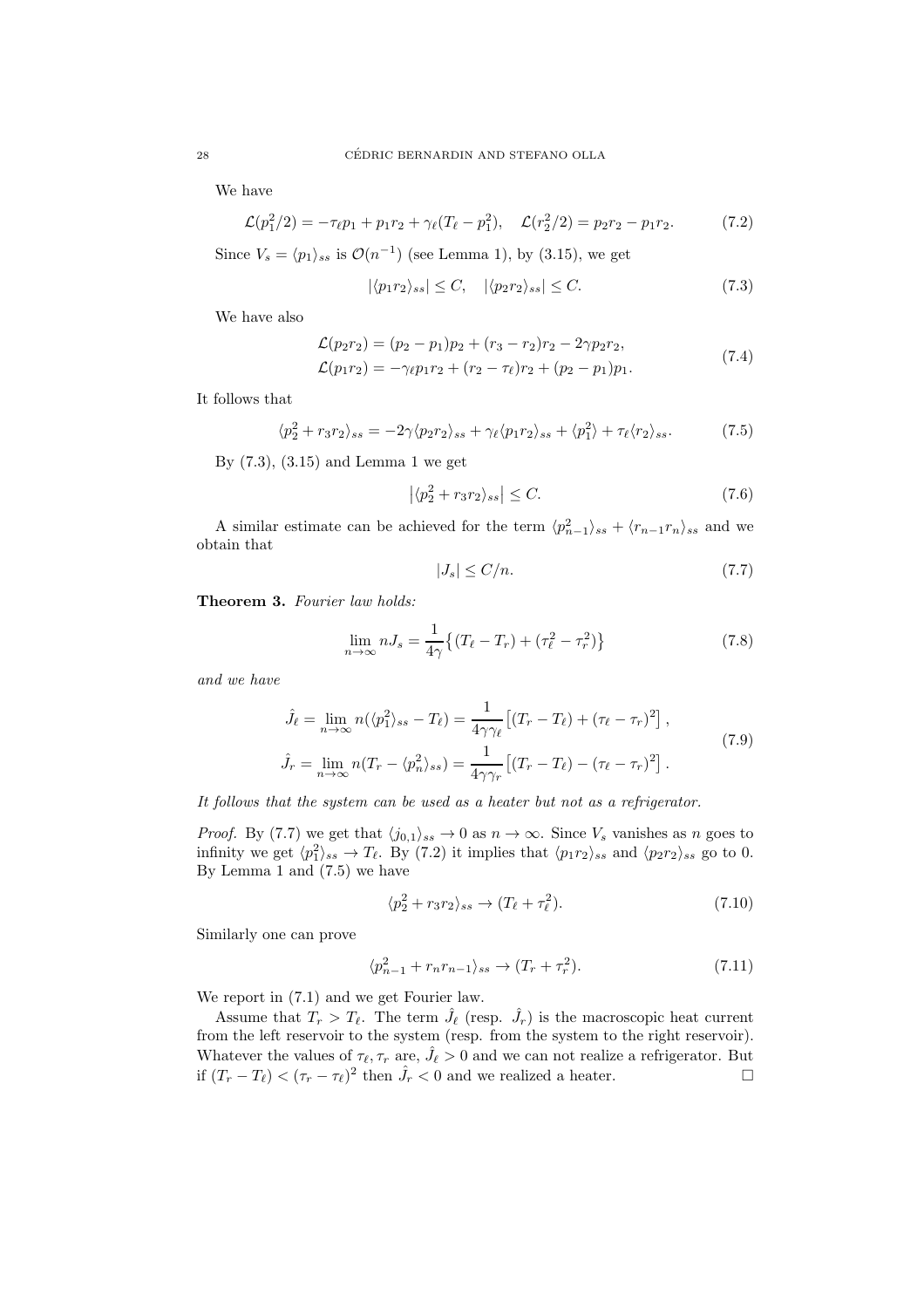#### 8. Existence and uniqueness of the non equilibrium stationary state

The aim of this section is to prove Proposition 1. We recall that  $\Omega_n = \mathbb{R}^{n-1} \times \mathbb{R}^n$ is the state space. For any positive  $\theta$  we define the Lyapunov function  $W_{\theta}$  by

$$
W_{\theta}(\omega) = \exp\left(\theta \sum_{x=1}^{n} \mathcal{E}_x\right), \quad \omega \in \Omega_n,
$$

and the weighted Banach space

$$
\mathbb{B}_{\theta} = \left\{ f : \Omega_n \to \mathbb{R} \text{ continuous }, ||f||_{\theta} = \sup_{\omega} \frac{|f(\omega)|}{W_{\theta}(\omega)} < +\infty \right\}.
$$

Let  $F_x$  be the flip operator defined by  $(F_x f)(\omega) = f(\omega^x)$  for any  $f : \Omega_n \to \mathbb{R}$ and any  $\omega \in \Omega_n$ . We note  $(T_t)_{t\geq 0}$  the semigroup generated by  $\mathcal L$  and  $(\tilde T_t)_{t\geq 0}$  the semigroup corresponding to  $\mathcal{L}_0$ , defined by (3.14).

The existence and uniqueness of the stationary state can be proved using similar arguments as in [4], [10]. Nevertheless we are not able to show smoothness results for the transition probabilities of  $(T_t)_{t>0}$ .

We assume that the potential V satisfies  $(A)$ . In [4] is investigated the problem of existence and uniqueness of the stationary state for  $\tilde{T}_t$  in the case  $\tau_\ell = \tau_r = 0$ . It is easy to adapt the proof of [4] when  $\tau_{\ell}, \tau_{r} \neq 0$ . In this case, without the jumps, we can apply directly the method of [4] to obtain also the smoothness of the density w.r.t. the Lebesgue measure.

**Proposition 9.** Fix  $\theta$  sufficiently small. The semigroup  $(\tilde{T}_t)_{t\geq 0}$  can be extended to a strongly Feller continuous semigroup on  $\mathbb{B}_{\theta}$  with a smooth density w.r.t. the Lebesgue measure. It has a unique invariant probability measure  $\pi$  which has a smooth density w.r.t. the Lebesque measure and the semigroup converges exponentially fast to  $\pi$  in  $\mathbb{B}_{\theta}$ .

A simple computation shows that

 $\mathcal{L}V$ 

$$
V_{\theta} = \theta W_{\theta} \left\{ \tau_r p_n - \tau_{\ell} p_1 + T_{\ell} + T_r + (T_{\ell} \theta - 1) p_1^2 + (T_r \theta - 1) p_n^2 \right\}
$$
  
 
$$
\leq \theta \left( T_r + T_{\ell} + \frac{\tau_r^2}{4(1 - T_r \theta)} + \frac{\tau_{\ell}^2}{4(1 - T_{\ell} \theta)} \right) W_{\theta}
$$
(8.1)

if  $\theta < \min(T_{\ell}^{-1}, T_{r}^{-1})$ . It follows that for such a choice for  $\theta$  the semigroup  $(T_{t})_{t\geq0}$ is well defined on  $\mathbb{B}_{\theta}$ .

Similarly to Lemma 7.1 in [4] one can show that there exists  $t_0 > 0$ , constants  $b_n < +\infty$ ,  $0 < \kappa_n < 1$ , with  $\lim_{n\to\infty} \kappa_n = 0$ , and compact sets  $K_n$  such that

$$
T_{t_0}W_{\theta}(\omega) \le \kappa_n W_{\theta}(\omega) + b_n \mathbf{1}_{K_n}(\omega) \tag{8.2}
$$

This is sufficient to apply Theorem 8.9 in [10] and get the existence of a stationary state.

Let us also mention that  $(8.2)$  and  $(8.1)$  imply

$$
\sup_{t\geq 0} (T_t W_{\theta})(\omega) \leq C(W_{\theta}(\omega) + 1)
$$
\n(8.3)

for a positive constant C. This is because (8.2) gives for any  $p \ge 1$  that

$$
(T_{pt_0}W_{\theta})(\omega) \leq \kappa_1^p W_{\theta}(\omega) + \frac{b_1}{1 - \kappa_1}
$$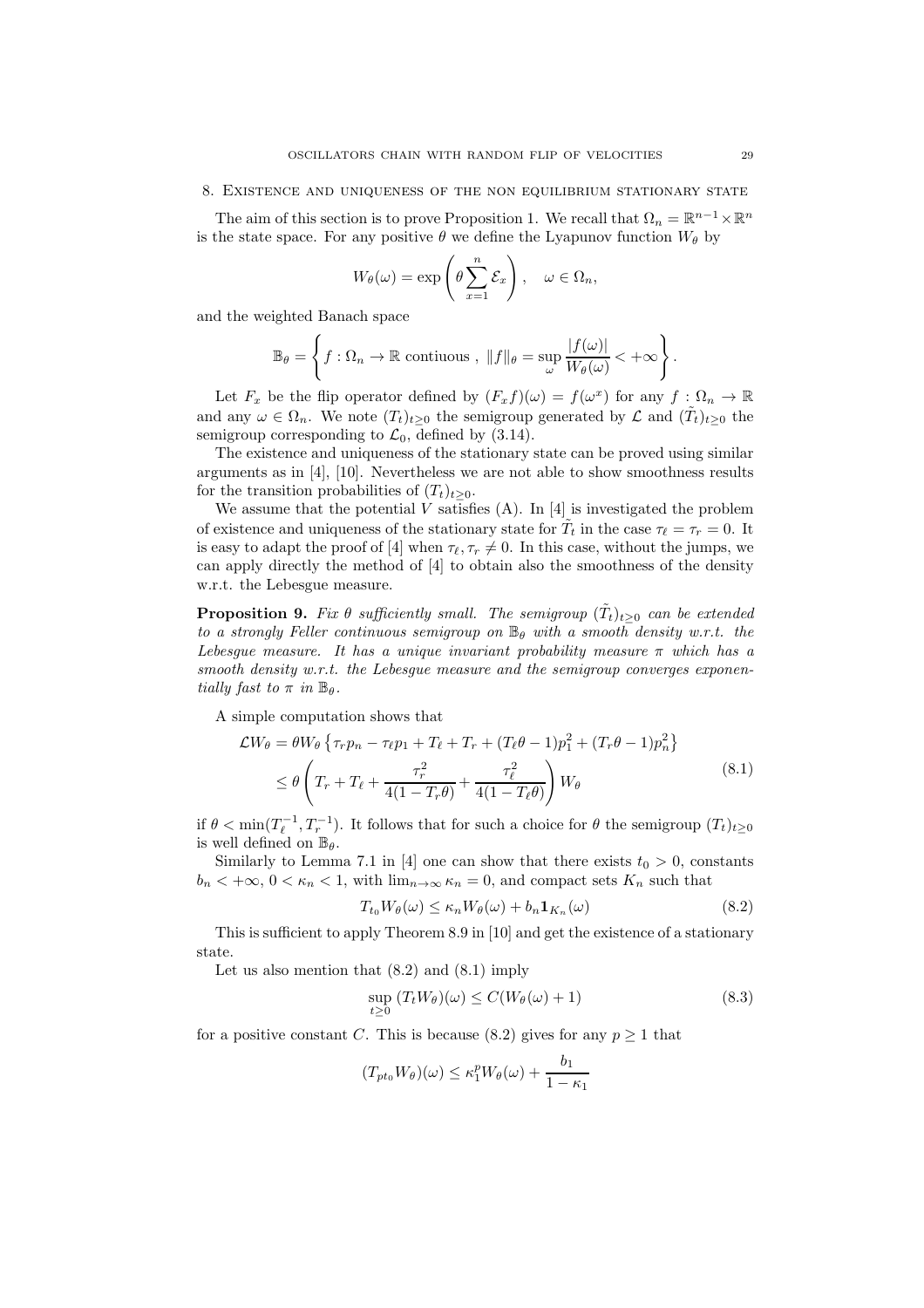and  $(8.1)$  gives the existence of a constant  $c > 0$  such that

$$
(T_s W_{\theta})(\omega) \le e^{cs} W_{\theta}(\omega), \quad 0 \le s \le t_0,
$$

so that, writing  $T_t = T_{t-pt_0} \circ T_{pt_0}$  with  $pt_0 \le t < pt_0 + 1$ , we obtain (8.3). We now consider the problem of uniqueness of the steady state.

Let us denote  $\tilde{p}_t(\omega,\xi)d\xi$  the probability transition corresponding to  $(\tilde{T}_t)_{t\geq 0}$  and  $p_t(\omega, d\xi)$  the probability transition corresponding to  $(T_t)_{t>0}$ .

Let  $\sigma_1$  be the stopping time defined as the first time a momentum is flipped. Observe that  $\sigma_1$  has an exponential law of parameter  $n\gamma$ . For every bounded measurable function  $f : \Omega_n \to \mathbb{R}$ , we have

$$
(T_t f)(\omega) = \mathbb{E}_{\omega} [f(\omega(t)) \mathbf{1}_{\sigma_1 < t}] + \mathbb{E}_{\omega} [f(\omega(t)) \mathbf{1}_{\sigma_1 \ge t}]
$$
  
\n
$$
= e^{-\gamma nt} \int_{\xi \in \Omega_n} \tilde{p}_t(\omega, \xi) f(\xi) d\xi
$$
  
\n
$$
+ \gamma \int_0^t ds e^{-\gamma ns} \sum_{x=1}^n \int_{\xi \in \Omega_n} d\xi \, \tilde{p}_s(\omega, \xi) \left( \int_{\xi' \in \Omega_n} p_{t-s}(\xi^x, d\xi') f(\xi') \right).
$$
\n(8.4)

We can iterate the argument and we obtain the following formula for  $p_t$ 

$$
p_t(\omega, d\xi) = e^{-\gamma nt} \tilde{p}_t(\omega, \xi) +
$$
  
\n
$$
\sum_{k=1}^{\infty} \gamma^k \sum_{x_1, \dots, x_k=1}^n \left[ \int_0^{\infty} \dots \int_0^{\infty} ds_1 \dots ds_{k+1} e^{-\gamma n (s_1 + \dots + s_{k+1})} \mathbf{1}_{\{s_1 + \dots + s_k \le t < s_1 + \dots + s_{k+1}\}}
$$
  
\n
$$
\int_{\xi_1, \dots, \xi_k \in \Omega_n^k} \tilde{p}_{s_1}(\omega, \xi_1) \tilde{p}_{s_2}(\xi_1^{x_1}, \xi_2) \dots \tilde{p}_{s_k}(\xi_{k-1}^{x_{k-1}}, \xi_k) \tilde{p}_{t-(s_1 + \dots s_k)}(\xi_k^{x_k}, \xi) d\xi_1 \dots d\xi_k \right].
$$

This shows that  $p_t(\omega, d\xi) = p_t(\omega, \xi) d\xi$  is absolutely continuous with respect to the Lebesgue measure on  $\Omega_n$ . Therefore,  $(T_t)_{t\geq0}$  is strongly irreducible, i.e. for every  $t > 0$ , every  $\omega \in \Omega_n$  and every open subset O of  $\Omega_n$ ,

$$
p_t(\omega,O) > 0
$$

because  $\tilde{T}_t$  is strongly irreducible.

**Lemma 3.** The semigroup  $(T_t)_{t\geq 0}$  is strongly Feller, i.e. it maps bounded measurable functions to continuous bounded functions.

*Proof.* By Proposition 9, the semigroup  $(\tilde{T}_t)_{t\geq 0}$  is strongly Feller. It implies (see e.g. Corollary 2.4 of [13]) that for every  $t > 0$ , for all compact sets  $K \subset \Omega_n$ , we have

$$
\lim_{\delta \to 0} \sup_{\substack{|\omega - \omega'| \le \delta, \ \|\omega\|_{\infty} \le 1 \\ \omega, \omega' \in K}} \sup_{\|\|u\|_{\infty} \le 1} \left| (\tilde{T}_t u)(\omega) - (\tilde{T}_t u)(\omega') \right| = 0.
$$
\n(8.5)

Let f be a bounded measurable function with  $||f||_{\infty} \leq 1$ . We have to show that, for any fixed  $t > 0$ ,  $T_t f$  is a continuous bounded function. By (8.4), we have

$$
(T_t f)(\omega') - (T_t f)(\omega) = e^{-\gamma nt} \left( (\tilde{T}_t f)(\omega') - (\tilde{T}_t f)(\omega) \right)
$$
  
+  $\gamma \sum_{x=1}^n \int_0^t e^{-\gamma n(t-s)} \left\{ \left( \tilde{T}_{t-s} \circ F_x \circ T_s \circ f \right)(\omega) - \left( \tilde{T}_{t-s} \circ F_x \circ T_s \circ f \right)(\omega') \right\} ds.$  (8.6)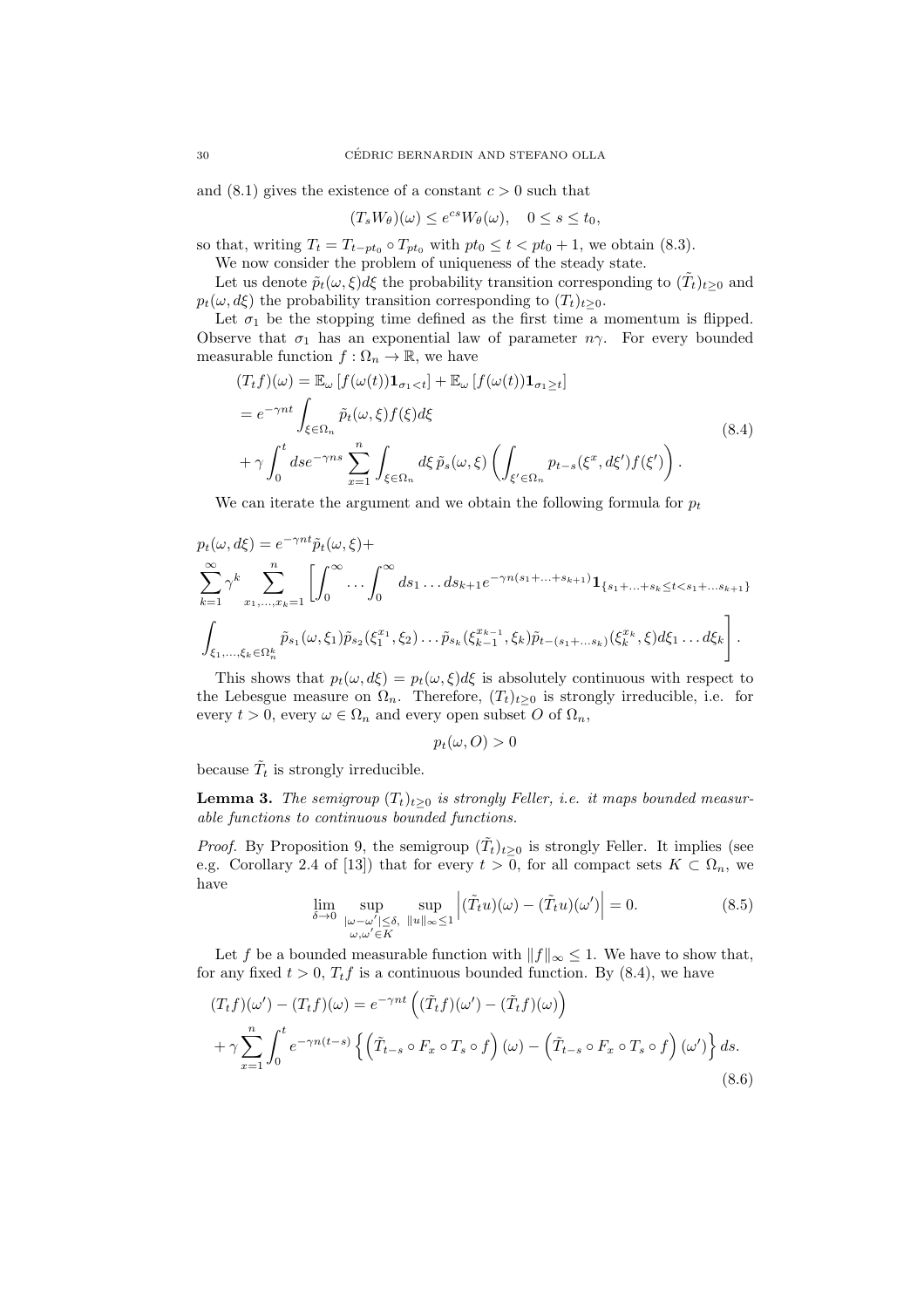Observe that the absolute value of the second term on the right hand side is bounded above by

$$
\gamma\sum_{x=1}^{n}\int_{0}^{t}e^{-n\gamma(t-s)}\sup_{\left\Vert g\right\Vert _{\infty}\leq1}\left|\left(\tilde{T}_{t-s}g\right)\left(\omega\right)-\left(\tilde{T}_{t-s}g\right)\left(\omega'\right)\right|\;ds
$$

because

$$
||F_x \circ T_s \circ f||_{\infty} = \sup_{\xi} |\mathbb{E}_{\xi^x}(f(\omega_s)| \le ||f||_{\infty} \le 1.
$$

By the bounded convergence theorem and (8.5) we have

$$
\lim_{\omega' \to \omega} ((T_t f)(\omega') - (T_t f)(\omega)) = 0.
$$

These two last properties (irreducibility and strong Feller property) are sufficient to have uniqueness of the invariant measure  $\mu_{ss}$ . To show that the latter has a density, we observe that for any  $t > 0$ , the condition  $\mu_{ss}T_t = T_t$  means that for any measurable set A of  $\Omega_n$  we have

$$
\mu_{ss}(A) = \int_{\Omega_n} d\mu_{ss}(\omega) \left( \int_{\Omega_n} \mathbf{1}_A(\xi) p_t(\omega, \xi) d\xi \right)
$$

$$
= \int_{\Omega_n} \mathbf{1}_A(\xi) \left( \int_{\Omega_n} d\mu_{ss}(\omega) p_t(\omega, \xi) \right) d\xi
$$

where the second line follows from Fubini theorem.

#### **REFERENCES**

- [1] C. Bernardin, Hydrodynamics for a system of harmonic oscillators perturbed by a conservative noise, Stochastic Processes and their Applications 117, (2007), 487-513.
- [2] C. Bernardin, S. Olla, Fourier's law for a microscopic heat conduction model, Journal of Statistical Physics 121, (2005), 271-289,
- [3] F. Bonetto, J.L. Lebowitz and Rey-Bellet, Fourier's law: A challenge to theorists, Mathematical Physics 2000, Imperial College Press, London, 2000, 128-150.
- [4] P. Carmona, Existence and uniqueness of an invariant measure for a chain of oscillators in contact with two heat baths. Stochastic Processes and their Applications 117, (2007), no. 8, 1076–1092.
- [5] M.D. Donsker and S.R.S. Varadhan, Asymptotic evaluation of certain Markov process expectations for large time I. Commun. Pure. Appl. Math. 28, 1-47 (1975)
- [6] J.-P. Eckmann, C.-A. Pillet, L. Rey-Bellet, Entropy production in nonlinear, thermally driven Hamiltonian systems, J. Statist. Phys. 95 (1999), no. 1-2, 305331.
- [7] J. Fritz, Some remarks on nonequilibrium dynamics of infinite particle systems. J. Statist. Phys. 34, (1984), no. 3-4, 539556.
- [8] J. Fritz, T. Funaki and J.L. Lebowitz, Stationary states of random Hamiltonian systems, Probab. Theory Related Fields 99, (1994), 211–236.
- [9] P. Mazur, Non-ergodicity of phase functions in certain systems, Physica 43, (1969), 533545.
- [10] Rey-Bellet, L., Open classical systems. Open quantum systems. I and II, 1–78, Lecture Notes in Math., 1881, (2006), Springer, Berlin.
- [11] S. Sethuraman, Central limit theorems for additive functionals of exclusion proceses. Ann. Probab. 28 (2000), 277-302.
- [12] M. Toda, Theory of Nonlinear Lattices, Springer series in Solid-State Sciences 20, (1988), second enlarged edition.
- [13] R.L. Schilling and J. Wang, Strong Feller Continuity of Feller Processes and Semigroups, arXiv:1006.5286v1, http://arxiv.org/abs/1006.5286v1, 2010.
- [14] X. Zotos, Ballistic transport in classical and quantum integrable systems, Journal of Low Temperature Physics, 126,(2002), p.1185